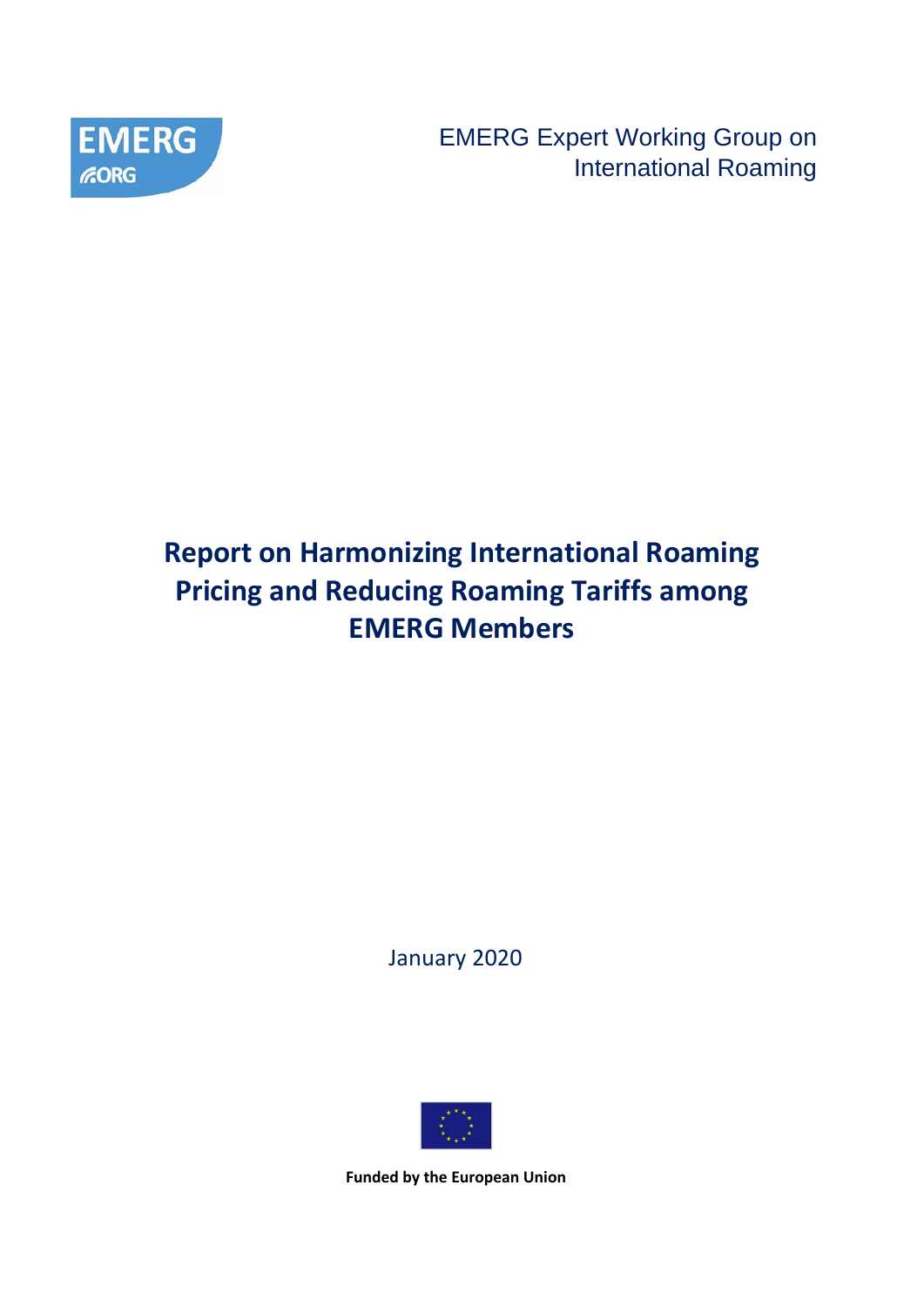

### **PREFACE**

This report on "Harmonizing International Roaming Pricing and Reducing Roaming Tariffs among EMERG Members" is part of EMERG Annual Working Plan (2019) goals and refers to the objective of promoting the approximation of EMERG members to the European regulatory framework and best practices.

The report was developed by EMERG Expert Working Group on International Roaming Regulation, comprised of representatives from:

Israel (MoC) - chair, Bosnia and Herzegovina (CRA), Switzerland (BAKOM), Italy (AGCOM) and Egypt (NTRA).

The outline of this report was presented to EMERG members during the Workshop on International Roaming, which took place in Biel-Bienne, Switzerland on 5-6 November 2019.

The overall supervision and guidance were carried out by DETECON International and WIK Consult GmbH.

Special thanks are reserved to the European Commission, who is funding EMERG activities through the "New Approaches to Telecommunications Project" (NATP-4), and to the Members of the IR-EWG led by MoC (Israel).

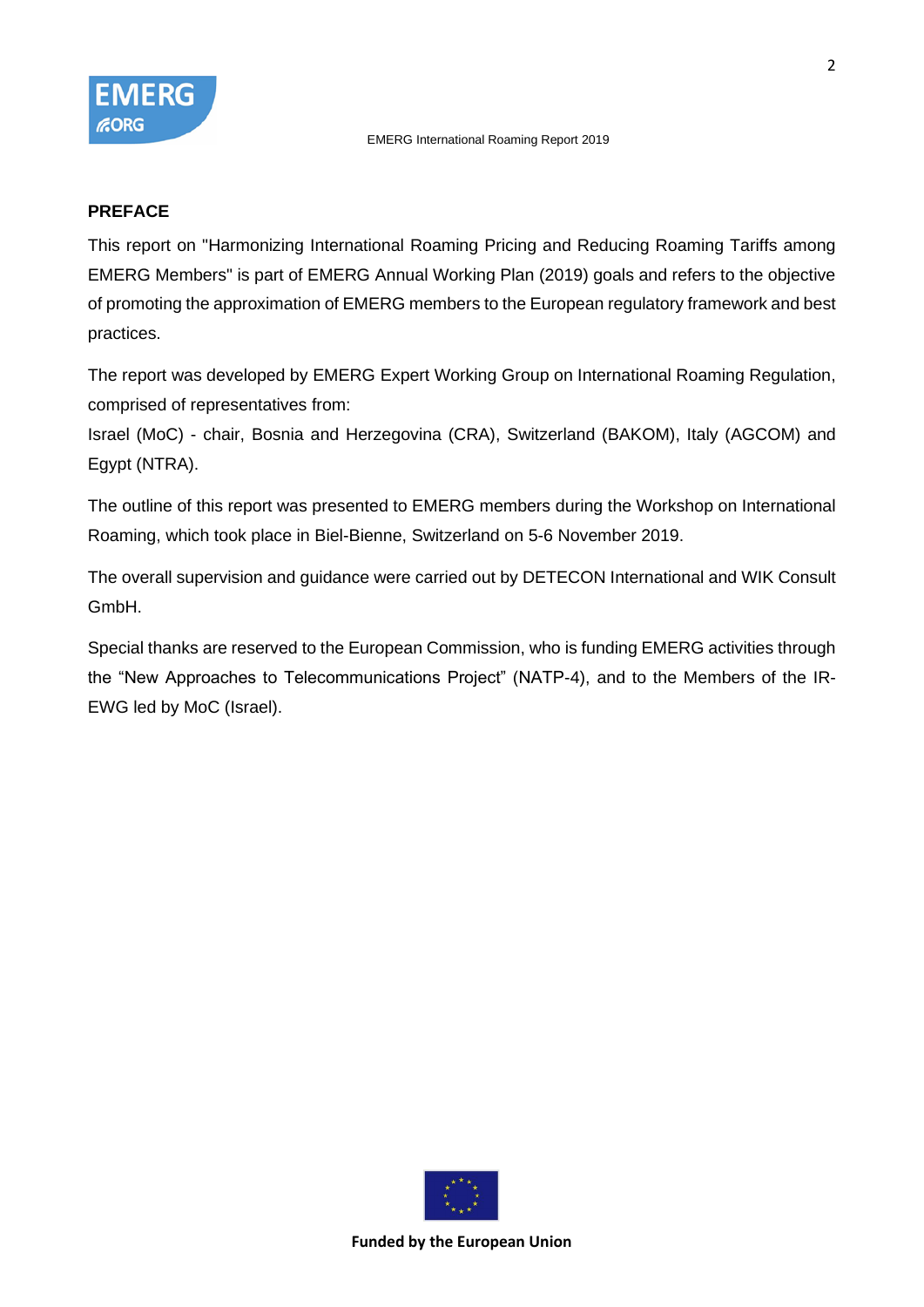

# **TABLE OF CONTENTS**

| <b>ABBREVIATIONS</b>                                                                                                                                                          | 4        |    |
|-------------------------------------------------------------------------------------------------------------------------------------------------------------------------------|----------|----|
| <b>INTRODUCTION</b>                                                                                                                                                           | 5        |    |
| <b>MAIN POINTS</b>                                                                                                                                                            | 6        |    |
| <b>METHODOLOGY</b>                                                                                                                                                            | 9        |    |
| REGIONAL DEVELOPMENTS IN THE FIELD OF INTERNATIONAL ROAMING                                                                                                                   | 11       |    |
| EUROPEAN UNION - ROAM LIKE AT HOME (RLAH)<br>WESTERN BALKANS SIX (WB6) - REGIONAL ROAMING AGREEMENT (RRA) 14<br>EASTERN PARTNERSHIP (EAP) - FUTURE REGIONAL ROAMING AGREEMENT | 11       | 16 |
| DEVELOPMENTS IN EMERG MEMBER COUNTRIES                                                                                                                                        | 18       |    |
| <b>KEY INTERNATIONAL ROAMING REGULATORY ISSUES</b>                                                                                                                            | 19       |    |
| <b>TRANSPARENCY AND COMPARABILITY</b>                                                                                                                                         | 19       |    |
| <b>PRICE REGULATION</b>                                                                                                                                                       | 21       |    |
| <b>COMPETITION</b><br>MULTI-STAKEHOLDERS APPROACH                                                                                                                             | 23<br>24 |    |
| <b>FAIR-USE POLICY</b>                                                                                                                                                        | 25       |    |
| IOT APPLICATIONS AND M2M COMMUNICATIONS                                                                                                                                       | 26       |    |
| WTO - GATS MFN TREATMENT                                                                                                                                                      | 27       |    |
| <b>NATIONAL POLICY - SWTIZERLAND STUDY CASE</b>                                                                                                                               | 28       |    |
| <b>DATA ANALYSIS</b>                                                                                                                                                          | 32       |    |
| <b>FINDINGS</b>                                                                                                                                                               | 32       |    |
| <b>RESULTS OF THE QUESTIONNAIRE</b>                                                                                                                                           | 34       |    |
| <b>EXAMPLES OF INTERNATIONAL ROAMING PRICING IN THE EMERG REGION47</b>                                                                                                        |          |    |
| <b>CONCLUSIONS</b>                                                                                                                                                            | 51       |    |
| <b>ANNEXES</b>                                                                                                                                                                | 55       |    |
| ANNEX 1 - EMERG QUESTTIONARE                                                                                                                                                  | 55       |    |
| ANNEX 2 - SUMMARY OF EMERG IR-EWG MEETINGS                                                                                                                                    | 57       |    |

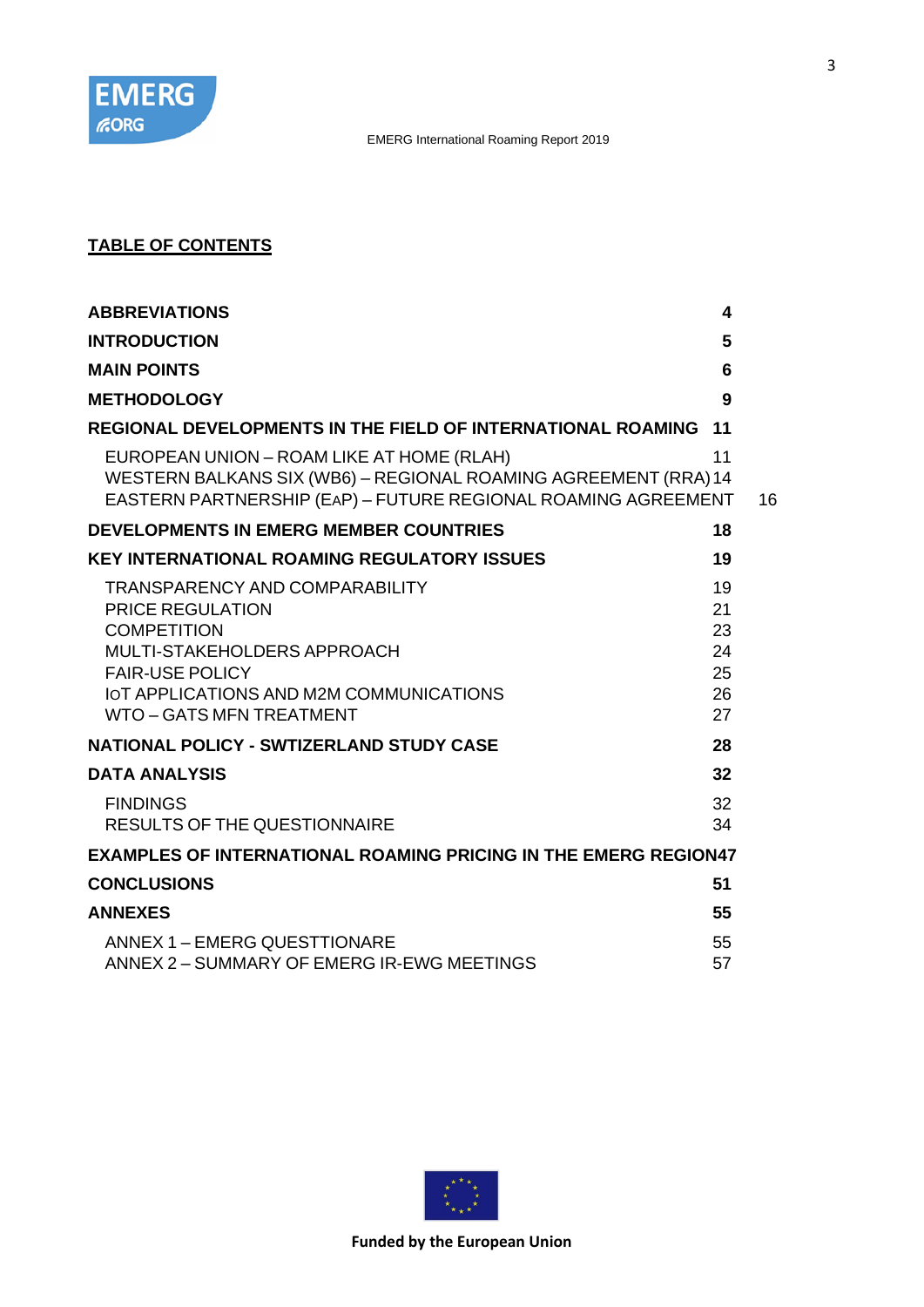

# **ABBREVIATIONS**

| <b>AREGNET</b>  | Arab Regulators Network of Telecommunications and Information<br>Technologies                                                                                      |  |  |  |  |  |  |  |
|-----------------|--------------------------------------------------------------------------------------------------------------------------------------------------------------------|--|--|--|--|--|--|--|
| <b>BEREC</b>    | Body of European Regulators for Electronic Communications                                                                                                          |  |  |  |  |  |  |  |
| EaP             | Eastern Partnership (Armenia, Azerbaijan, Belarus, Georgia,<br>Republic of Moldova and Ukraine)                                                                    |  |  |  |  |  |  |  |
| EaPeReg         | Eastern Partnership Electronic Communications<br>Regulators<br>Network (consists of Armenia, Azerbaijan, Belarus, Georgia, the<br>Republic of Moldova and Ukraine) |  |  |  |  |  |  |  |
| EC              | <b>European Commission</b>                                                                                                                                         |  |  |  |  |  |  |  |
| <b>EEA</b>      | European Economic Area                                                                                                                                             |  |  |  |  |  |  |  |
| <b>EMERG</b>    | European Mediterranean<br>(The<br>Regulators<br>Group<br>Southern                                                                                                  |  |  |  |  |  |  |  |
| EU              | Partnership)                                                                                                                                                       |  |  |  |  |  |  |  |
| <b>FUP</b>      | <b>European Union</b><br><b>Fair Use Policy</b>                                                                                                                    |  |  |  |  |  |  |  |
| <b>GATS</b>     | General Agreement on Trade in Services                                                                                                                             |  |  |  |  |  |  |  |
| GCC             | <b>Gulf Cooperation Council</b>                                                                                                                                    |  |  |  |  |  |  |  |
| <b>IMTR</b>     | <b>International Mobile Termination Rates</b>                                                                                                                      |  |  |  |  |  |  |  |
| <b>IMS</b>      | IP Multimedia Subsystem                                                                                                                                            |  |  |  |  |  |  |  |
| <b>IOT</b>      | <b>Inter-Operator Tariffs</b>                                                                                                                                      |  |  |  |  |  |  |  |
| IoT             | Internet-of-Things                                                                                                                                                 |  |  |  |  |  |  |  |
| <b>IRS</b>      | <b>International Roaming Services</b>                                                                                                                              |  |  |  |  |  |  |  |
| IR-EWG          | <b>EMERG International Roaming Expert Working Group</b>                                                                                                            |  |  |  |  |  |  |  |
| <b>ITU</b>      | International Telecommunications Union                                                                                                                             |  |  |  |  |  |  |  |
| M2M             | Machine-to-Machine                                                                                                                                                 |  |  |  |  |  |  |  |
| <b>MENA</b>     | Countries of the Middle East and North Africa                                                                                                                      |  |  |  |  |  |  |  |
| <b>MNO</b>      | <b>Mobile Network Operator</b>                                                                                                                                     |  |  |  |  |  |  |  |
| MoU             | Memorandum of Understanding                                                                                                                                        |  |  |  |  |  |  |  |
| <b>MVNO</b>     | <b>Mobile Virtual Network Operator</b>                                                                                                                             |  |  |  |  |  |  |  |
| <b>NRA</b>      | <b>National Regulatory Authority</b>                                                                                                                               |  |  |  |  |  |  |  |
| Regulator       | Unless otherwise stated, the term implies an independent regulatory<br>charge<br>regulating<br>authority<br>Ministry<br>of<br>the<br>or<br>a<br>in                 |  |  |  |  |  |  |  |
| <b>RLAH</b>     | telecommunications market in its country<br>Roam Like at Home                                                                                                      |  |  |  |  |  |  |  |
| <b>RRA</b>      | <b>Regional Roaming Agreement</b>                                                                                                                                  |  |  |  |  |  |  |  |
| <b>SMP</b>      | <b>Significant Market Power</b>                                                                                                                                    |  |  |  |  |  |  |  |
| <b>SMS</b>      | <b>Short Message Service</b>                                                                                                                                       |  |  |  |  |  |  |  |
| WB <sub>6</sub> | Western Balkan Six (consist of Albania, Bosnia and Herzegovina,                                                                                                    |  |  |  |  |  |  |  |
|                 | Kosovo, Montenegro, North Macedonia and Serbia)                                                                                                                    |  |  |  |  |  |  |  |
| <b>WTO</b>      | World Trade Organization                                                                                                                                           |  |  |  |  |  |  |  |
|                 |                                                                                                                                                                    |  |  |  |  |  |  |  |

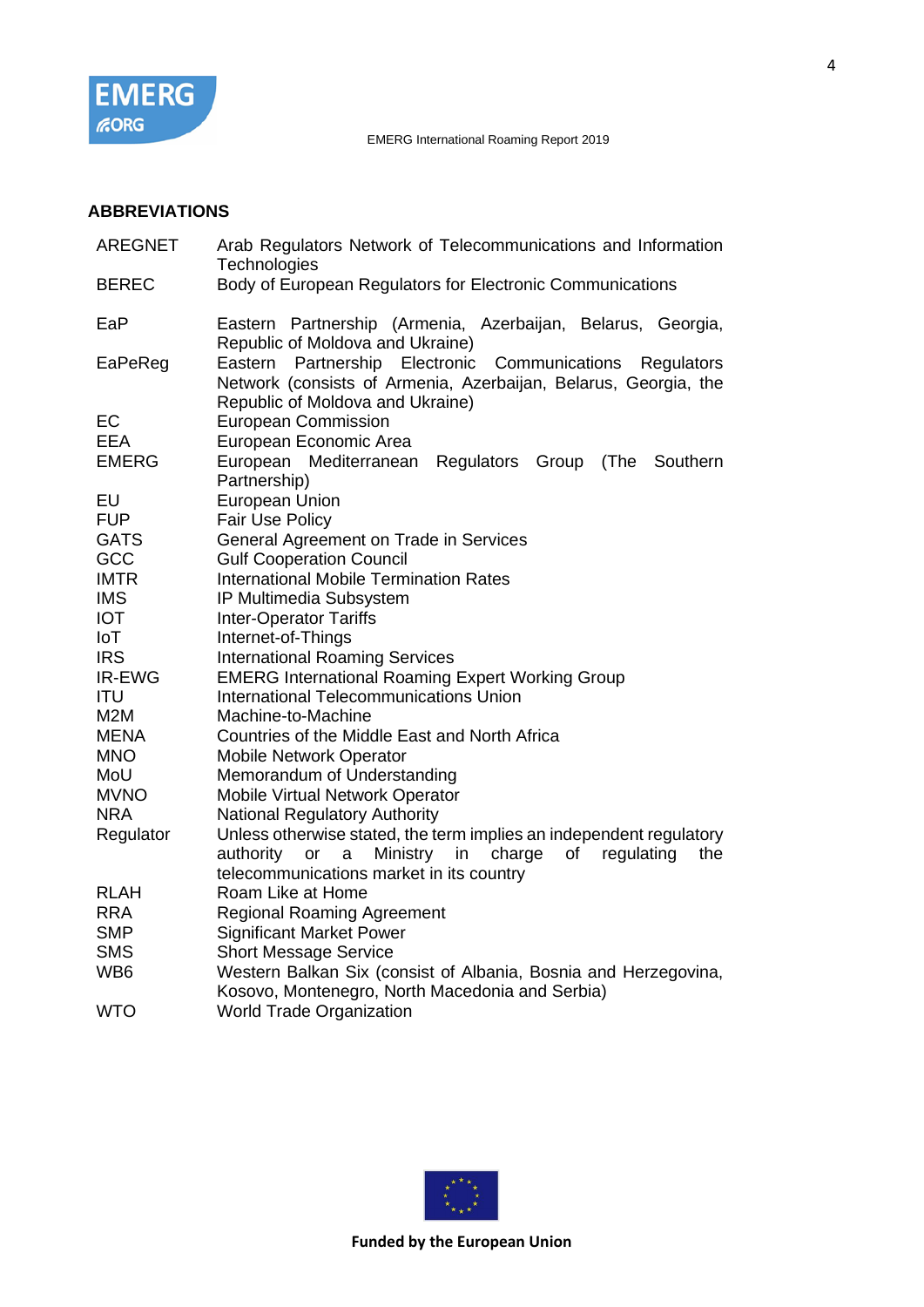

#### **INTRODUCTION**

There is a widespread conviction that international roaming charges are excessively high due to unjustifiably high-level of IOTs and high profit margin for the operators. Therefore, a significant number of consumers switch off their data roaming while being periodically abroad. Thus, it is evident that the exorbitant international roaming prices impair the ability of consumers to enjoy ubiquitous connectivity.

With the objective of enhancing consumer protection and increasing the transparency of roaming prices several initiatives to encourage the reduction of roaming tariffs were taken by individual NRAs. Although, it has been proven that due to the cross-border nature of roaming services in most cases a unilateral action to reduce roaming prices is inefficient. Hence, nowadays it is commonly agreed that a reduction of roaming prices would be best accomplished through bilateral and multilateral agreements.<sup>1</sup>

In that aspect, the EU's RLAH regulation can be regarded as the most efficient measure implemented on a reciprocate basis. Aiming to maximize social benefits and harmonise national policies, RLAH changed the international roaming market in the EU while removing obstacles for the adoption of new business models and facilitating investments. For instance, it enabled the substantial increase in international roaming traffic with the EEA's average roaming consumption of data services increased by 600% in the period from Q3 2016 to Q3 2018. <sup>2</sup> Moreover, the regulatory intervention in the EU has proven to be effective in achieving a level playing field for competition, enhanced transparency and effective consumer protection.

Outside the EU, there have been few regional regulatory initiatives to reduce roaming tariffs to competitive levels, inter alia by the WB6 and the EaP member countries. These initiatives enjoyed a wide domestic political support and in consequence received the support of the EC to their regional process. It is believed that as same as RLAH stimulated the endeavors to achieving the objectives

<sup>2</sup> See *BEREC Opinion on the functioning of the roaming market, as input to the Commission's evaluation* (13 June 2019), 3, [https://berec.europa.eu/eng/document\\_register/subject\\_matter/berec/opinions/ 8595-berec-opinion-on-the](https://berec.europa.eu/eng/document_register/subject_matter/berec/opinions/%208595-berec-opinion-on-the-functioning-of-the-roaming-market-as-input-to-ec-evaluation)[functioning-of-the-roaming-market-as-input-to-ec-evaluation](https://berec.europa.eu/eng/document_register/subject_matter/berec/opinions/%208595-berec-opinion-on-the-functioning-of-the-roaming-market-as-input-to-ec-evaluation) [Accessed: 20 December 2019].



<sup>1</sup> See ITU Telecommunication Development Bureau, *International mobile roaming strategic guidelines*, 4, [https://www.itu.int/dms\\_pub/itu-d/opb/pref/D-PREF-EF.MIR03-2018-PDF-E.pdf](https://www.itu.int/dms_pub/itu-d/opb/pref/D-PREF-EF.MIR03-2018-PDF-E.pdf) [Accessed: 20 December 2019].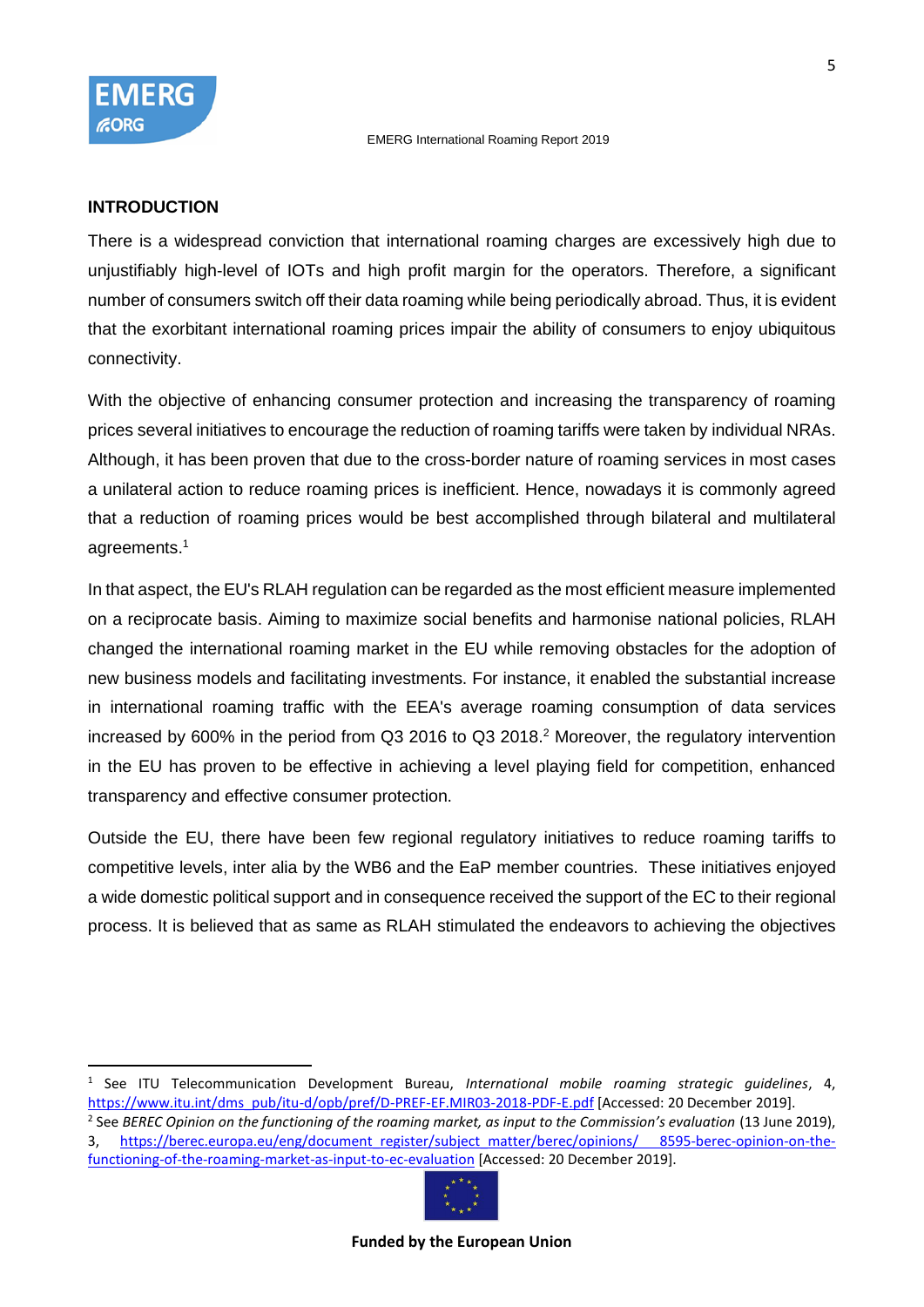of the European Single Market, the harmonization of roaming regulation in both WB6 and EaP will serve the objective of promoting the digital economy and society in these regions.<sup>3</sup>

Taking into consideration that EMERG serves as a platform for sharing experience and best practices among its members and with the EU, it can be exploited for the development of a regional approach toward international roaming regulation. The indispensability of cooperation between EMERG member countries, in particular between its Non-EU member countries, is well noticed and will prove to be essential for the development of a regional initiative.

This report was formulated in the context of EMERG Work Plan 2019 and in accordance with the strategic objectives laid down during EMERG 2019 plenary, which was held in Sarajevo on 26 March 2019. It summarizes the work done by the EMERG IR-EWG and lays down recommendations on how affordable, accessible and reliable roaming services in EMERG region can be provided. The report aims to ensure continuity in workflow and to set the foundations for future discussions on regional roaming agreement among EMERG members.

# **MAIN POINTS**

The purpose of this report is to present a preliminary analysis of the situation of EMERG member countries' international roaming markets, following the recent developments in this field. The composition of this report was undertaken by EMERG IR-EWG, which was established with the aim of fostering the creation of a common space for international roaming among EMERG member countries through the establishment of a regional regulatory approach.

The results of the work done by the IR-EWG members indicate that as concluded by other regional groups, there is a considerable need to regulate roaming services and to ensure their provision on an affordable, accessible and reliable basis. This inference relies on the fundamental acknowledgments that currently, exorbitant international roaming prices undermine consumer benefits and hinder the efforts of EMERG Non-EU members to promote the digital economy and society in their respective countries.

The report introduces the key regulatory issues in regard to International Roaming Services, taking into consideration the norms, tools and best practices developed by the EC, BEREC, ITU, OECD and other international organizations and regional groups. Based on these, it refers to the required

<sup>&</sup>lt;sup>3</sup> Agreement on the Price Reduction of the Roaming Services in Public Mobile Communication Networks in the Western Balkans Region (4 April 2019), 2; Third Eastern Partnership Ministerial Meeting on the Digital Economy, *Ministerial Declaration* (Bucharest, Romania 28 February 2019), 3.

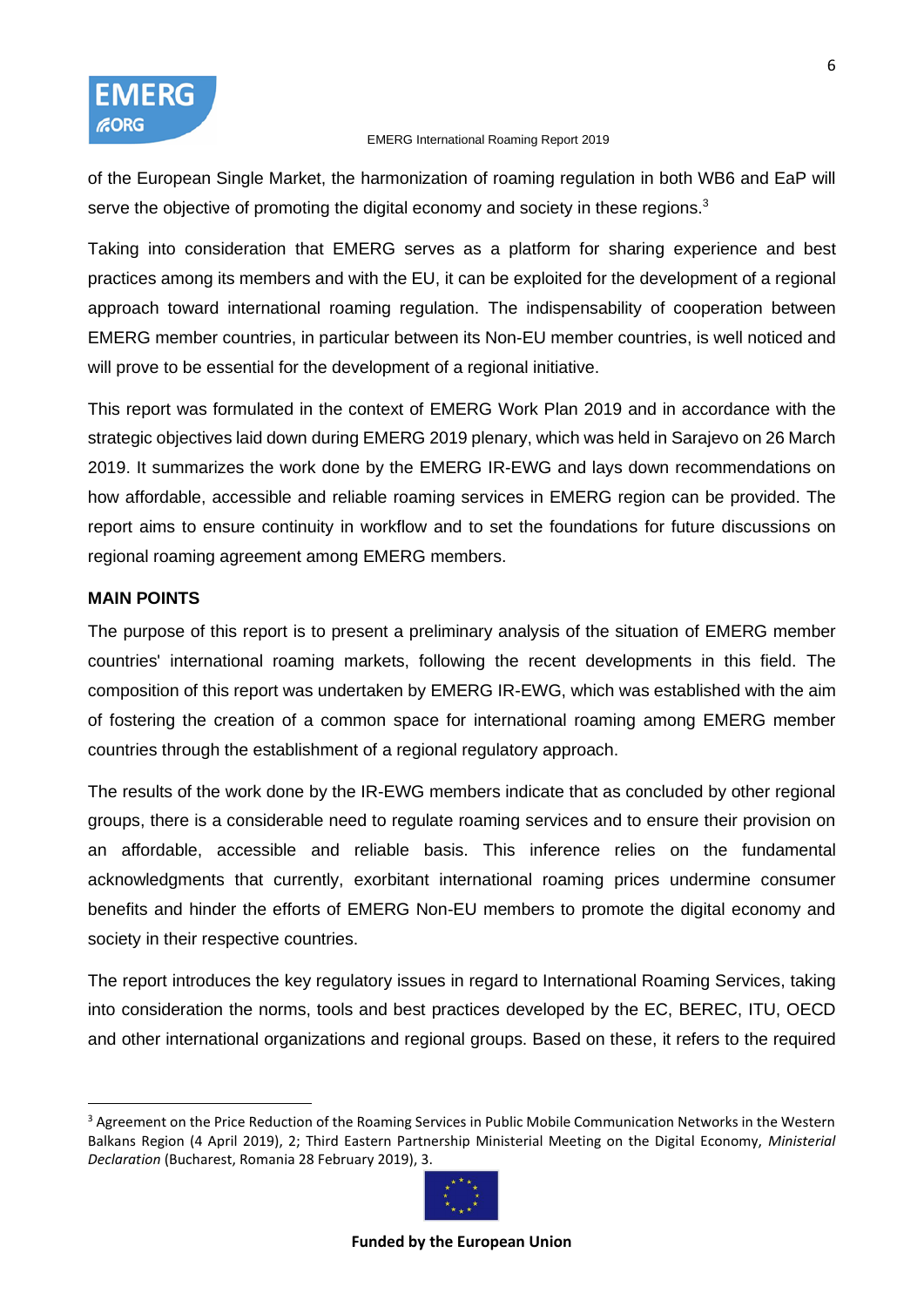steps and recommended elements for the creation of a regional roaming space among EMERG members, in particular among its Non-EU member countries.

Moreover, the working process included the examination of several regional regulatory initiatives that could be relevant for EMERG work in that field. Due to that, EMERG members acknowledge the efficacy of regulatory intervention for reducing roaming tariffs, and for achieving a level playing field for enhanced competition, increased transparency and efficient consumer protection. Along with the aforementioned, a well-coordinated regional process is also perceived as the most promising strategy for removing obstacles to maximization of consumer's benefits and for harmonization of national roaming policies among EMERG members.

In addition, EMERG members performed a preliminary analysis of their domestic roaming markets data to determine whether any further action is necessary in this area. The results of this analysis indicate that unequivocal measures to reduce the excessively high roaming tariffs are requisite.

Noting the importance of an established analysis, EMERG members agree to conduct a more comprehensive study, which will include a profound comparison of roaming tariffs and costs, evaluation of possible intervention schemes and assessment of the impact of the suggested regulation on customers, operators and the adoption of new business models. Hence, the objective of the future study will be to identify and develop the best regulatory approach for EMERG member countries and to set a roadmap for the creation of a common roaming space among them.

In this regard, the collaboration of and contribution from all members is required to the success of the future study and the development of an integrated regional approach. Moreover, as it turned out to be essential for the success of both WB6 and EaP roaming initiatives, the EC's support to EMERG's process seems crucial.

It should be noticed that unlike the WB6 and EaP member countries, currently EMERG members are still lack of political support to this process. In accordance, this report is aiming at providing the ground for the stimulation of national policy evaluation process and highlights the importance of the creation of supportive framework, as already took place in several countries, primarily in Switzerland. The future profound study will follow the efforts of EMERG members to collect applicable data and thus will prove to be a key factor in obtaining the political support and being able to put into effect regulatory measures.

In conclusion, the report highlights the need to ensure ubiquitous connectivity and to promote the digital economy and society. It sets the guidelines for further discussion on regional approach to

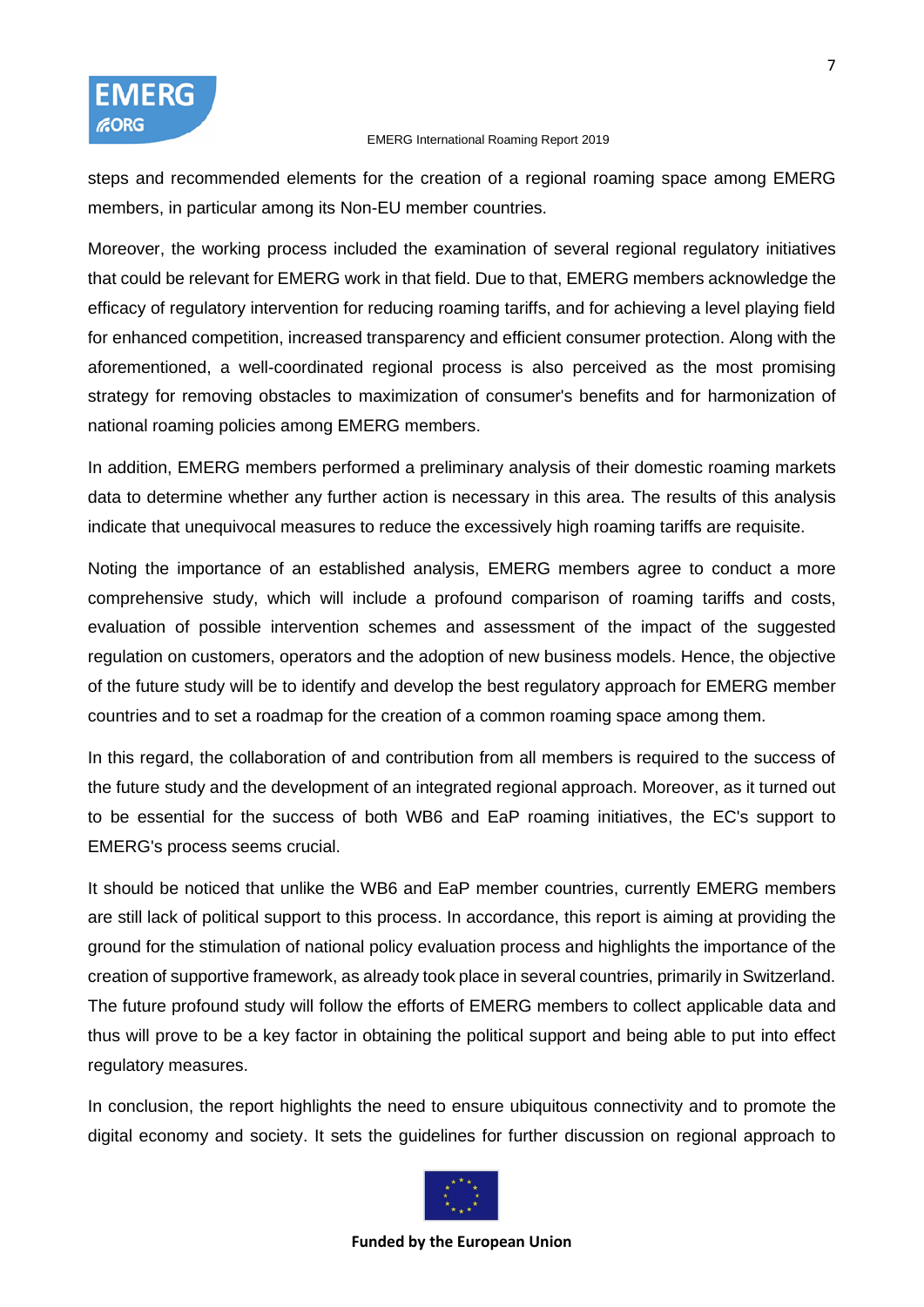

roaming regulation among EMERG members and emphasizes the necessity to continue the work by conducting a profound study. By following a similar path to those taken by the EU, WB6 and EaP, EMERG member countries and its MENA countries, could ultimately pave the way for a greater cooperation and comprehensive economic relations. In that aspect, EMERG members agree that the cooperation through EMERG platform is essential and find the support of the EC to this process as highly required.

The creation of the report was carried out by the IR-EWG and it was presented to EMERG members during a workshop on international roaming held in Biel-Bienne, Switzerland on 5-6 November 2019. All members expressed their support for the work done by the IR-EWG and agreed to extend its terms of operation for the year of 2020. It is expected that EMERG member countries will continue the work for the creation of common space for international roaming in EMERG region through EMERG network, in accordance with a roadmap, which will be developed by the IR-EWG. In that aspect, this report will use as a facilitator to any future discussions regarding international roaming regulation refers to EMERG.

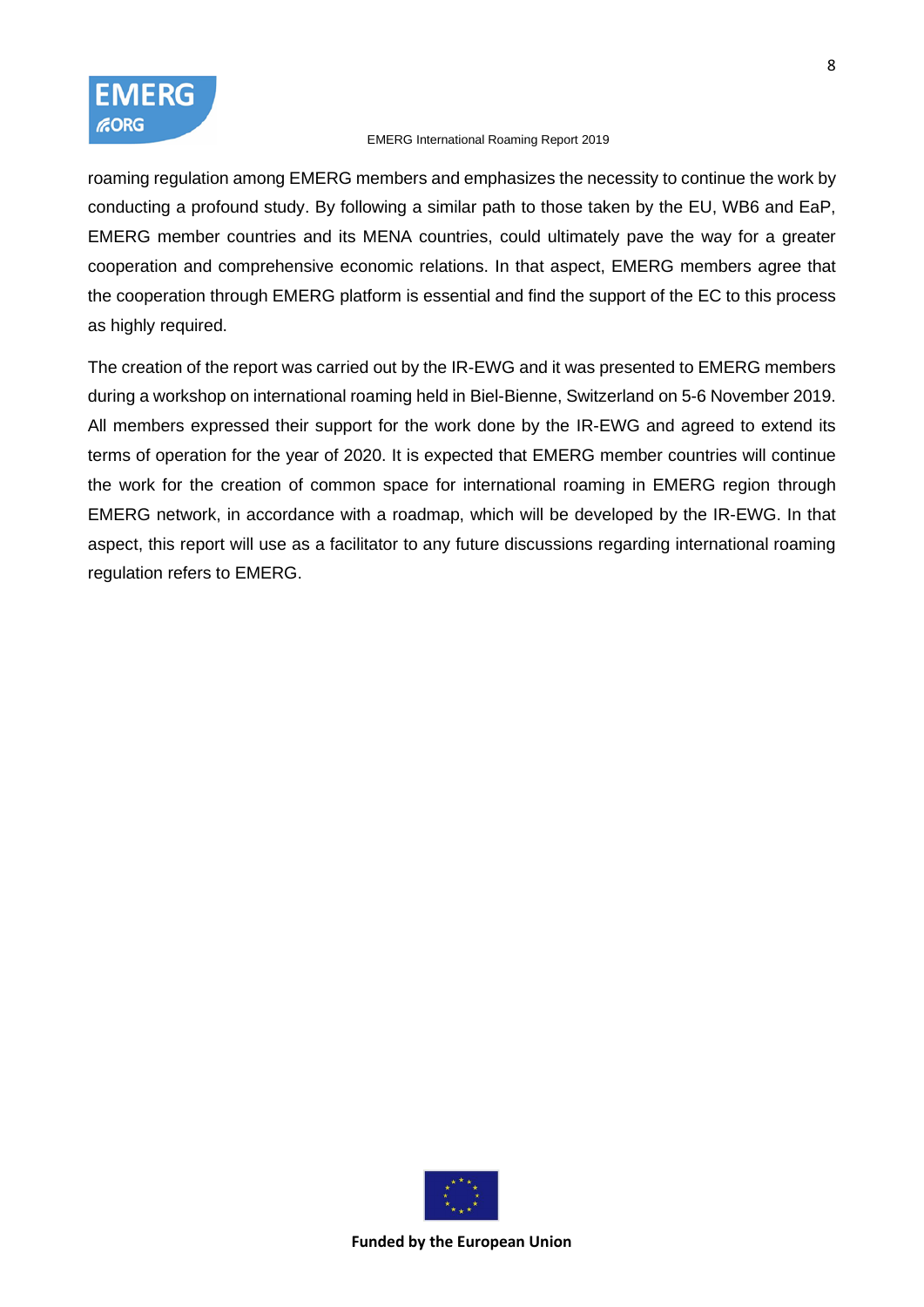

#### **METHODOLOGY**

The establishment of EMERG IR-EWG ensued as a result of the objectives set at the 2019 EMERG plenary meeting. Israel was appointed as the chair of the working group and led the team by defining the objectives, organizing the work, setting the timeliness and comprising the final report. Besides Israel, Italy, Switzerland, Bosnia and Herzegovina and Egypt were chosen as members of the working group on the basis of regional affiliation, aiming at emphasizing the unique characteristics of all of EMERG member countries.

#### Information Gathering and composition of the report

During the working process, information was collected in three phases:

Primarily, a questionnaire attached as Annex 1 to this document was disseminated to all of EMERG members. Answers to the questionnaire provided essential information on EMERG member's domestic legal framework for roaming policies and market data pertaining to the need for creating a regional roaming space. These answers were used, as appropriate, in the revision of the "Data analysis" section of this document. The data analysis and the section on "Examples of international roaming pricing in the EMERG region" were carried out by DETECON CONSULTING.

Additionally, information was gathered as part of the IR-EWG's meetings with experts from the EU, WB6, and EaP. A summary of several initiatives taken by regulators is manifested in the sections on "Regional developments" and "Switzerland study case" and is reflected in the final recommendations laid down in this report. Likewise, the section on "Key international roaming regulatory issues" refers to the pertinent details collected from public sources, including official websites, researches and studies made by the EU, BEREC, ITU, WTO and OECD.

As part of the third phase of information collection, EMERG IR-EWG members presented the draft report and opened a two-weeks consultation process, which enabled all members to provide comments and additional inputs.

#### Limitation of the report

The report was limited due to the difficulty of data collection, as most of EMERG member are currently lack the legal basis to demand the required information from their domestic operators. For instance, information regarding operators' revenues from international roaming and breakdown of retail and wholesale prices was absent from the analysis and therefore it is difficult to draw any

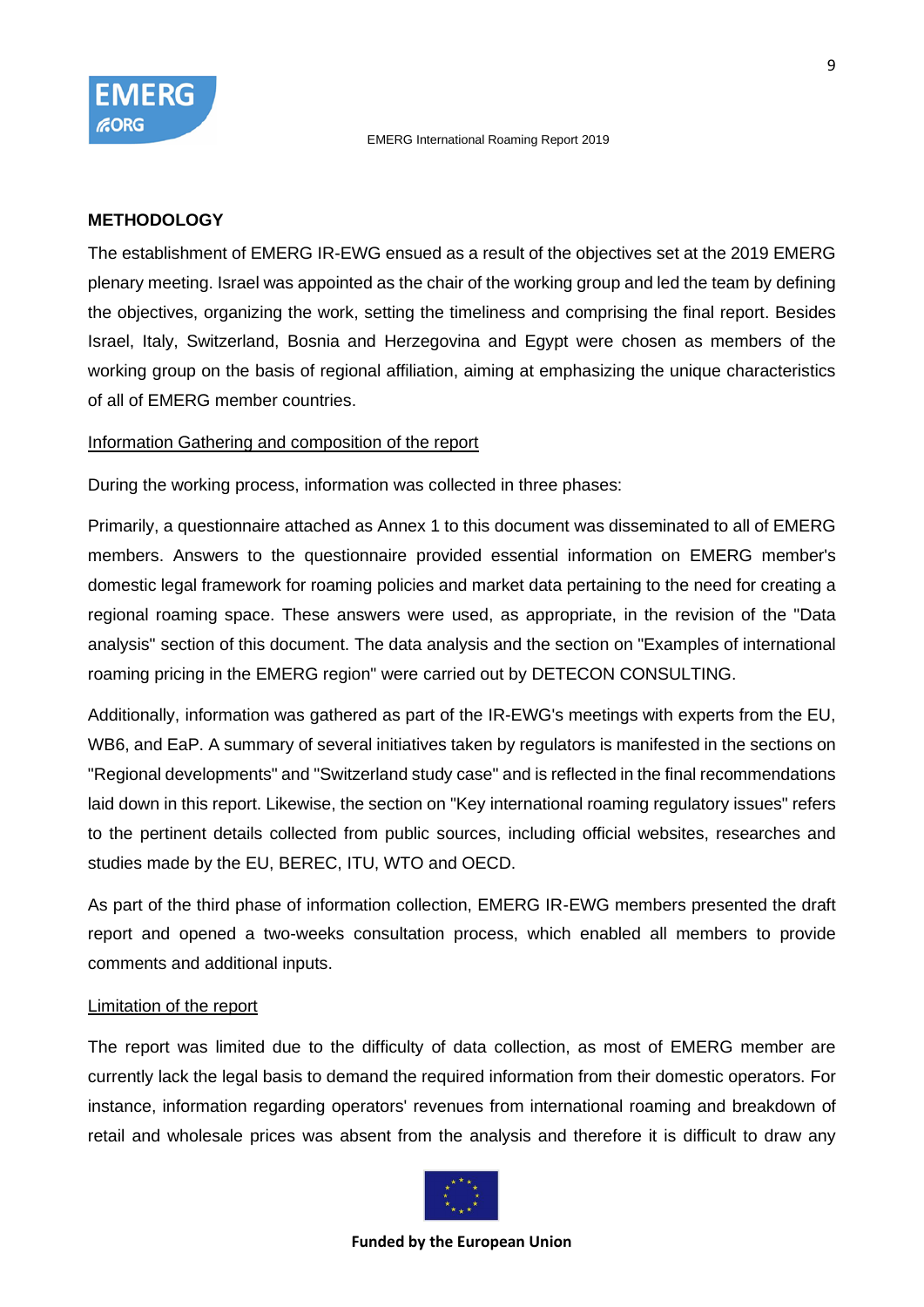

definitive conclusions from it. This would have been necessary, however, to calculate the average country roaming charges of all operators. It was thus decided to present an example of retail pricing from one German operator to all EU and Non-EU member states of EMERG.<sup>4</sup>

Moreover, considering the lack of legislative power to regulate roaming markets, which characterize most of the EMERG's regulators, the member countries decided to present the Swiss national study case as a possible roadmap for each individual regulator. 5



<sup>&</sup>lt;sup>4</sup> See section on **"Examples of international roaming pricing in the EMERG region"**.

<sup>&</sup>lt;sup>5</sup> See section on ["Switzerland study case".](#page-27-0)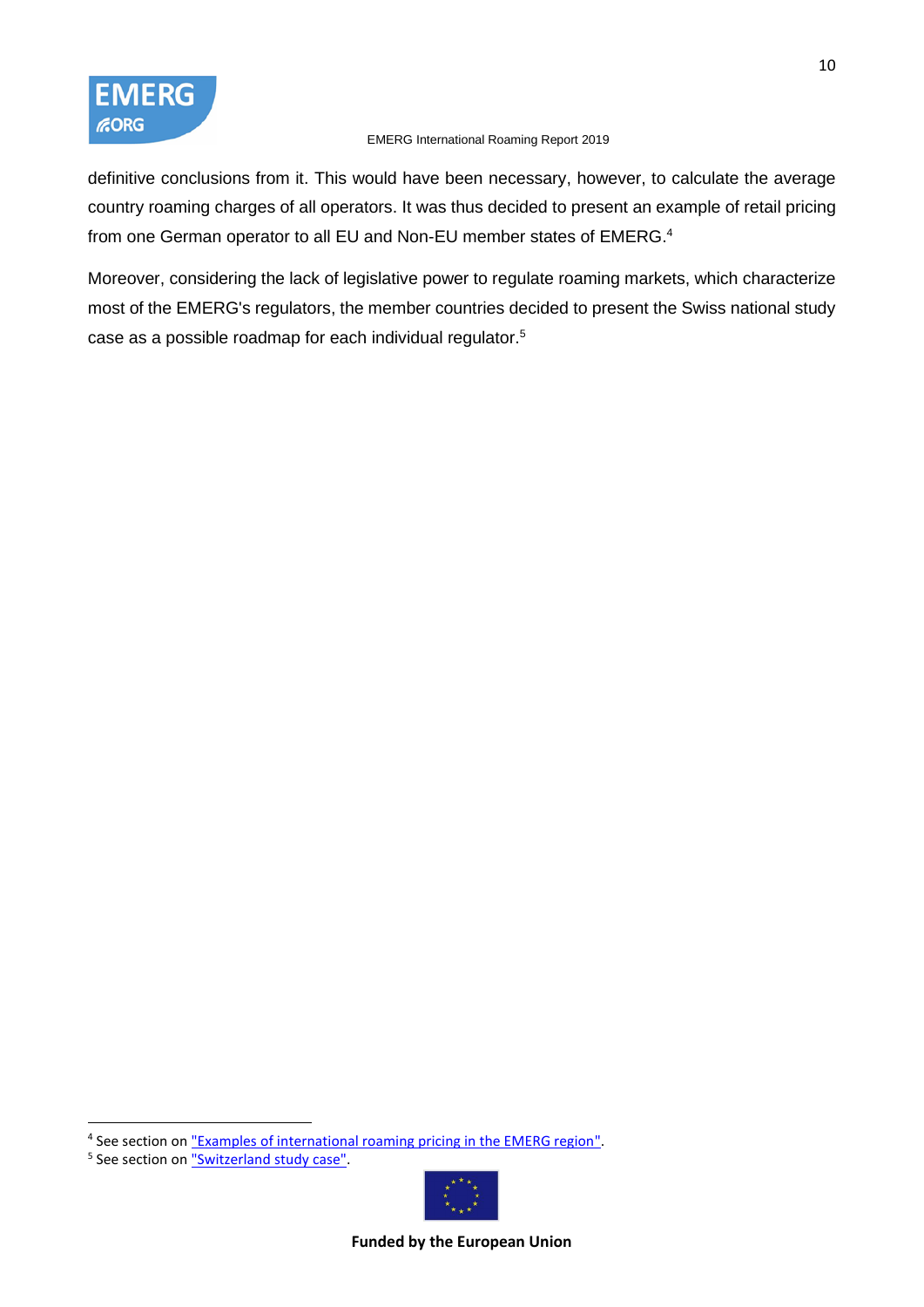### **REGIONAL DEVELOPMENTS IN THE FIELD OF INTERNATIONAL ROAMING**

### EUROPEAN UNION – ROAM LIKE AT HOME (RLAH)

The EU's first rules to address overcharging in roaming prices came in 2007, highlighting the need for creating a harmonized approach towards mobile roaming prices. Destined to maximize consumer's benefit, the EU regulation marked a disruptive approach towards international roaming, capping the maximum tariffs for phone calls made and received while periodically travelling within the EU.

Throughout the years, the European regulation was developed with the aim of enhancing transparency and comparability of international roaming tariffs. The regulation was subsequently amended in 2009 and further amended in 2012 introducing regulatory measures binding maximum retail and wholesale roaming charges, which was directly applicable in all EEA Member States. These rules have since been periodically reviewed and reformed, with further reductions in price caps and automatic protections against data roaming bill shocks.

The main objective of the 2012 regulation was to reduce the difference between national and roaming tariffs, and thus to increase competition for improving consumer benefit and creating an internal market for roaming services in the EU. On 11 September 2013, the EC adopted a legislative package for a "Connected Continent: Building a Telecoms Single Market" aimed at building a connected, competitive continent and enabling sustainable digital jobs and industries. Following that proposal, the European Parliament resolved on 3 April 2014, within the framework of the procedure for the adoption of a Regulation for a European Single Market for Electronic Communications, to abolish retail roaming surcharges and allow customers to "Roam Like at Home".<sup>6</sup> In that aspect, roaming services regulation was meant to stimulate the harmonization of telecommunications markets of EU Member States.

The European Parliament and Council presented new rules on roaming charges and, formally adopted regulation (EU) No. 2015/2120.<sup>7</sup> According to those rules, as of 15 June 2017, prices paid by consumers at home for calls, SMS and mobile data will be applicable wherever they are travelling in the EU. The European Parliament and Council required that a suitable reform in the wholesale

<sup>&</sup>lt;sup>7</sup> See Regulation (EU) 2015/2120 of the European Parliament and of the Council of 25 November 2015, [https://eur](https://eur-lex.europa.eu/legal-content/en/TXT/?uri=CELEX%3A32015R2120)[lex.europa.eu/legal-content/en/TXT/?uri=CELEX%3A32015R2120](https://eur-lex.europa.eu/legal-content/en/TXT/?uri=CELEX%3A32015R2120) [Accessed: 14 November 2019].



<sup>6</sup> See BEREC, *International Roaming BEREC Benchmark Data Report April 2018 - September 2018* (7 March 2019), 9, [https://berec.europa.eu/eng/document\\_register/subject\\_matter/berec/reports/ 8468-international-roaming-berec](https://berec.europa.eu/eng/document_register/subject_matter/berec/reports/%208468-international-roaming-berec-benchmark-data-report-april-2018-september-2018)[benchmark-data-report-april-2018-september-2018](https://berec.europa.eu/eng/document_register/subject_matter/berec/reports/%208468-international-roaming-berec-benchmark-data-report-april-2018-september-2018) Accessed: 14 November 2019].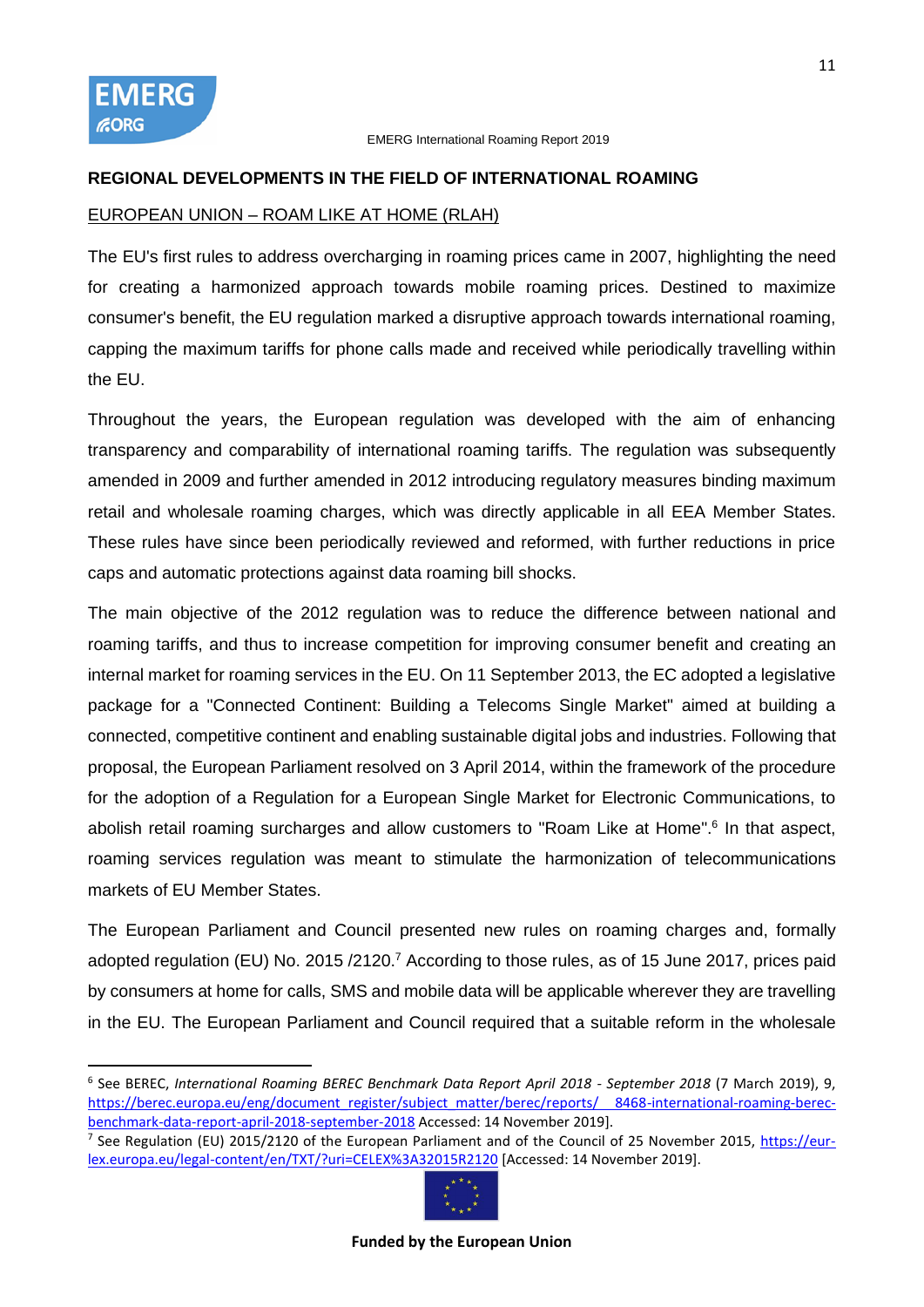

roaming market would be introduced. In addition, they entitled the EC with defining a fair use policy of roaming at domestic prices in order to ensure that negative effects of abusive usage of RLAH can be avoided.

The substantially reduced wholesale roaming price caps and the introduction of a fair use policy performed some key elements for the provision of RLAH in a sustainable manner throughout the EU. Although, the implementation of such measures has to be done in terms of shared, transparent and inclusive approach which takes into consideration he need to avoid unduly jeopardizing of MNO revenues. In that aspect, the key element of regulation, which aims to maximize social benefits and harmonize national policies, is the evaluation of possible intervention schemes and formation of the most suitable regulative model. After completing a cost-benefit analysis of possible intervention schemes, BEREC chose RLAH as the preferred model.

In order to assess the impact of RLAH regulation, BEREC is constantly monitoring the roaming services market. The "International Roaming BEREC Benchmark Data Report" was published in both March 2018 and March 2019, presenting the result of market analysis undertaken by BEREC based on round of data collection on European international roaming services.<sup>8</sup> Some of the reported indicators relates to the evolution of pricing and consumption patterns. Furthermore, a summary of international roaming annual developments is broadly elaborated as part of BEREC annual report.

Another field of which BEREC is taking active measures to assess the impact of RLAH regulation is in regards to transparency and comparability of international roaming tariffs. On 6 December 2018, "BEREC Report on Transparency and Comparability of International Roaming Tariffs" was published, based on Information gathered from operators and the National Regulatory Authorities (NRAs). It is should be noted that during the data collection process, some major difficulties in obtaining reliable and comparable data occurred. For that reason, a well-defined methodology has to be created and the NRAs have to be empowered with the competence to collect data from their respective operators.

<sup>8</sup> See BEREC, *International Roaming BEREC Benchmark Data Report April 2017 - September 2017* (8 March 2018), [https://berec.europa.eu/eng/document\\_register/subject\\_matter/berec/reports/ 8011-international-roaming-berec](https://berec.europa.eu/eng/document_register/subject_matter/berec/reports/%208011-international-roaming-berec-benchmark-data-report-april-2017-september-2017)[benchmark-data-report-april-2017-september-2017](https://berec.europa.eu/eng/document_register/subject_matter/berec/reports/%208011-international-roaming-berec-benchmark-data-report-april-2017-september-2017) [Accessed: 14 November 2019]; BEREC, *International Roaming BEREC Benchmark Data Report April 2018 - September 2018* (7 March 2019), [https://berec.europa.eu/eng/document\\_register/subject\\_matter/berec/ reports/8468-international-roaming-berec](https://berec.europa.eu/eng/document_register/subject_matter/berec/%20reports/8468-international-roaming-berec-benchmark-data-report-april-2018-september-2018)[benchmark-data-report-april-2018-september-2018](https://berec.europa.eu/eng/document_register/subject_matter/berec/%20reports/8468-international-roaming-berec-benchmark-data-report-april-2018-september-2018) [Accessed: 14 November 2019].

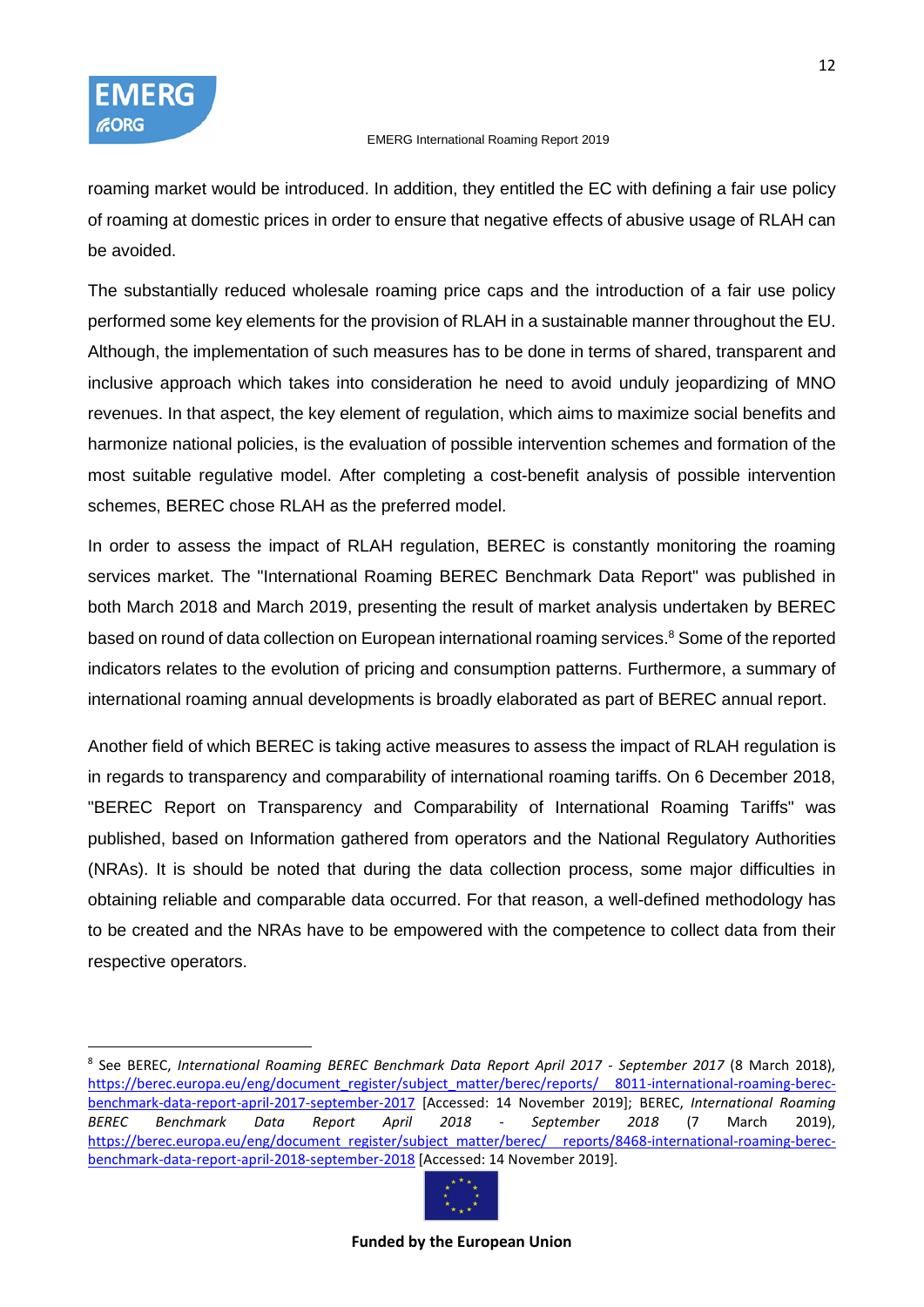

Examination of RLAH regulation in the EU shows that in fact, even though the decision on roaming regulation is made at the national level, there is no national roaming regulation in the EU Member States. Most of the NRAs in the EU do not possess the authority to take regulatory measures into effect in the field of roaming nor the ability to impose roaming prices reduction on their domestic operators. Basically, they apply the regulation that was taken at the EU level and the BEREC Guidelines. 9

In conclusion, the ability to regulate both the retail process and the wholesale rates in the EU is allowed thanks to the harmonized regional approach led by the EC, working closely with the NRAs in the EEA. Nowadays, RLAH can be regarded as the best example of "One Single Market" and therefore, EMERG members should regard it as a key regulatory issue to deal with, in order to achieve the common goals of harmonization, approximation and sustainability of the regional cooperation.

As mentioned in the "International Roaming BEREC Benchmark Data Report", published on 3 March 2018, the introduction of RLAH regulation was a pioneer in regards to Voice and SMS services and also coupled with the growing demand for data services and enabled a substantial increase in international roaming traffic.<sup>10</sup> In order to implement international roaming regulation and increase consumer's benefits a suitable approach should be developed, taking into consideration all key international roaming regulatory issues and highlighting the need for consultation (inter alia with the respective telecom operators). In that aspects, BEREC guidelines are getting the utmost consideration from both NRAs and regional networks developing and implementing international roaming regulations and could certainly serve as the basis for any harmonized guidelines, which will be further developed by EMERG members.

<sup>10</sup> BEREC, *International Roaming BEREC Benchmark Data Report April 2017 - September 2017* (8 March 2018), 1.



<sup>9</sup> See BEREC, *guidelines for retail roaming regulation*, https://berec.europa.eu/eng/document register/ [subject\\_matter/berec/regulatory\\_best\\_practices/guidelines/7005-berec-guidelines-on-regulation-eu-no-5312012-as](https://berec.europa.eu/eng/document_register/%20subject_matter/berec/regulatory_best_practices/guidelines/7005-berec-guidelines-on-regulation-eu-no-5312012-as-amended-by-regulation-eu-no-21202015-excluding-articles-3-4-and-5-on-wholesale-access-and-separate-sale-of-services)[amended-by-regulation-eu-no-21202015-excluding-articles-3-4-and-5-on-wholesale-access-and-separate-sale-of](https://berec.europa.eu/eng/document_register/%20subject_matter/berec/regulatory_best_practices/guidelines/7005-berec-guidelines-on-regulation-eu-no-5312012-as-amended-by-regulation-eu-no-21202015-excluding-articles-3-4-and-5-on-wholesale-access-and-separate-sale-of-services)[services](https://berec.europa.eu/eng/document_register/%20subject_matter/berec/regulatory_best_practices/guidelines/7005-berec-guidelines-on-regulation-eu-no-5312012-as-amended-by-regulation-eu-no-21202015-excluding-articles-3-4-and-5-on-wholesale-access-and-separate-sale-of-services) [Accessed: 14 November 2019]; BEREC, *guidelines for wholesale roaming regulation*, https://berec.europa.eu/eng/document\_register/subject\_matter/berec/\_regulatory\_best\_practices/guidelines/7116[berec-guidelines-on-regulation-eu-no-5312012-as-amended-by-regulation-eu-20152120-and-by-regulation-eu-](https://berec.europa.eu/eng/document_register/subject_matter/berec/%20regulatory_best_practices/guidelines/7116-berec-guidelines-on-regulation-eu-no-5312012-as-amended-by-regulation-eu-%2020152120-and-by-regulation-eu-2017920-wholesale-roaming-guidelines)[2017920-wholesale-roaming-guidelines](https://berec.europa.eu/eng/document_register/subject_matter/berec/%20regulatory_best_practices/guidelines/7116-berec-guidelines-on-regulation-eu-no-5312012-as-amended-by-regulation-eu-%2020152120-and-by-regulation-eu-2017920-wholesale-roaming-guidelines) [Accessed: 14 November 2019].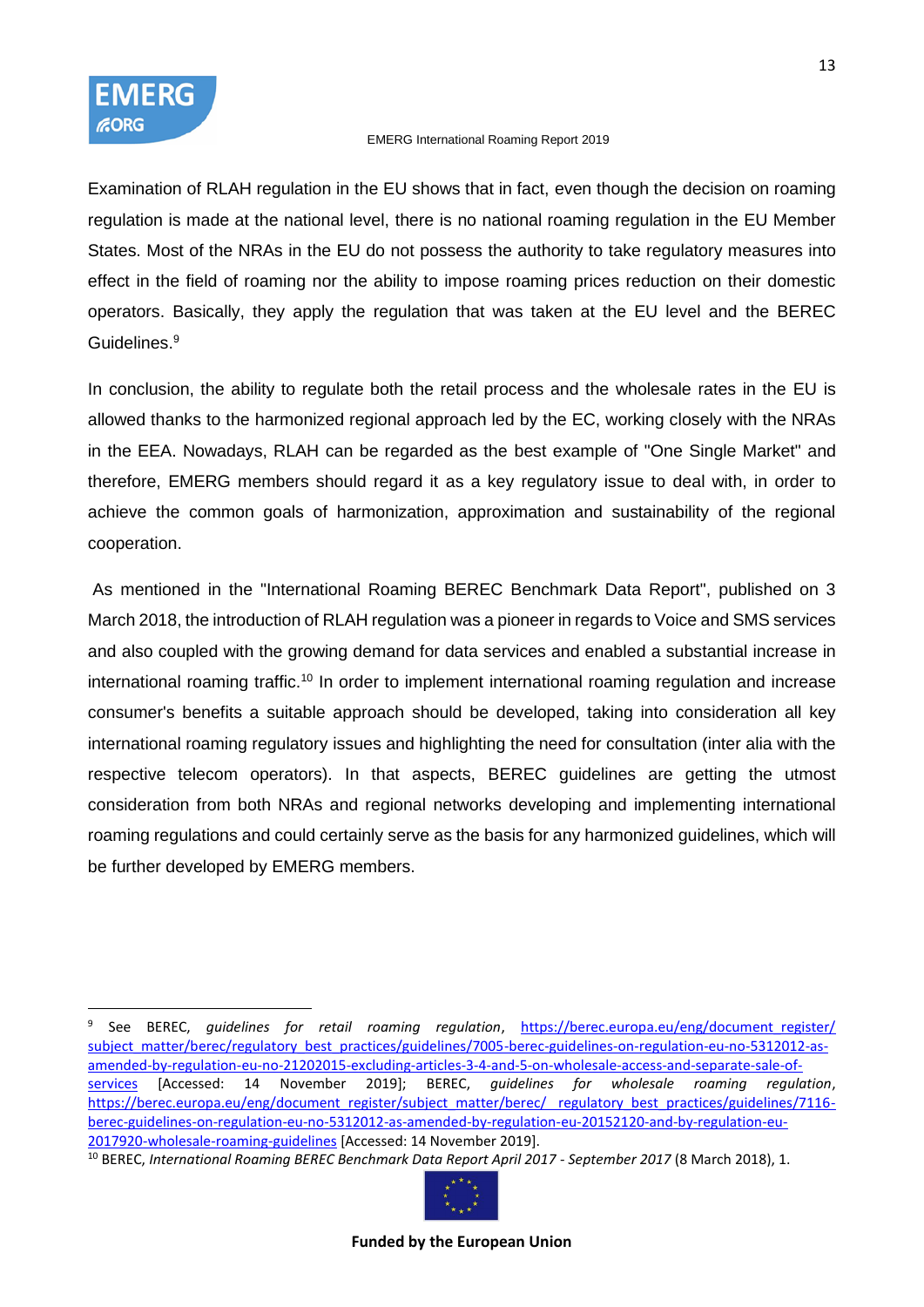#### <span id="page-13-0"></span>WESTERN BALKANS SIX (WB6) – REGIONAL ROAMING AGREEMENT (RRA)

The WB6 regional group includes six economies, which cooperate on several economic issues, and performs the only homogenous group of countries outside of the EU. Consists of Bosnia and Herzegovina, Montenegro, Republic of Serbia, Republic of North Macedonia, Albania and Kosovo, the group works towards a better-connected region, integrated with the EU transport, energy and digital networks and markets. A joint approach to furthering economic cooperation in the Western Balkans was defined in the WB6 Multiannual Action Plan on Regional Economic Area defined which also presented an agenda for digital integration in the WB6 region.

As part of the WB6 efforts to reach harmonization with the EU digital agenda for 2020 a RRA on "Reducing the Prices of Roaming Services on Public Mobile Communications Networks" was signed on 29 September 2014 between the Ministries responsible for Electronic Communications in Bosnia and Herzegovina, Montenegro, Republic of Serbia and Republic of North Macedonia. Relying on Regulation (EU) NO 531/2012 of the European Parliament and the Council of 13 June 2012 as the preferred benchmark, the RRA constituted a greater regional harmonization of the Western Balkans with EU standards and international roaming best practices. Furthermore, the singed parties declared their intention to expand the RRA for the whole WB6.

In order to introduce the RRA the parties agreed to carry out several amendments to their legislative frameworks and changed their respective laws to allow them to implement a set of reciprocal price control measures on roaming tariffs. That is to say that the WB6 regional cooperation in related to international roaming is performed thanks to the ability of individual NRAs to intervene in their respective telecommunications market. For creating the necessary legal competence and mandate for roaming regulation, a strong political support is required. Thus, the execution of the RRA is largely due to the strong political will of the relevant Ministries, who led the process.

Considering that harmonized principles and guidelines can help foster innovative roaming solutions at the global, regional and national levels the issue of international roaming regulation in the WB6 was brought up to the agenda of BEREC. To support the European Commission's strategy, two highlevel meetings were held between BEREC and the WB6 representatives in 2018. As part of the support given by the EC to the Digital Agenda for the Western Balkans both BEREC and the WB6 agreed to cooperate more closely in the fields of roaming, termination rates and capacity building.

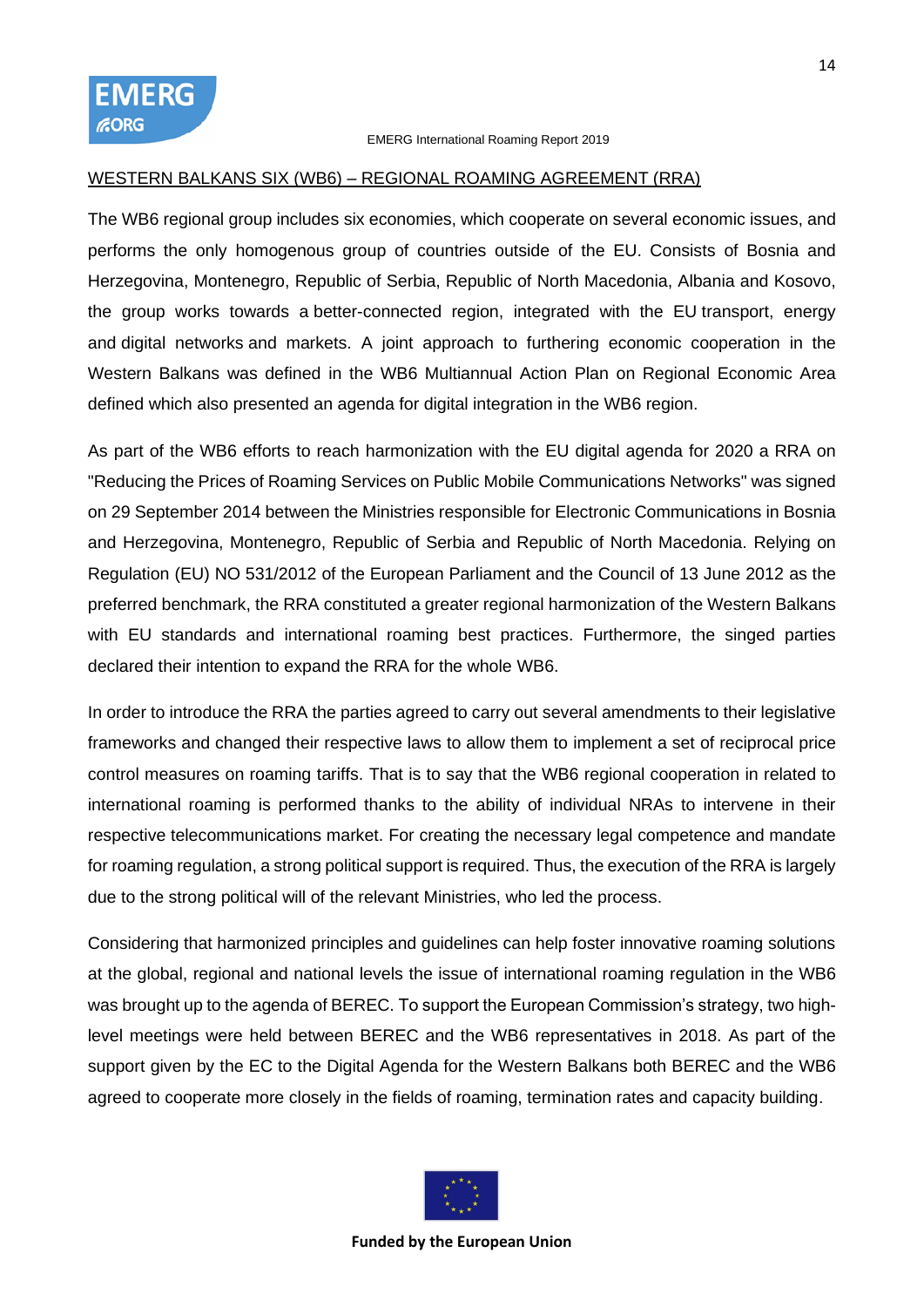

For that purpose, the EC arranged several meetings with different stakeholders from public and private sector and examined the perspectives of different stakeholders before deciding to implement a RRA among the WB6 member economies. Finally, on 1 July 2019, a regional agreement was signed between all six Members of the WB6 region, with the view to establish a roaming free region as of 1 July 2021. From 1 July 2019 to 30 June 2021 MNOs in the WB6 region will have to take the necessary steps to meet the requirements. It is evident that the success of the WB6 in developing and signing the RRA was thanks to the support given by the EC.

It is important to take into consideration the homogenous characteristics of the WB6 member economies and the levels of political, economic and administrative cooperation between them. The EC supported the process for achieving harmonisation between the WB6 member economies because they wish to apply for EU membership in the future. In that case, the adoption of RLAH regulatory model is a required step.

As mentioned by the WB6 experts, at first the negotiations between the member countries were detained because of the sensitive political situation. Even though, an agreement was signed and the cooperation started, putting aside political differences and focusing on enhancing consumer's benefits and enhancing the regional harmonization. In that aspect, the ability to develop a regional approach for the price reduction of roaming services (based on a multilateral agreement) requires a strong commitment for cooperation, which can possibly be achieved only through EMERG platform and with the support of the EC.

Continued work on regional roaming policy coordination and implementation of the RRA is still done according to the principles of the WB6 Multiannual Action Plan on Regional Economic Area roadmap. At its final stage a negotiation with the EC regarding integrated agreement is envisaged.

Besides the need to find appropriate regulatory and policy solutions, the WB6 discussions are also addressing changes in business models as well as new opportunities and innovative measures for IoT and M2M communications (in particular for Smart Mobility). Although no roaming regulation has yet referred to IoT and M2M communications, it is agreed upon that such future regulation will be a key enabler for enhanced economic harmonisation in the region.

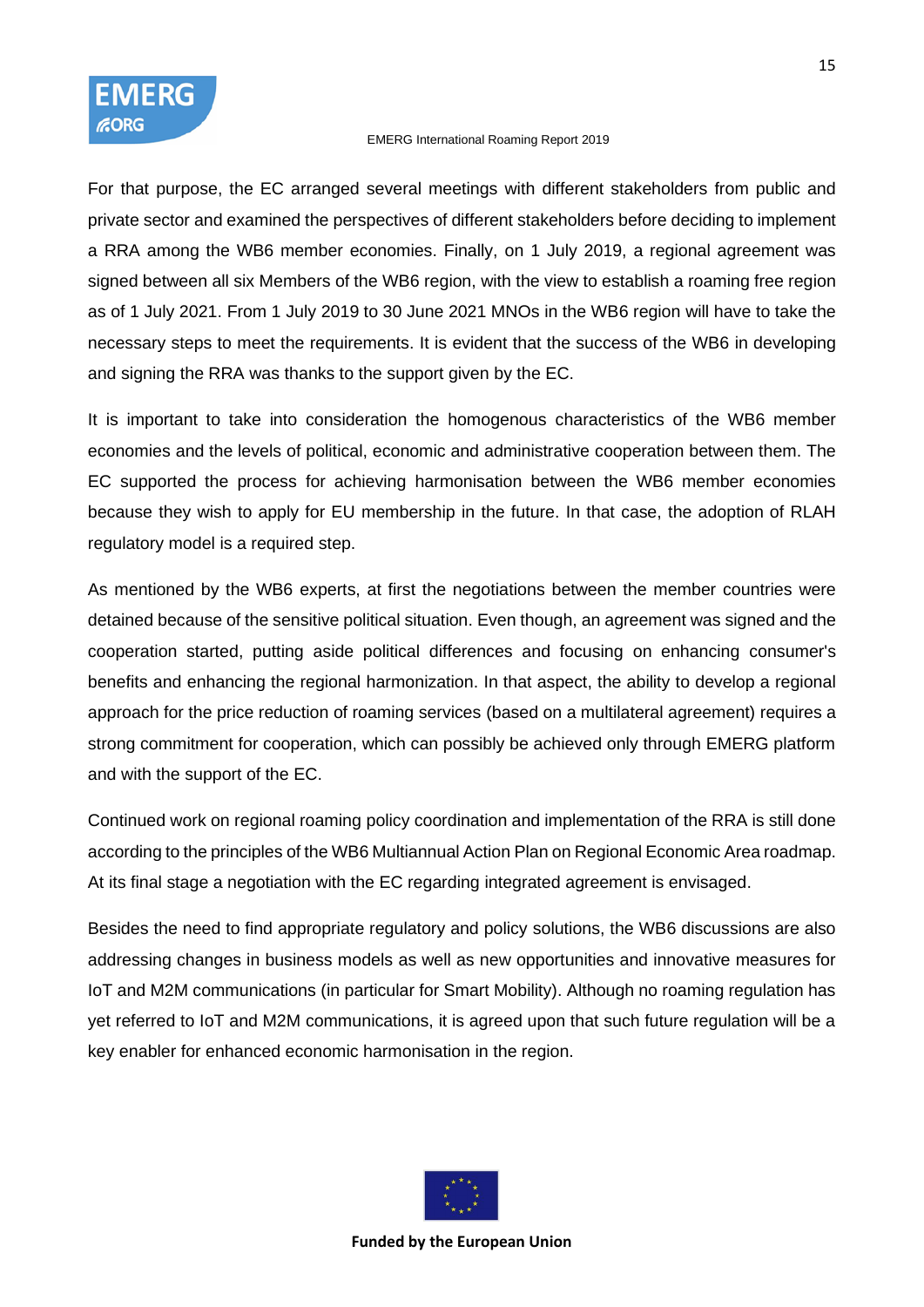### EASTERN PARTNERSHIP (EaP) – FUTURE REGIONAL ROAMING AGREEMENT

EaPeReg was established as an independent platform of National Regulatory Authorities for Electronic Communications Networks and Services (consists of Armenia, Azerbaijan, Belarus, Georgia, Republic of Moldova and Ukraine). The network objective is to improve the cooperation between the EaP countries and contribute to their social and economic development by supporting the development of their electronic communications markets. In accordance, EaPeReg members identified three top priority topics to address and established respective expert working groups.

Following the liberalization process in the EU roaming market a discussion on the creation of regional roaming space was marked as on these topics and the regional Roaming Working Group (IR-EWG) started its work, enjoying a political support at the Ministerial level.<sup>11</sup>

In 2016, a decision was taken to launch the EU4Digital initiative, a three-year EU-funded project (2019-2022) which aims to promote key areas of the digital economy and society, in line with EU norms and practices, and communicates EU support across the digital agenda in the EaP region. In accordance, six thematic areas associated with the EaP countries further harmonisation with the EU were identified and relevant EU4Digital networks were created comprises of representatives from the EaP countries and EU Member states. EU4Digital platform promotes the work of the REWG and assists in achieving the objective of "reducing the difference between domestic and roaming prices and thus supporting the competition on roaming mobile market and protecting of consumers' rights and interests within the Eastern European Partners."<sup>12</sup>

On December 2017 a study on "Harmonizing International Roaming Pricing and Reducing Roaming Tariffs among the EaP Countries," supported by the Directorate-General for Neighborhood and Enlargement of the European Commission was published. The study aimed to lay down the possible schemes for intervention in the roaming market of EaP countries, obtaining harmonization of the roaming markets in the region, based on EU best practices. In this Study, an analysis of the roaming markets in EaP countries and their regulatory frameworks was introduced. Furthermore, the study examined the possible schemes for intervention and presented an assessment of the expected impact of every scheme on the operators and the potential benefits of the society.

<sup>&</sup>lt;sup>12</sup> See EaPeReg-REWG website:<http://www.eapereg.org/index.php/eu-aquis-3/spectrum-wg-3>



<sup>11</sup> See *Study on Harmonizing International Roaming Pricing and Reducing Roaming Tariffs among the EaP Countries* (6 December 2017), [https://eufordigital.eu/library/study-on-harmonising-international-roaming-pricing-and-reducing](https://eufordigital.eu/library/study-on-harmonising-international-roaming-pricing-and-reducing-roaming-tariffs-among-the-eastern-partnership-countries/)[roaming-tariffs-among-the-eastern-partnership-countries/](https://eufordigital.eu/library/study-on-harmonising-international-roaming-pricing-and-reducing-roaming-tariffs-among-the-eastern-partnership-countries/) [Accessed: 14 November 2019].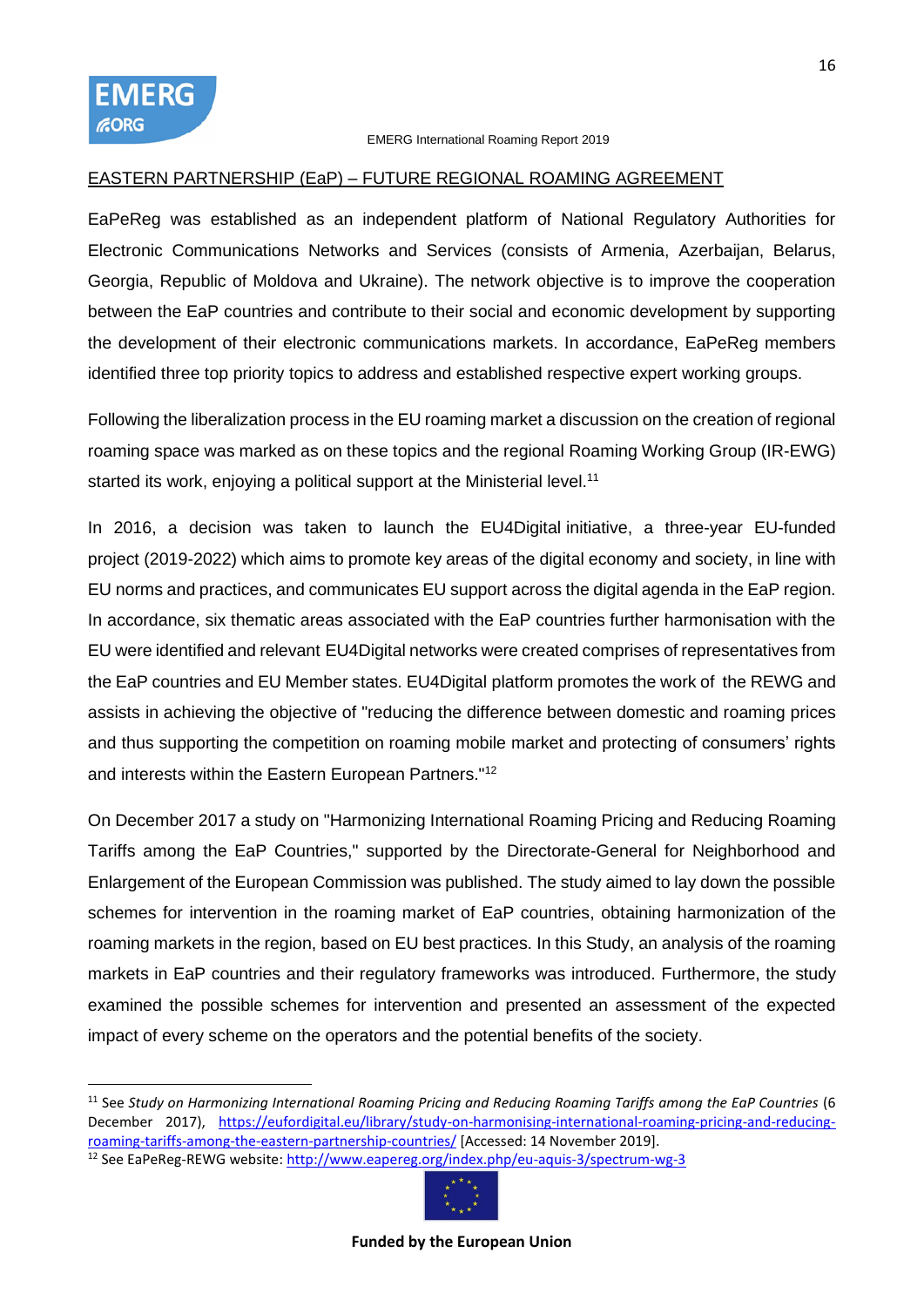As a result, the "Amended EU Roaming regulation model" (AERRM) was proposed as the optimum regulatory model. The suggested approach under the AERRM would imply a glidepath that would allow full implementation of the AERRM over a period of five years, while ensuring a coherent decrease of roaming charges and giving the operators time to adjust accordingly. As already derived from the experience of the EU with RLAH regulation and of the WB6 with the RRA, it is clear that implementation of roaming regulation on wholesale and retail levels and international mobile termination rates (IMTR) has to be done according to an appropriate timeline.

During the third Eastern Partnership Ministerial meeting on the Digital Economy, the EaP Ministers reaffirmed their commitment to sign by the end of 2020 a Regional Roaming Agreement, in order to reduce the roaming prices according to the roadmap prepared by the REWG. As part of the REWG preparation for signing a RRA, a further assessment of key regulatory issues is made. Nowadays, the REWG is investigating the principals of WTO's Most Favored Nation (MFN) treatment and examining the preferred approach towards regulation on IMTR. Moreover, an updated market impact assessment is done in the form of an analysis of collected roaming data.

The Ministerial support in the EU4Digital initiative, in particular in the endeavor of reducing roaming prices proves to be essential in terms of regional harmonization. Yet, it is highly important to refer to the evident support given by the EC to this process as its main stimulator. As part of the Bucharest Declaration, EU and EaP Ministers also agreed to explore the possibility of a common international roaming space, including the economically sustainable reduction of roaming tariffs between the EaP countries and the EU Member States.<sup>13</sup> This objective is not different from that of the WB6 while both groups are looking to negotiate with the EU on the possibility of being included in the RLAH regulation.

In conclusion, EaPeReg network is probably the most similar to EMERG and thus its endeavors should be further examined and considered by EMERG, in particular by the IR-EWG. It is important that a closer cooperation between the networks will be developed, especially in the field of international roaming regulation, for future approximation and harmonization of EU neighboring countries.

<sup>13</sup> Third Eastern Partnership Ministerial Meeting on the Digital Economy, *Ministerial Declaration* (Bucharest, Romania 28 February 2019), https://nkrzi.gov.ua/images/news/11/1669/ Ministerial Declaration Bucharest.pdf [Accessed: 14 November 2019].

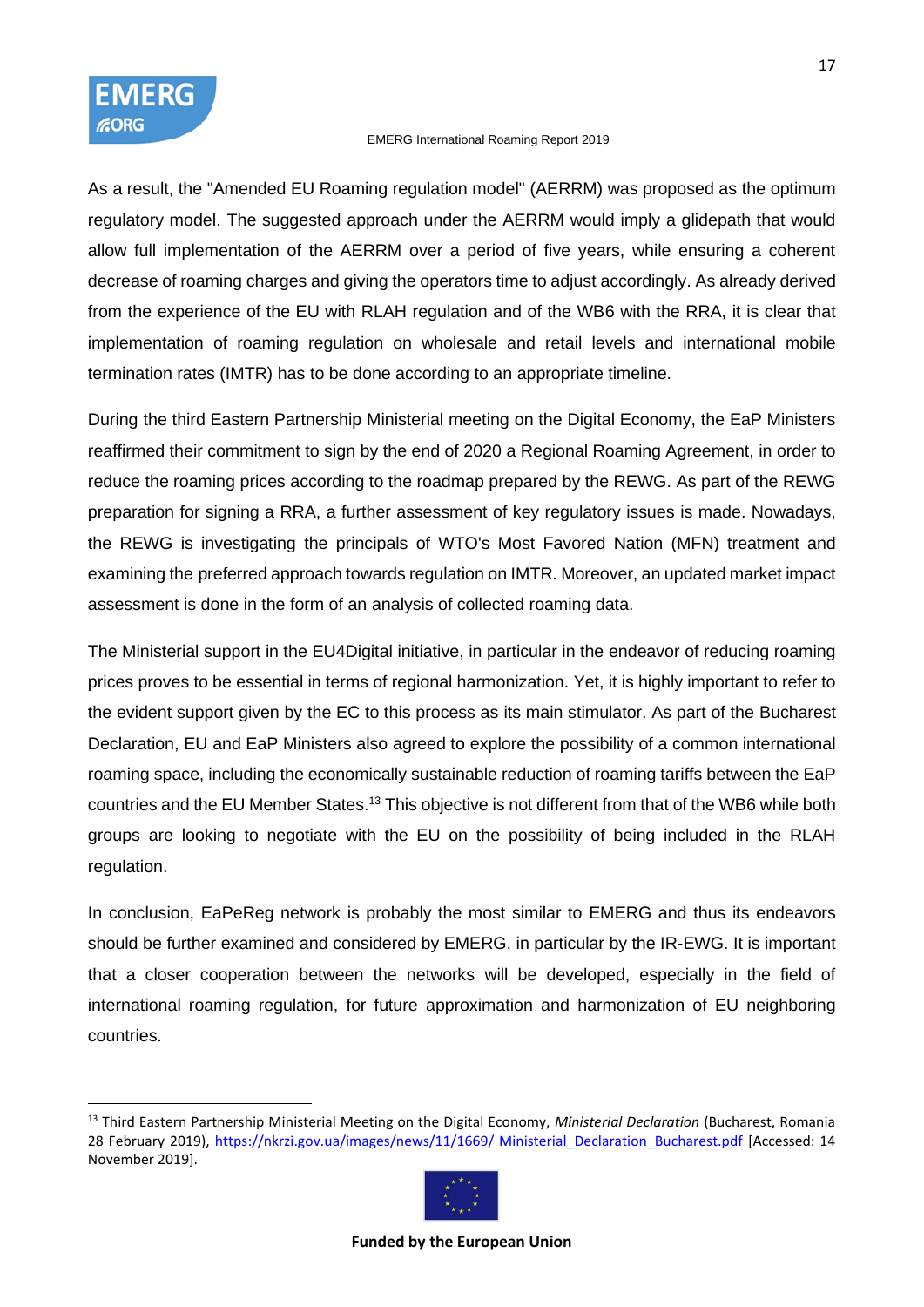# **DEVELOPMENTS IN EMERG MEMBER COUNTRIES**

Among EMERG member countries, there is wide recognition of the importance of international roaming services as stimulators of economic growth and enhancers of consumer benefit. Accordingly, throughout the years, several developments were made by regulators in order to facilitate the reduction of international roaming prices. Apart from implementing new measures designed to ensure consumer protection and improve transparency at the national level, certain bilateral and multilateral activities have been taken, recognizing the importance of reciprocity and interoperability.

As a result of the implementation of RLAH regulation in the EU, the issue of high roaming prices received greater consideration in Switzerland, with a considerable public demand and significant political pressure for achieving a reduction in roaming prices. When BAKOM started working on the revision of the "Telecommunications Act" the opportunity for building the foundation for roaming regulation were taken. The new regulation meant to provide BAKOM with the competence signing bilateral/multilateral agreements and imposing tariffs reduction accordingly. The regulation is expected to take effect from the beginning of 2021.<sup>14</sup>

In Bosnia and Herzegovina, progress was made as part of the WB Multiannual Action Plan on Regional Economic Area (MAP REA). RLAH regulation is seen by all of the WB6 member economies as an important part of the EU Digital Agenda 2020 and as a key enabler for many future applications. Therefore, they have developed a regional roaming agreement, which will be gradually implemented in accordance with the approved roadmap. 15

In Israel, the Ministry of Communications have signed bilateral agreements and declarations with the regulators in Greece, Cyprus, Romania, Poland and Russia for the encouragement of roaming charges reduction between the countries. Moreover, Israel expressed its desire to join RLAH initiative as a beneficiary country and elaborated on the matter in a letter sent to the DG-CONNECT already in 2016. Nowadays, the Ministry is evaluating the need for revising its roaming regulation.

As in Israel, bilateral agreements are receiving an increasing consideration in other EMERG member countries. For example, Turkey has signed several MoUs in the past, some of which include



<sup>&</sup>lt;sup>14</sup> See section o[n "Switzerland study case".](#page-27-0)

<sup>&</sup>lt;sup>15</sup> See section o[n "WB6 RRA".](#page-13-0)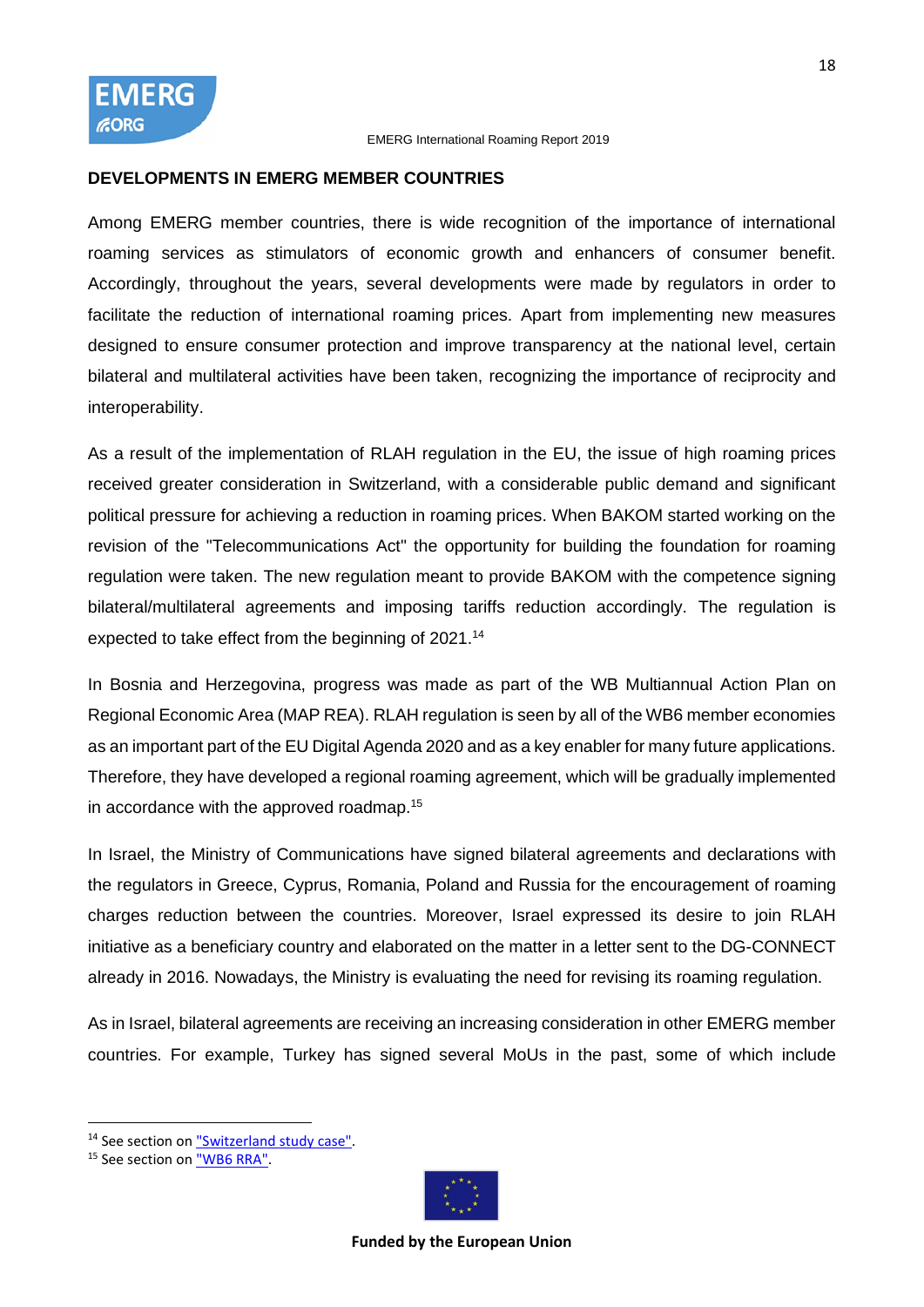

agreements on facilitating IP Multimedia Subsystem.<sup>16</sup> In Jordan and Palestine, the regulators supported the process to end roaming charges between the countries, which is manifested as an agreement between the operators. In addition, these days a bilateral agreement to reduce roaming prices between Tunisia and Algeria is under negotiations.

In 2005, a study on international roaming charges was performed by AREGNET, due to a substantial increase in the number of consumer complaints that highlighted the problem of excessive international roaming charges. The study indicated that a model should be developed while taking into account the number of countries and the differing market characteristics of AREGNET member countries. However, because of the lack of adequate legal basis to impose tariffs reduction the proposed model was not accepted by all of AREGNET member countries and therefore was not implemented. In later stages, the members of the GCC, a sub-group of AREGNET, further developed the initiative and signed a MoU between them.

The previously mentioned developments signify the growing importance that EMERG member countries attribute to collaboration in the field of international roaming. Considering the experience gained by EMERG member countries in that field, it is believed that a harmonized approach can be developed. In that aspect, the experience gained by EU member countries can be an important accelerator for any attempt to create a regional roaming space.

# **KEY INTERNATIONAL ROAMING REGULATORY ISSUES**

The main objective of international roaming regulation is to maximize the benefits of customers. Nowadays, it is evident that high international roaming tariffs can impair the ability of customers to enjoy ubiquitous connectivity, hamper the adoption of new business models and discourage investments. As previously shown, regulatory intervention to reduce roaming tariffs has proven to be effective in achieving a level playing field for competition, enhanced transparency and effective consumer protection.

# TRANSPARENCY AND COMPARABILITY

Transparency refers to the availability of clear information about pricing, including the conditions of each tariff that constitutes the cost structure. Follow the years, initiatives to increase consumers'

<sup>&</sup>lt;sup>16</sup> See answers to the second question as part of subchapter "Results" in the chapter of "Data Analysis".

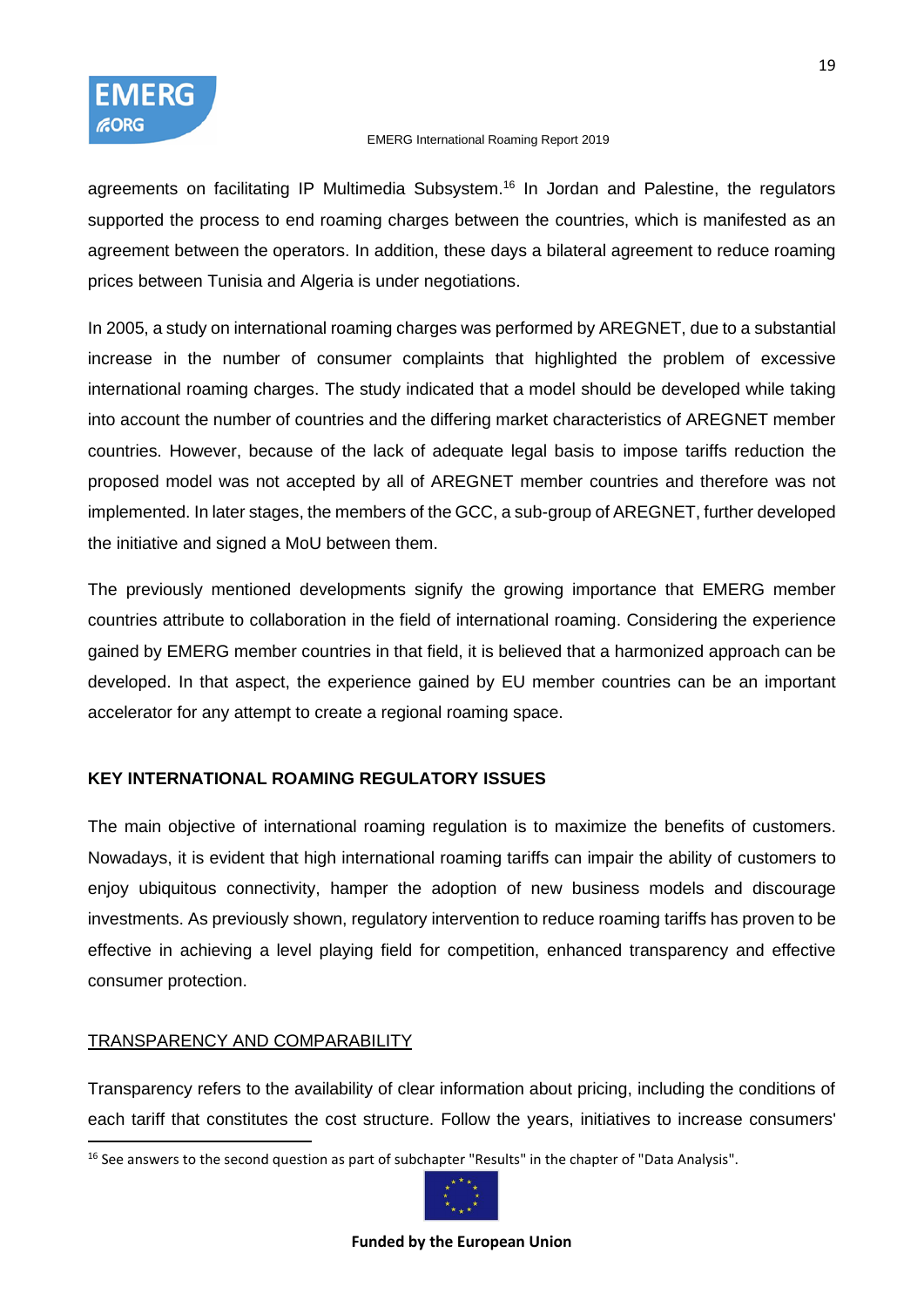awareness to roaming tariffs were developed by both regulators and operators. Consequently, Mobile subscribers are more cautious when roaming, adjusting their consumption to limit expenditures and increasingly following procedures to limit mobile data consumption.<sup>17</sup> That is, transparency helps to empower consumers by creating a supportive environment for taking informed decisions, based on the availability of necessary information.<sup>18</sup>

Nevertheless, such consumers' behavior reveals that roaming services are not provided on an affordable, accessible and reliable basis. For that reason, transparency itself cannot promise effective results and it has to go along with comparability. According to BEREC, comparability of tariffs refers to the consumer's ability to compare different types of tariffs offered by operators as well as the ability to easily switch between them. Comparability is a key regulatory measure to increase awareness, promote competition and encourage investments.

Lack of transparency and comparability led to the common customers' assumption that roaming services have to be more expensive. This assumption is related to the insufficient transparency of the wholesale IOTs (which are determined in accordance with commercial negotiations between operators). A relevant point should be made that during the years, the transfer cost has decreased while the capacity got higher. Namely, there is a lack of transparency over the justification for any roaming charges. Currently, because of legal incapacity, EMERG members cannot assess whether it resulted a reduction of retail tariffs.

Better transparency allows regulators to assess the impact of roaming tariffs reduction on both operators and customers as well as the benefit, which embodied in such action on the social welfare in each country. Accordingly, EMERG members should have the ability to collect data on traffic in balance, revenues from international roaming, wholesale and retail tariffs and the number of subscribers for being able to present a clear business case.

<sup>18</sup> See BEREC, *Report on Transparency and Comparability of International Roaming Tariffs* (6 December 2018), 2, [https://berec.europa.eu/eng/document\\_register/subject\\_matter/berec/reports/8312-berec-report-on-transparency](https://berec.europa.eu/eng/document_register/subject_matter/berec/reports/8312-berec-report-on-transparency-and-comparability-of-international-roaming-tariffs)[and-comparability-of-international-roaming-tariffs](https://berec.europa.eu/eng/document_register/subject_matter/berec/reports/8312-berec-report-on-transparency-and-comparability-of-international-roaming-tariffs) [Accessed: 14 November 2019].



<sup>17</sup> See OECD Working Party on Communication Infrastructures and Services Policy, *International Mobile Roaming*  Agreements, and the metal of the metal of the metal of the metal of the metal of the metal of the metal of the m [?cote=DSTI/ICCP/CISP\(2012\)2/FINAL&docLanguage=En](http://www.oecd.org/officialdocuments/publicdisplaydocumentpdf/%20?cote=DSTI/ICCP/CISP(2012)2/FINAL&docLanguage=En) [Accessed: 14 November 2019].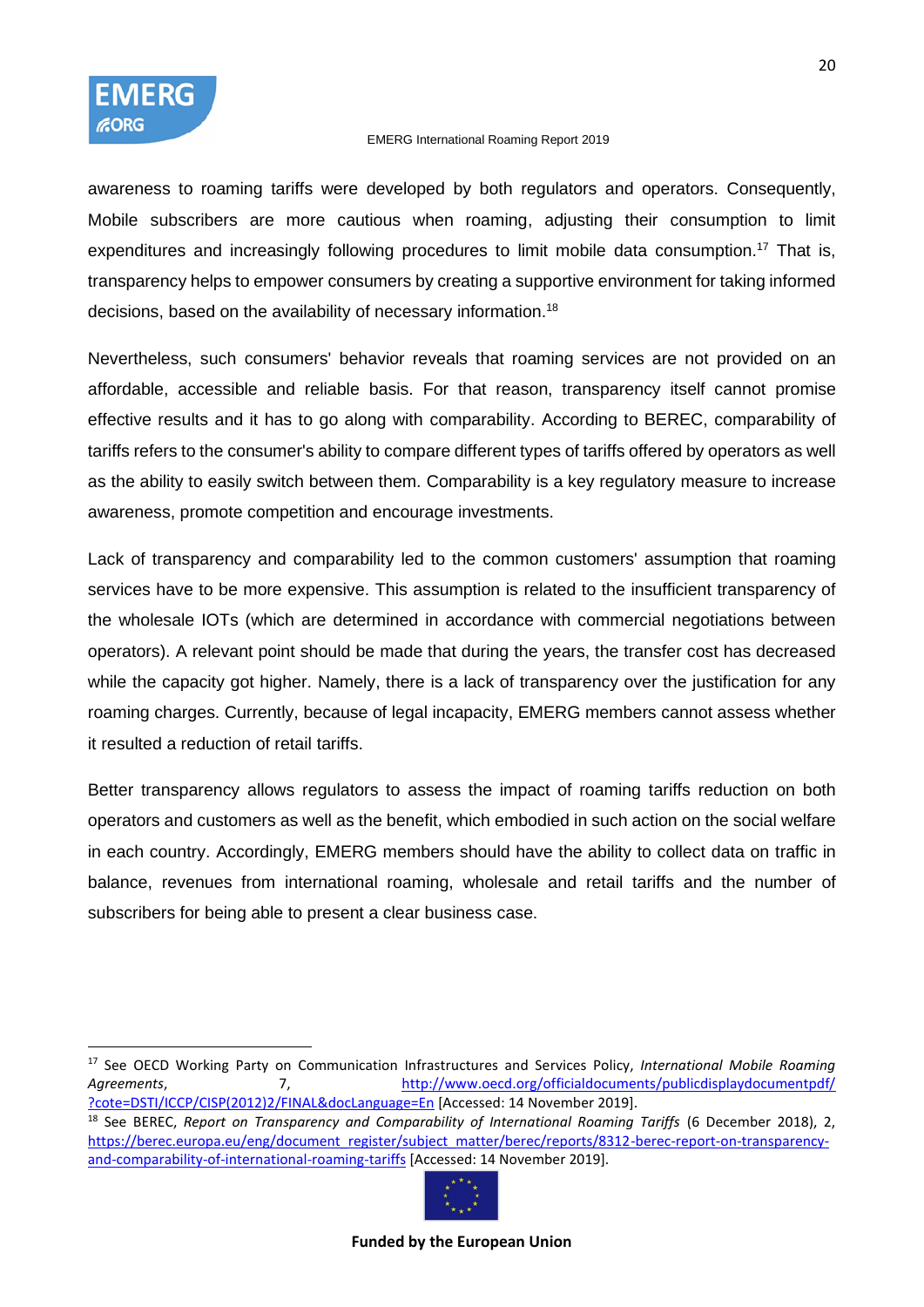

### PRICE REGULATION

Determining the real cost of roaming to the MNOs is crucial for understanding whether there is a need for price regulation. According to the ITU-T's "Guidelines for NRAs on International Mobile Roaming Cost Analysis," the structure of the roaming market consists of two different levels: wholesale and retail.<sup>19</sup> Usually, when talking about data wholesale IOTs, termination rates and clearing house fee are influencing the roaming retail tariffs and determining the floor for retail pricing. Therefore, in order to find out the main cause for high roaming prices among EMERG members a further analysis of pricing in both levels is required.



*Figure 1: Retail and wholesale roaming prices Source: Dr. A. Heuermann, Detecon 2019*

All of the researches made until today by BEREC and other bodies as the ITU, OECD and different regional groups dealing with roaming pricing, suggest that retail roaming tariffs are beyond the social level required and should be closer to the wholesale level. If exorbitant roaming charges are determined, the customers would move to Wi-Fi and switch to OTT services while the idea of ubiquitous and qualitative connectivity is impaired.

It is possible that operators would leverage their revenues from roaming if they will attract more customers to use their services on an affordable and varied basis. Hence, a reduction in roaming prices could turn favorable for both customers and operators. A reduction of retail roaming prices always needs to take into consideration that wholesale roaming rates and international termination

<sup>19</sup> ITU-T Technical Paper, *Guide for NRAs on International Mobile Roaming Cost analysis*, Version 1 (approved at the ITU-T Study Group 3 meeting Geneva, 12-16 March 2015), 6[, https://www.itu.int/dms\\_pub/itu-t/opb/tut/T-TUT-ROAMING-](https://www.itu.int/dms_pub/itu-t/opb/tut/T-TUT-ROAMING-2015-03-PDF-E.pdf)[2015-03-PDF-E.pdf](https://www.itu.int/dms_pub/itu-t/opb/tut/T-TUT-ROAMING-2015-03-PDF-E.pdf) [Accessed: 14 November 2019].

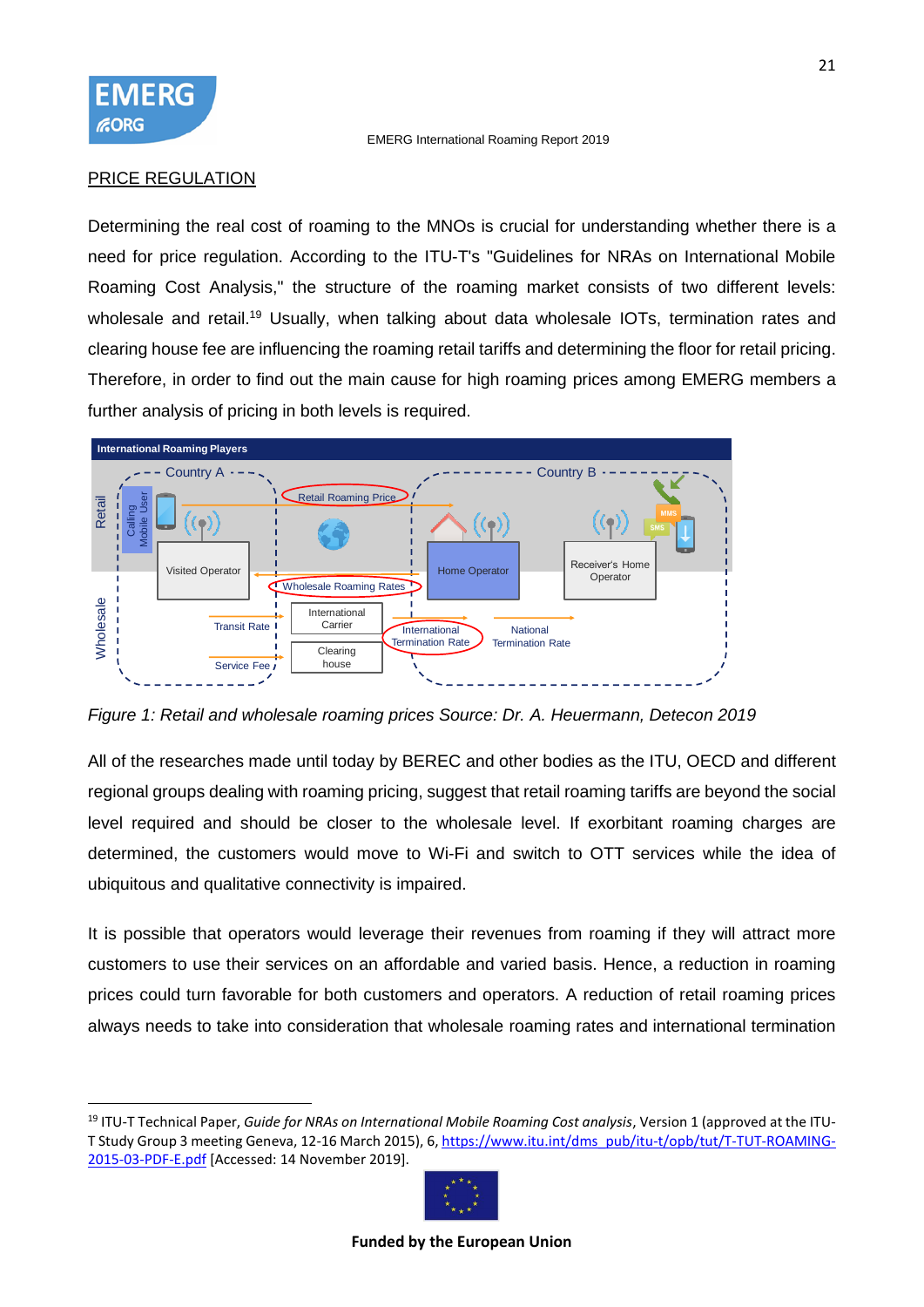rates are setting the floor. Therefore, all three prices have to be taken into account if lower roaming prices should be achieved.

Analysis of the financial structure for MNOs roaming tariffs shows that besides of cost factors, both high IOTs and high MNOs profit margins lead to high retail tariffs. Thus, a key element for reducing the international roaming tariffs lies in the ability of regulators to analyze the roaming market and to enforce price regulation if needed. Although, in most cases regulatory action at both wholesale and retail levels will prove to be effective only if undertaken by all of the involved countries. Here, the cross-border nature of roaming regulation is embodied.

Cooperation between regulators to reduce international roaming tariffs can be done on several levels: bilateral, multilateral and regional (consists of homogeneous or heterogeneous members). Regional roaming regulation should aim to maximize social benefits and harmonize national policies for the establishment of a common roaming space. Also, regional initiative could turn out as the most effective for removing obstacles since it applies to a broader scope of countries and in most cases coordinated by a regional body who is responsible for the development, implementation and monitoring of the established regulation.

When developing a regional approach, it is important to take into consideration that different countries would have to start from different points. Differences in legislative frameworks, domestic laws, domestic roaming tariffs, wholesale tariffs and termination rates are among the aspects that the regional group will have to deal with. In that case, a process to introduce a harmonized approach into the markets of EMERG member countries will have to be taken throughout several years, as was the case in the EU, WB6 and now in the EaP. Moreover, it is important that a transition period will be defined as part of the glidepath.

In terms of creating a common roaming space, a regional initiative can encourage a further cooperation with other regions through treaties and agreements. For example, both WB6 and EaP are interested in entering negotiations with the EU for reducing roaming tariffs between the regions and already received the EC support to do so in the future (as also suggested by their roadmaps). Thus, regional initiative to implement international roaming price regulation should be considered by EMERG members as preferable.

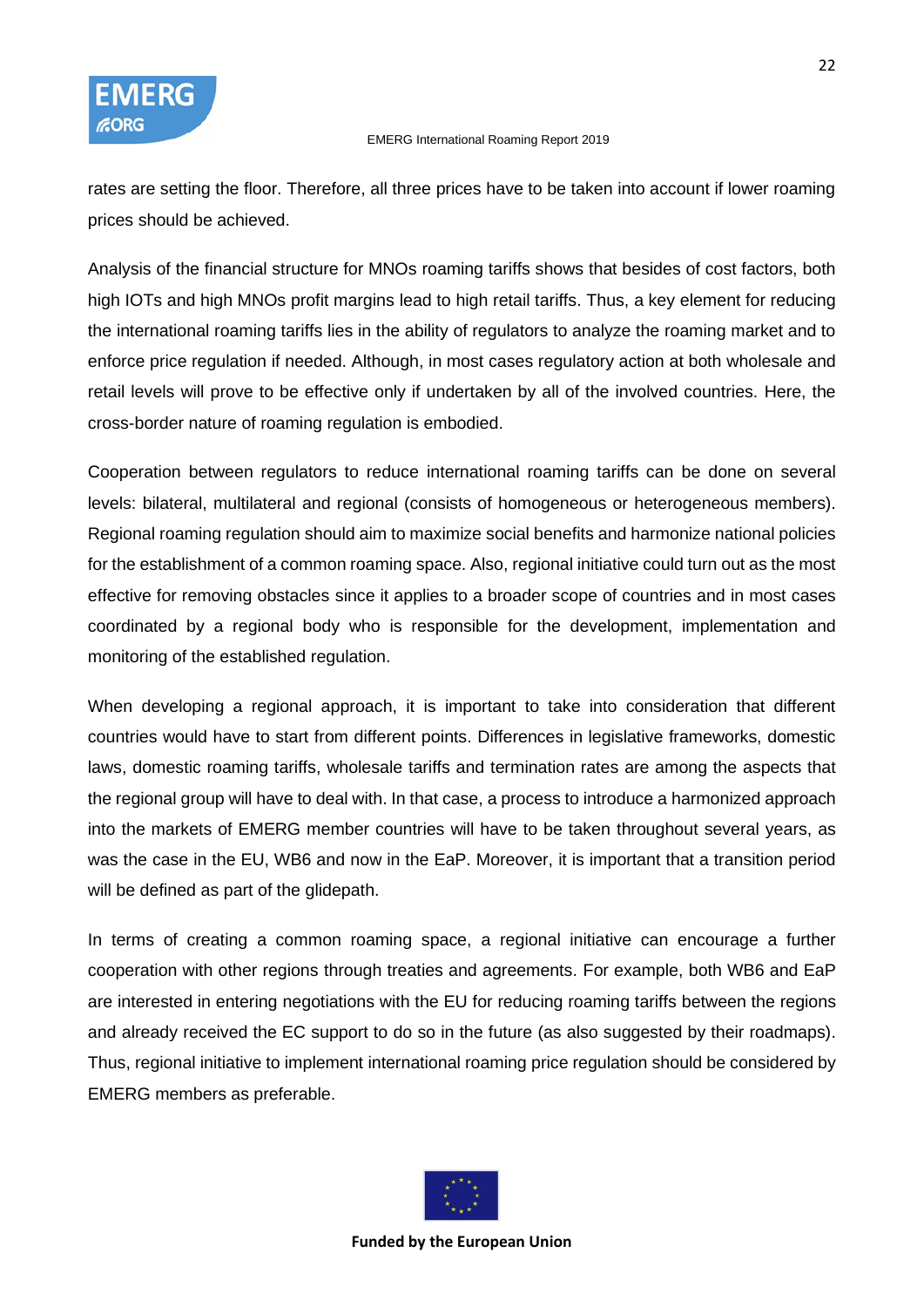

#### **COMPETITION**

While there is an increased recognition of the need for reducing high roaming prices, there is also acknowledgement that it is necessary to foster competition in the international roaming market. Studies and investigations taken by the EC highlighted that unjustifiably high international roaming rates are in some part a result of anti-competitive behavior. According to the OECD Council, achieving a level-playing field for competition in communications markets can bring significant benefits for consumers and businesses. Wherefore, roaming should be seen in the context of mobile communications being a major accelerator of business activities, <sup>20</sup> and distorted competition in this market should be regarded as a hindering the social welfare.

In recent years, we observe a considerable increase in the demand for roaming services, in particular for data. Moreover, in most EMERG countries there is a consistence growth in the number of roaming consumers. These statistics, along with the wide variety of roaming bundles and offering can imply for a great competition on retail level. Nevertheless, competition on retail tariffs should be examined in respect with national market characteristics.

For instance, in case of SMP it is highly suggested that the national regulator will have the ability to put into effect regulatory measures meant to enhance competition. In order to determine whether a certain operator have SMP, a well-based analysis of roaming market should be carried.

In addition, for achieving a liberalized roaming market the national regulator must allow market entry to MVNOs or resellers. That includes removing barriers that may prevent MVNOs to have access to local wholesale roaming services and ensuring that MVNOs will benefit from wholesale roaming rates between operators in different countries when purchasing wholesale resale roaming in the home country.

Some non-competitive characteristics of roaming markets also exists at the wholesale level and therefore led to high wholesale charges and, in turn, factor in high roaming retail charges. One justification for regulation at the wholesale level is to allow the liberalization of international gateways to facilitate the transmission and reception of international calls. Also, it should be noticed that the competition in clearing houses market should be further examined, as it is not subjected for national regulation but directly leads to high wholesale tariffs.

<sup>20</sup> See OECD Council, *Recommendation on International Mobile Roaming Services* (16 February 2012), <http://legalinstruments.oecd.org/public/doc/271/271.en.pdf> [Accessed: 14 November 2019].

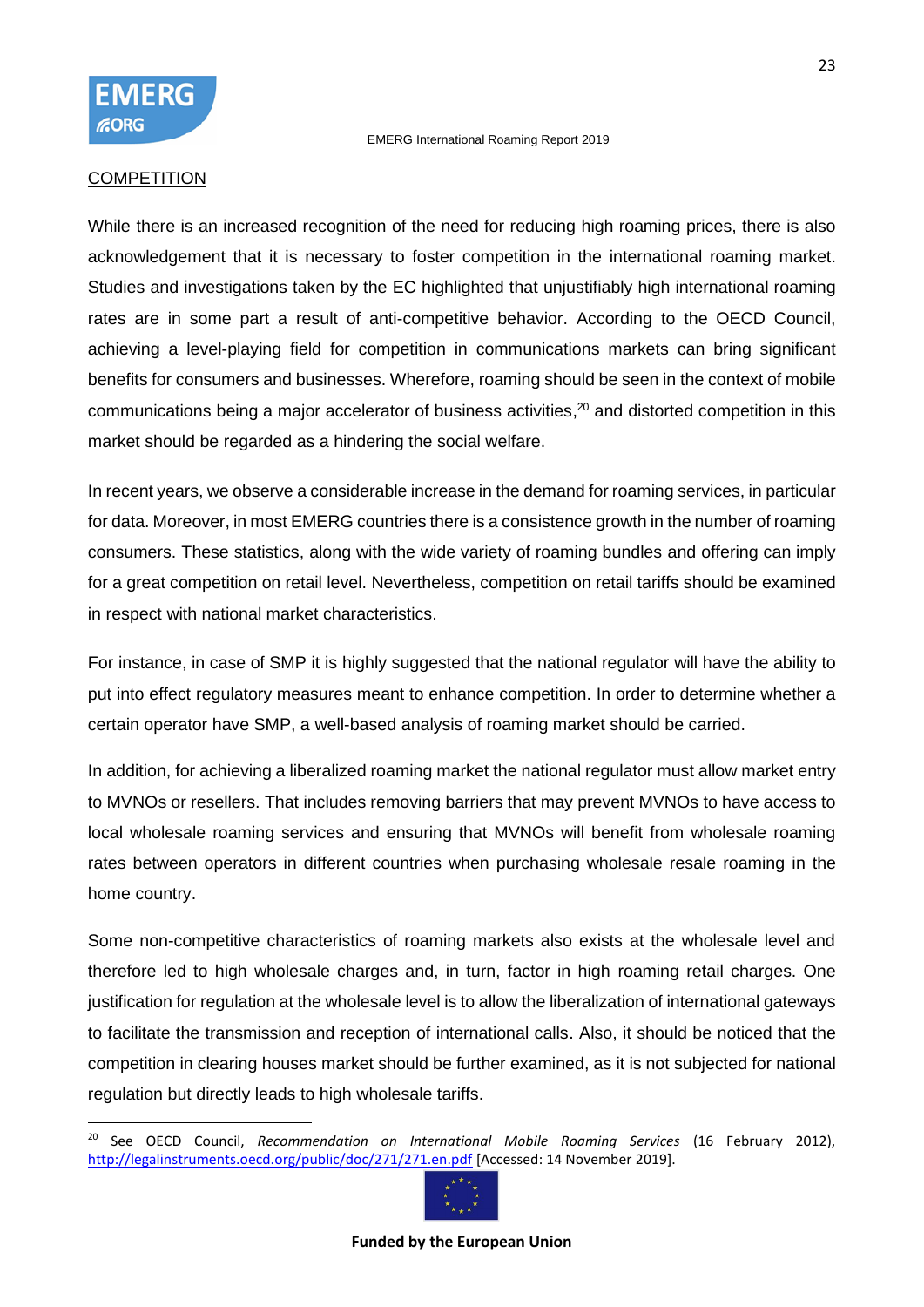

#### MULTI-STAKEHOLDERS APPROACH

Considering the cross-border nature of international roaming a strong collaboration between all involved stakeholders is required. Initiatives to reduce roaming tariffs and to increase customers' awareness were taken in several cases without a need for regulatory intervention, inter alia in Africa, Asia, Australia, the Arab group and the United States. A close collaboration among stakeholders is a key element for maximizing the benefits of both businesses and consumers and therefore it should be encouraged.

The importance of multi-stakeholder approach is significant, mostly in cases where the market situation requires regulatory intervention. Stakeholders should work together to develop regulatory price measures, to enhance competition and to ensure transparency of tariffs and services. The collaboration between stakeholders and their involvement in the data collecting process is essential for ensuring the formulation of best possible approaches and effectively implementing new regulations, which will maximize the social welfare.

When implementing new regulation, an opposition could be seen from the side of the Ministry of Finance, which strives to retain taxes incomes and from the operators who determine to control the prices. All stakeholders should receive the appropriate consideration, remembering that the final objectives relate to enhanced competition and increased value for the consumers.

In the WB6, the EC supported the negotiations, arranged different meetings with the respective governments, and with the relevant operators in order to get the best picture, relies on different points of view. The same process is still ongoing in the EaP, where the consultation process is done on two levels: amongst the different responsible stakeholders within each country and at the international level among the six EaP Countries.

The consultation process is mainly important when the RRA is implemented in several countries with different starting points. Taking into consideration that the operators will have make the required adjustments and face the reduced revenues, it is indeed important to hold a consultation process with main stakeholders and to allow the appropriate time for implementation. In the WB6 as in the EU, a transitional period was set for allowing the operators an adequate time to meet the requirements. It is envisaged that the same procedure will be introduced in the EaP countries.

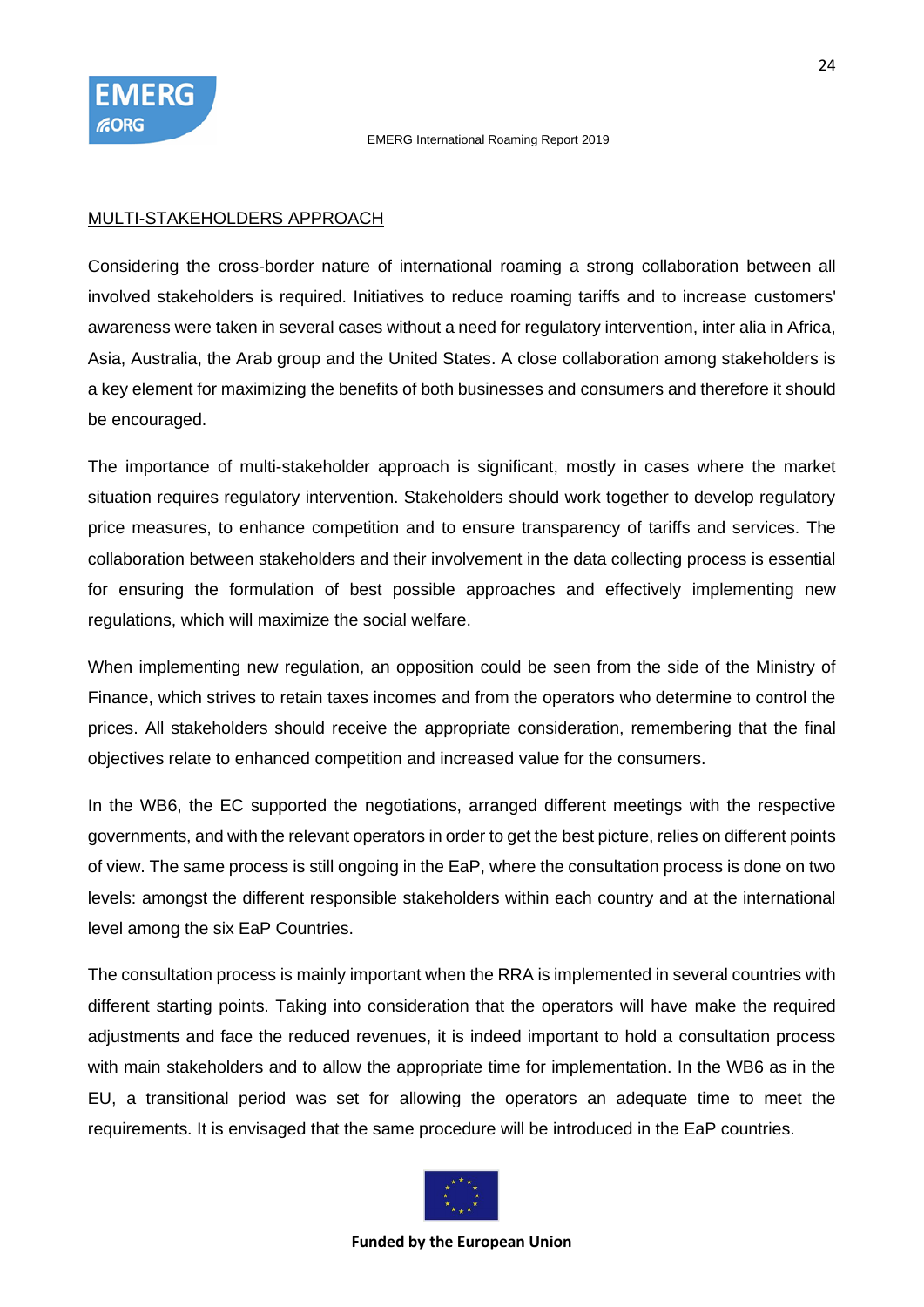

### FAIR-USE POLICY

During the public consultation process in the EU, some MNOs argued that fair use policy for EUwide RLAH should apply for occasional travelers. According to them, "more intensive roaming needs for business purposes and border regions are dealt with through specific tariff plans addressing the specific needs of those customers."<sup>21</sup> Sharing the view that excessive use of regulated retail roaming services at the applicable domestic price on a permanent basis would be likely to distort competition and put at risk investment incentives, the EC decided to develop a FUP.

The objective of FUP is to act as a mechanism for preventing abusive or anomalous usage by roaming consumers of regulated retail roaming services at the applicable domestic price.<sup>22</sup> Thus, mobile operators may apply a FUP to forestall the negative effects of abusive usage of RLAH rules, so that all European travellers will enjoy the benefites of RLAH. In that aspect, several operators stressed that it is important that FUP will not apply only for data but will relate to voice and SMS usage too.

In order to ensure that roaming consumers engaged in periodic travel are not subjected to unnecessary or excessive alerts, it was determined that roaming providers would be able to apply to establish a risk of abusive or anomalous use of roaming services after a period of four months.

FUP is designed for protecting both operators and customers, by allowing the fair usage of roaming services on an affordable and competitive basis. However, when developing a FUP it is important to protect the ability of operators and customers to take decisions. For instance, it is important to stress that according to the FUP roles if a customer's four-month plan ended, his mobile operator is not allowed to deprecate his SIM card. To wit, depriving the customer from deciding whether he wants to keep paying higher prices is contrasting FUP terms.

Moreover, for wholesale roaming, FUP potentially presents an obstacle to MVNOs who wish to offer long-term IoT roaming packages such as for smart mobility. Thus, for the wholesale roaming data market, there is a concern over whether it is operating competitively. MVNOs have difficulties in

<sup>&</sup>lt;sup>21</sup> See Summary report on the public consultation on the review of national wholesale roaming markets, fair use policy and the sustainability mechanism (23 March 2016), [https://ec.europa.eu/digital-single-market/en/news/summary](https://ec.europa.eu/digital-single-market/en/news/summary-report-public-consultation-review-national-wholesale-roaming-markets-fair-use-policy)[report-public-consultation-review-national-wholesale-roaming-markets-fair-use-policy](https://ec.europa.eu/digital-single-market/en/news/summary-report-public-consultation-review-national-wholesale-roaming-markets-fair-use-policy) [Accessed: 14 November 2019]. <sup>22</sup> See Commission Implementing Regulation (EU) 2016/2286 (15 December 2016), [https://eur-lex.europa.eu/legal](https://eur-lex.europa.eu/legal-content/EN/TXT/?uri=CELEX%3A32016R2286)[content/EN/TXT/?uri=CELEX%3A32016R2286](https://eur-lex.europa.eu/legal-content/EN/TXT/?uri=CELEX%3A32016R2286) [Accessed: 14 November 2019].

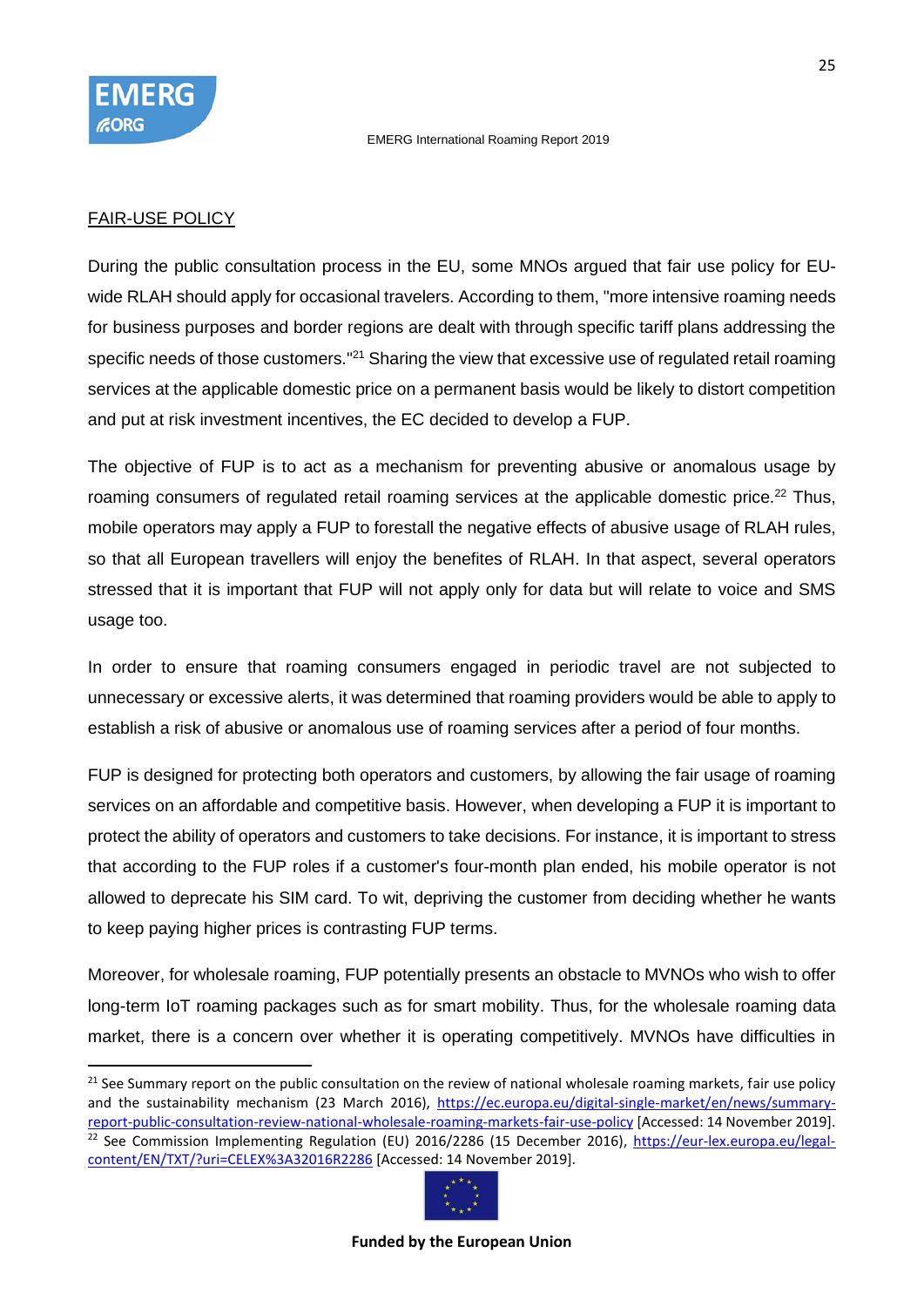

obtaining offers from visited MNOs for roaming packages as they are at a disadvantage in negotiations on wholesale tariffs. Over and above that, taking into consideration the increasing demand for data, FUP can turn out as a major obstacle for future business cases as "Permanent Roaming".

# IoT APPLICATIONS AND M2M COMMUNICATIONS

To date, a constant growth in the demand for data is making data traffic become the core of international roaming. Accordingly, we observe a decrease in Voice/SMS volumes in the EU along with a dramatic increase in demand for data. $23$  The implementation of IoT ecosystem and M2M communications solutions is based on a sustainable and affordable access to telecommunication networks regardless of location.

According to BEREC, a connected device, which is sold outside of the country of production but uses a SIM card (subscriber identity module) with an International Mobile Subscriber Identity (IMSI) of the country of production (e.g. cars, e-readers, wearable devices) is permanently roaming. Thus, the business model of permanent roaming ensures that IoT applications and M2M devices will be granted with permanent connectivity, wherever they are and whatever border they cross.

The rapidly evolving nature of IoT/M2M solutions implies that the creation of supportive environment is essential. Currently, high roaming prices hamper the permanent roaming business case and threat the ability to maximize the benefits, which deprive from IoT and M2M solutions, for the improvement of quality of life for users and businesses worldwide.

Thus, it is apparent that a creation of supportive regulatory framework is required. To date, we cannot yet assess the possible impact of roaming regulation on the future rollout of M2M solutions and for that reason; it is hard to determine if regulatory measures should be taken. At present, no specific regulations or measures exist concerning IoT/M2M and international roaming although nowadays the issue is addressed by BEREC.

On the technical level, 5G and Narrowband applications (4.0) are better connections than Wi-Fi for M2M technologies in terms of high capacity, low-latency and resiliency. 5G was developed to enable IoT from the outset and therefore it is expected that the operators will move from traditional business



<sup>&</sup>lt;sup>23</sup> See Footnote no. 5 to this document.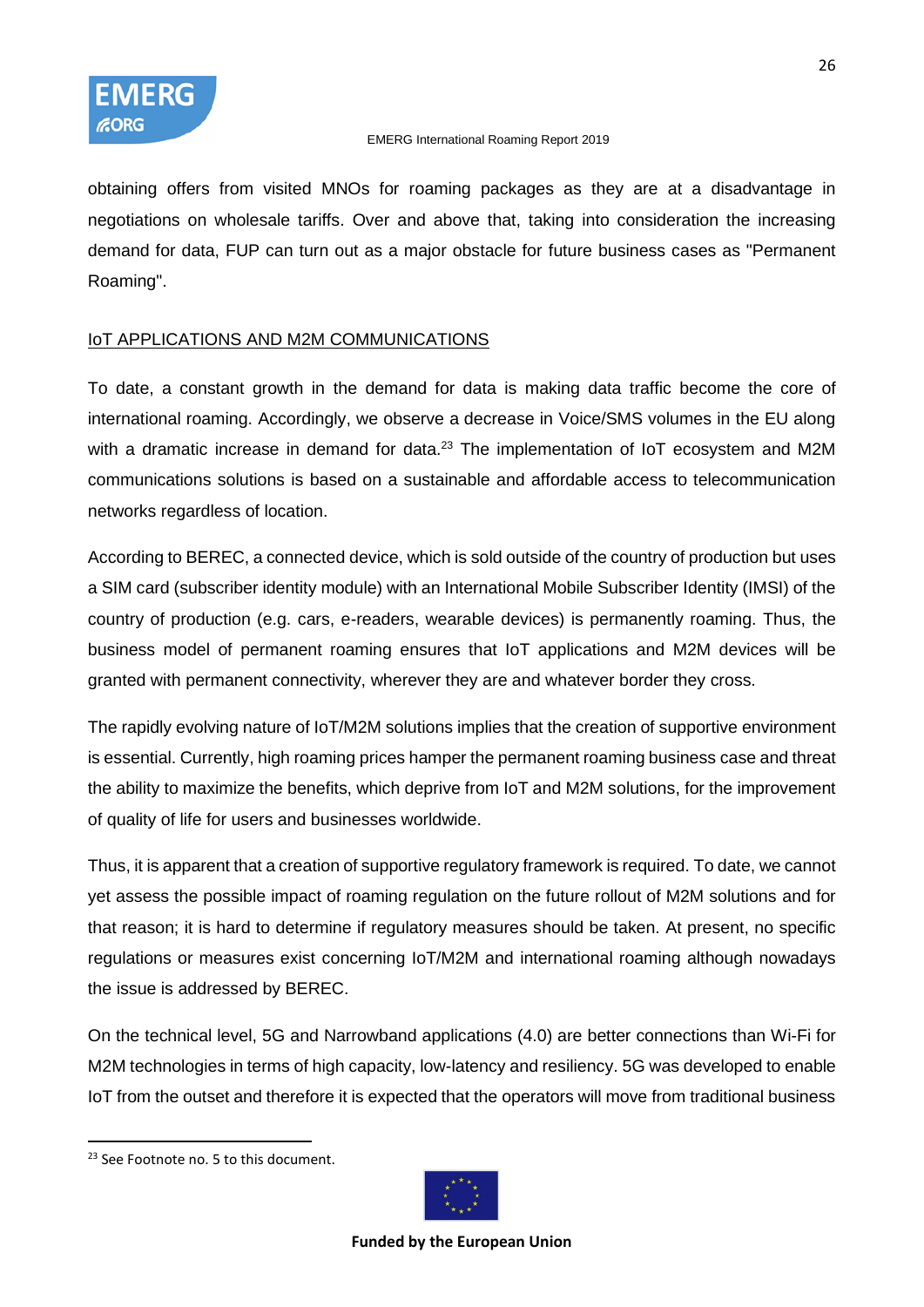models to the ones that support IoT/M2M. Roaming prices at national, regional and international level therefore will continue to be an important issue.

Restrictions of permanent roaming are major regulatory bottlenecks for the development of IoT/M2M solutions. In that aspect, both high roaming prices and FUP can prevent the permanent roaming business model as they limit the ability of consumers to enjoy constant, sustainable and affordable connection. At the EMERG Workshop on IOT/M2M Regulations Focusing on Autonomous Driving, <sup>24</sup> EMERG members expressed the importance of regulatory action to facilitate through numbering regulatory solutions and permanent roaming the future rollout of M2M applications. Regional roaming agreement between EMERG members can be a first step towards the creation of a supportive environment for permanent roaming.

# WTO – GATS MFN TREATMENT

Price transparency has been dramatically improved by means of regulation. Although, increased consumer awareness does not necessarily prove to be cost-effective and only in few cases directly leads to a price reduction. Thus, Lack of clarity regarding the scope of effect of enhanced transparency on levels of prices and usage suggests that regulators should be empowered with the competence to collect and analyze market data.

A key element for reducing roaming prices is inherent in solutions for reducing wholesale tariffs, in particular high IOTs. The limited impact of initiatives made to for increase transparency and enhance competition lead to the assumption that for reducing roaming prices a regulatory intervention founded on reciprocity is required.

Respectively, initiatives to regulate roaming were developed in multiple levels and marked a new scope of cooperation based on roaming agreements. Nonetheless, it is important to take into consideration the GATS principle of the Most Favored Nation (MFN). MFN means treating trading partners equally on the principle of non-discrimination. Thus, the MFN commitment prohibits a WTO member from maintaining preferential arrangements with any other country. However, according to Article V of GATS, the MFN treatment obligation does not apply where members are parties to an

 $24$  The Workshop took place on 26-27 September 2018, in Rome, Italy. See [http://www.emergonline.org/2018/09/28/emerg-workshop-iot-m2m-regulation-with-a-focus-on-autonomous](http://www.emergonline.org/2018/09/28/emerg-workshop-iot-m2m-regulation-with-a-focus-on-autonomous-driving/)[driving/](http://www.emergonline.org/2018/09/28/emerg-workshop-iot-m2m-regulation-with-a-focus-on-autonomous-driving/) [Accessed: 14 November 2019].

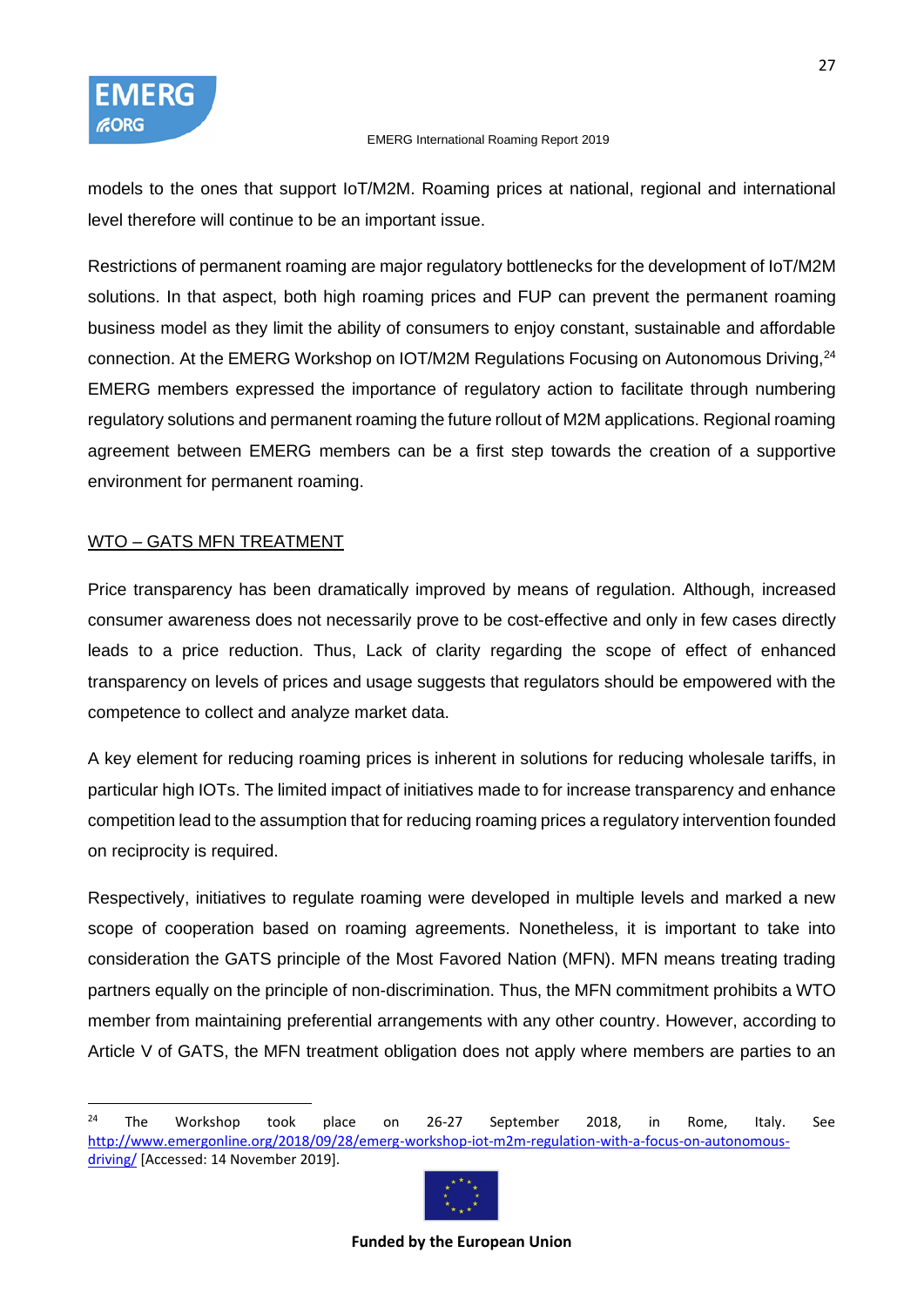economic integration agreement between them.<sup>25</sup> For that reason, the EU RLAH regulation is not subjected to MFN obligation.

GATS principles constitute a major obstacle for bilateral, multilateral and in some cases regional roaming agreement and may also affect the ability of EMERG members to take an official measure for reducing roaming prices between them (i.e. signing a regional agreement). In the WB6, for instance, GATS MFN treatment principles put a major obstacle since they give any other country the ability to join their initiative.

Further examination of MFN restrictions is being done by EaPeReg - REWG (Roaming Expert Working Group). EMERG members are attuned to this process and would like to join it in order to find applicable solutions, which will allow them to examine the possibility of signing a multilateral agreement between them. The EC is also well aware of the impediment of WTO obligations and overcoming it will substantially affect future negotiations with the EU.

# <span id="page-27-0"></span>**NATIONAL POLICY - SWTIZERLAND STUDY CASE**

Although Switzerland is not part of the EEA, it is surrounded by EU member states and shares with the EU (being a part of EFTA) an agreement on the Free Movement of Persons (AFMP). Therefore, Swiss and EU citizens can easily travel between their respective countries. Despite the decision to facilitate the physical border crossing of persons, there is no yet any arrangement, which pertains to the need to facilitate the relatively high roaming tariffs between Switzerland and the EU. That is to say, despite the recognition of the cross-border nature of international roaming and the possible impact on citizens' benefit and economic growth.

Swiss retail roaming prices were always substantially higher than in Europe. The prices were continually reduced in parallel with the reduction of roaming prices in the EU but they have always remained higher than those have. This is true for outgoing calls, incoming calls and SMS. Yet, data prices are at EU level since 2014. From this moment onwards, the consumption of data has been increasing exponentially.

<sup>25</sup> Michael H. Ryan, "The Application of the GATS to Bilateral Arrangements for the Reduction of International Mobile Roaming Charges," *International Trade Law & Regulation*, vol. 19, no. 1 (2013), 11, See: [http://files.arnoldporter.com/application%20of%20the%20gats%20to%20bilateral%](http://files.arnoldporter.com/application%20of%20the%20gats%20to%20bilateral%25%2020arrangements%20for%20the%20reduction%20of%20international%20mobile%20roaming%20charges_(europe_12573280_1).pdf)  [20arrangements%20for%20the%20reduction%20of%20international%20mobile%20roaming%20charges\\_\(europe\\_125](http://files.arnoldporter.com/application%20of%20the%20gats%20to%20bilateral%25%2020arrangements%20for%20the%20reduction%20of%20international%20mobile%20roaming%20charges_(europe_12573280_1).pdf) 73280 1).pdf [Accessed: 14 November 2019].

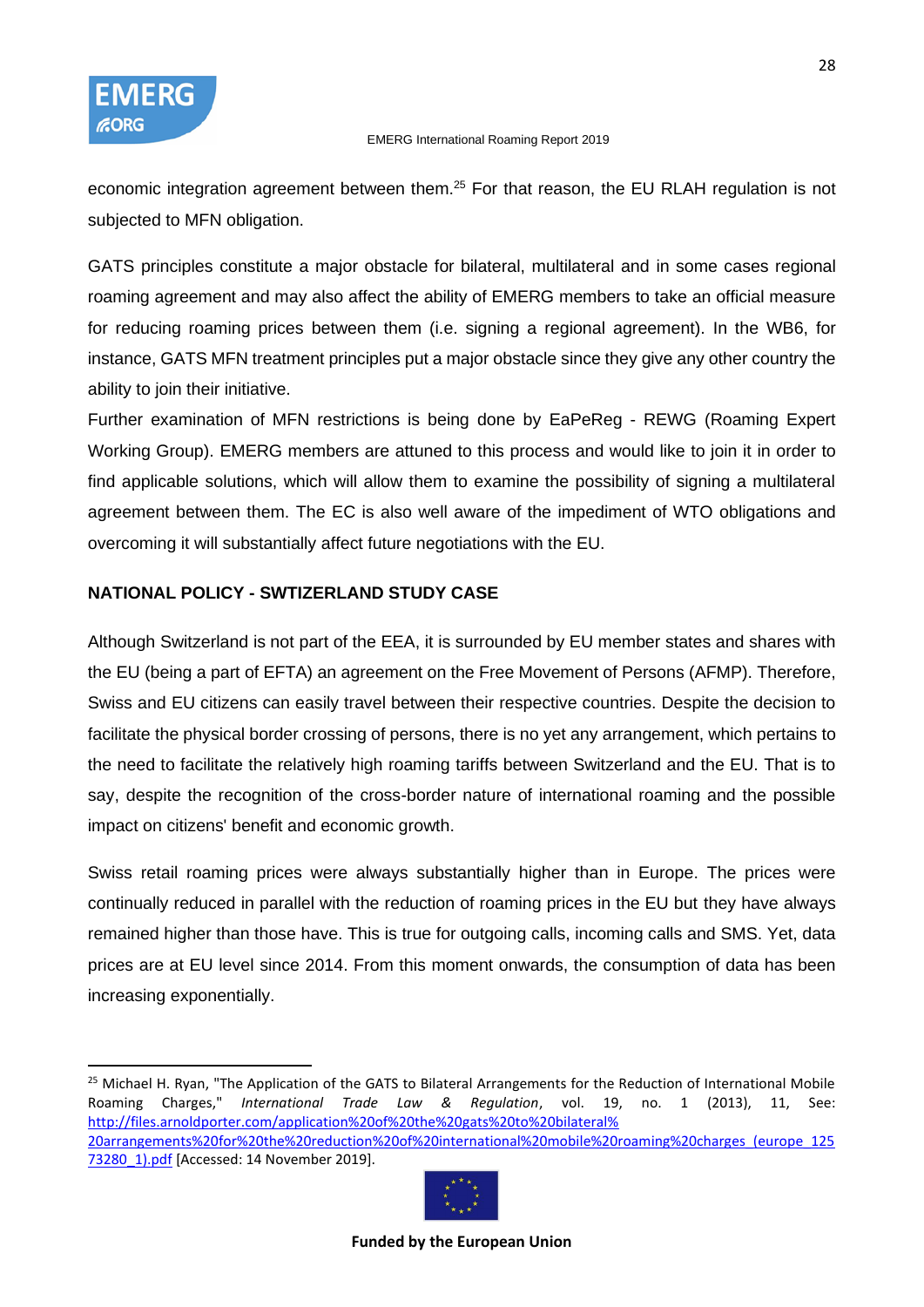Since the introduction of RLAH regulation in the EU, the issue of high roaming prices started receiving greater attention in Switzerland, with a considerable public demand for reduced roaming prices. The lack of efficient price regulation was reflected in the number of complaints received by the Swiss conciliation body, which significantly increased in accordance.

Due to this situation, the political pressure on achieving a reduction in roaming prices, which had always been high, was even increased. Since 2011, there have been at least seven parliamentary initiatives and interpellations from parliament members in concern to roaming. The mainly discussed issues were the differences between the roaming prices in Switzerland and the EU, the need for roaming regulation in Switzerland (same as RLAH), and determination of price limits for roaming services.

In respective, the answers given by BAKOM refer to three main factors:

- There is a lack of legal basis for any intervention;
- Effective roaming regulation has to be based on reciprocity and therefore access to European regulation would be necessary; and
- unilateral regulation i.e. retail price caps is not effective.

The arguments stressed by BAKOM's representatives referred to the limited impact of retail regulation, if being taken unilaterally.

Taking into consideration the characteristics of the wholesale market, there is even a greater problem in regard to two-sided market. To wit, when a particular operator has a considerable number of clients his importance for foreign roaming partners increases (because he brings a lot of potential roaming volume). As a result, an operator with many clients is able to negotiate better wholesale tariffs and enjoys a bigger margin. A unilateral price regulation would favor the bigger player, which in Switzerland's case is the incumbent, and therefore it is an asymmetric regulation that hinders competition.

The operators have not ignored the pressure exerted by both consumers and politicians and prices were reduced to a certain extent. Now, as there are no more surcharges for roaming in Europe due to RLAH, the service providers felt the need to react. All three MNOs in Switzerland followed the same strategy and included roaming within the EU in their subscription products (starting from

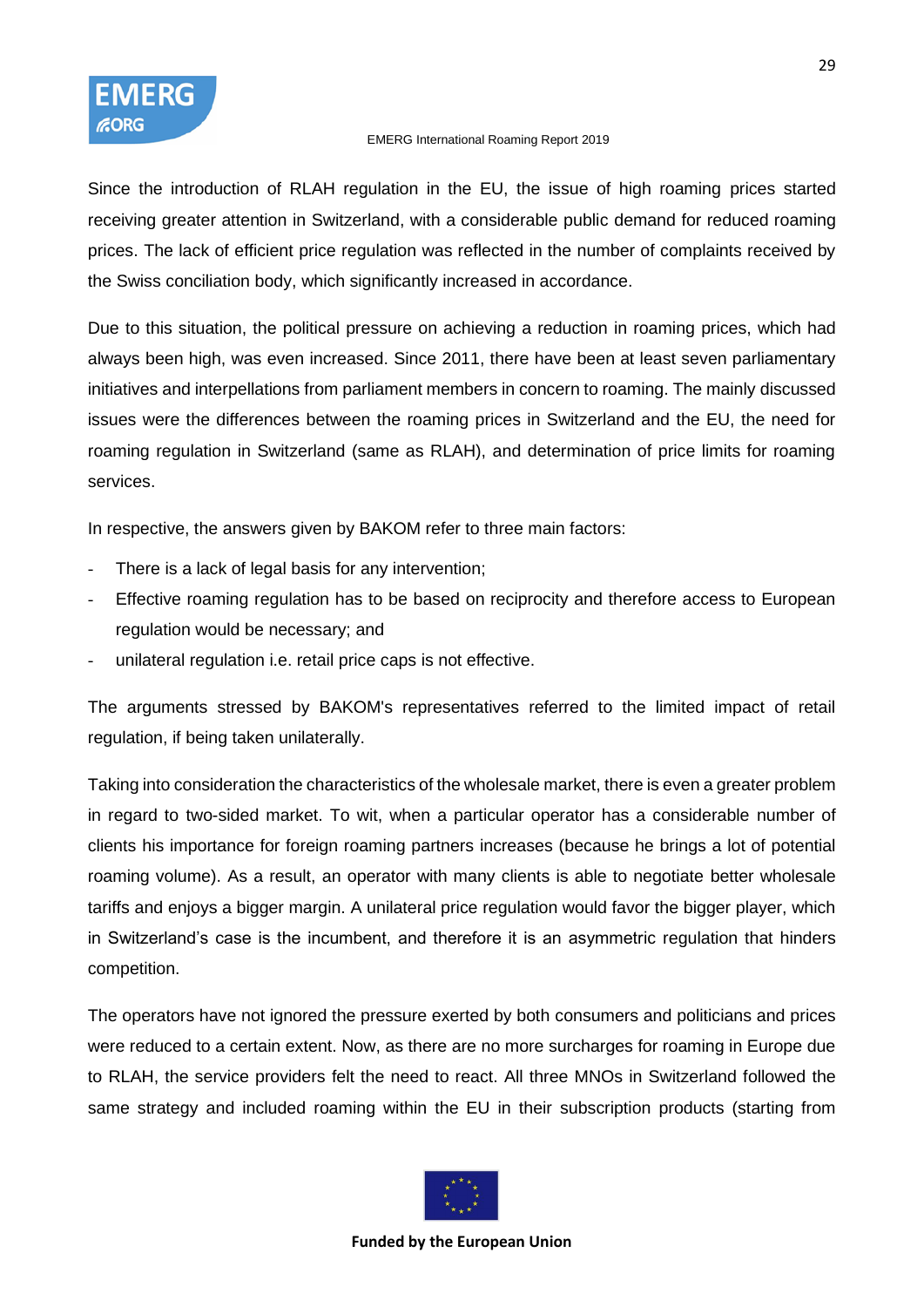approximatively EUR 70 per month). Moreover, all of them declared in public that they gave up on extra-charges for roaming services.

However, in reality roaming surcharges for voice still exist, not as a per-minute tariff but hidden in the monthly subscription fee. When signing a contract with his operator a client is forced to pay for a specific roaming bundle, even if he will not use it. Furthermore, while the prices for monthly subscribers were reduced, the prices for prepaid customers remained unchanged for years. Accordingly, the difference between prepaid and subscription customers is augmenting. This gives the prepaid customers incentives to switch to a subscription product with a monthly fee.

About 70% of the Swiss mobile telecommunication clients already have a subscription and only 30% have a prepaid mobile phone product. A typical Swiss consumer has a flat-rate subscription in order to have stable expenses at the end of the month and not to have to care about self-consumption. This means Swiss consumers have a risk averse consumer habit and many of them overpay. Swiss operators are taking advantage of this risk aversion by pushing consumer towards high priced subscriptions. In return, consumer do not risk a "bill shock" at the end of the month.

This strategy seems to work: BAKOM data shows that less and less clients are buying options. It is assumed that more and more people have included roaming volume.

Knowing that the prices for many customers are still high (and therefore prevent them from using roaming services) – except from customers that are ready to pay a certain monthly fee – and knowing that the wholesale tariffs decreased meanwhile, BAKOM felt the need for a regulation in order to protect especially small customers.<sup>26</sup>

When BAKOM had the occasion to revise the "Telecommunications Act," it built a foundation for roaming regulation. This regulation took many years to develop and it is envisaged to be in force from the beginning of 2021.

With the aim to find, ways to reduce roaming prices without a unilateral price regulation the following measures have been developed:

- The operators are forced to bill per second / per kilobyte
- MNOs are prohibited from blocking third party roaming services

<sup>&</sup>lt;sup>26</sup> In this report, "Small Customer" is a customer that spends less than the average for mobile communication.

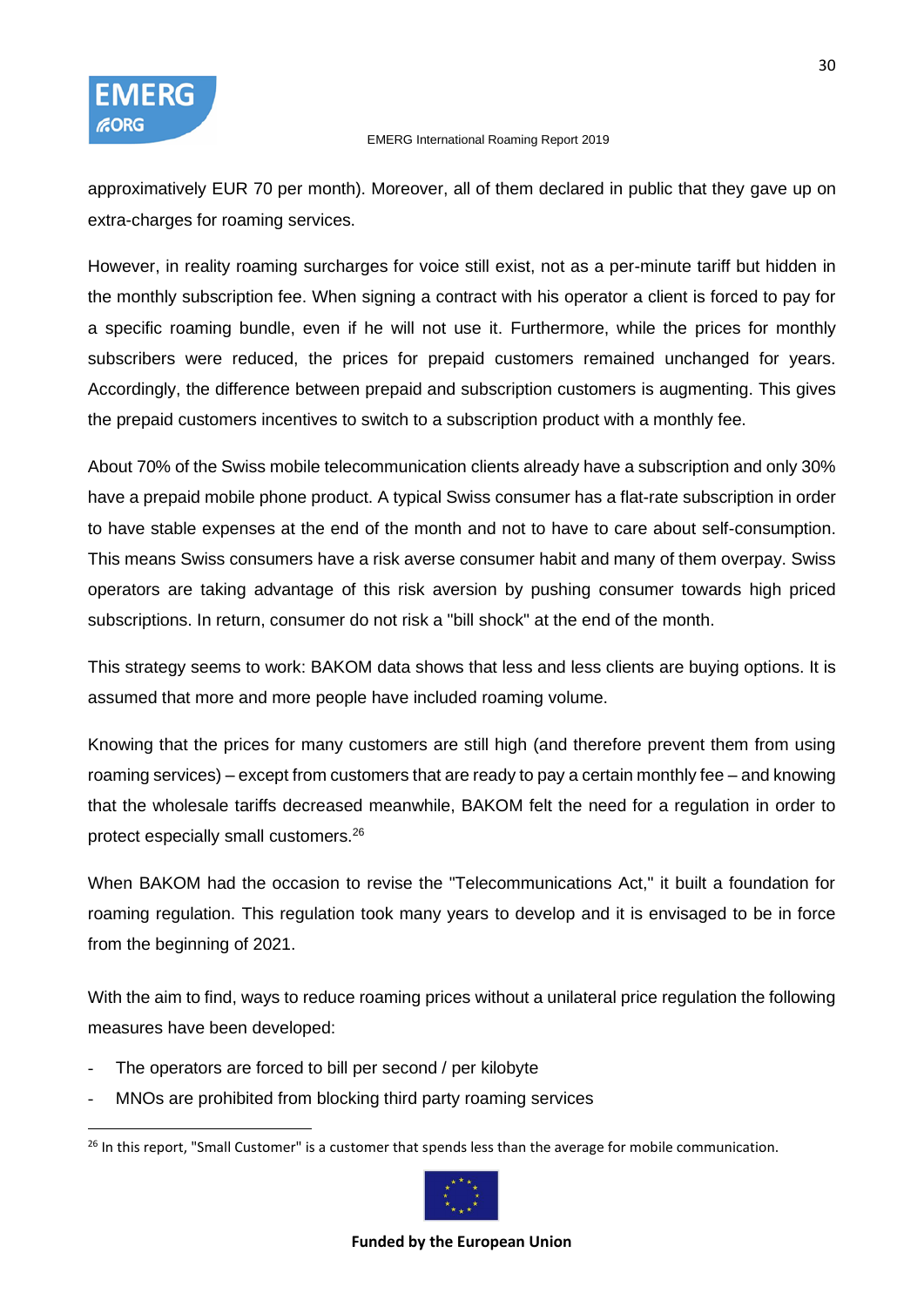

- Operators are forced to offer optional tariffs to all clients
- By virtue of the new law, the NRA will be able to fix the retail tariffs in case of an international agreement (namely, to impose tariffs reduction)

As number one destination for Swiss travelers and considering the geographical proximity, Switzerland would be in favor of an agreement with the EU. In an interesting manner, the traffic volumes of voice/data from EU and EEA countries in Switzerland is higher than that of Swiss customers in both the EU and EEA. In that aspect, possible benefit is embodied for both sides and it is even bigger on EU's side. Therefore, an agreement would be of the best interest for both Switzerland and EU/EEA.

Considering the aforementioned, a bilateral agreement seems to be the most efficient option to promote regulation for reducing roaming tariffs and increasing customers' benefits.

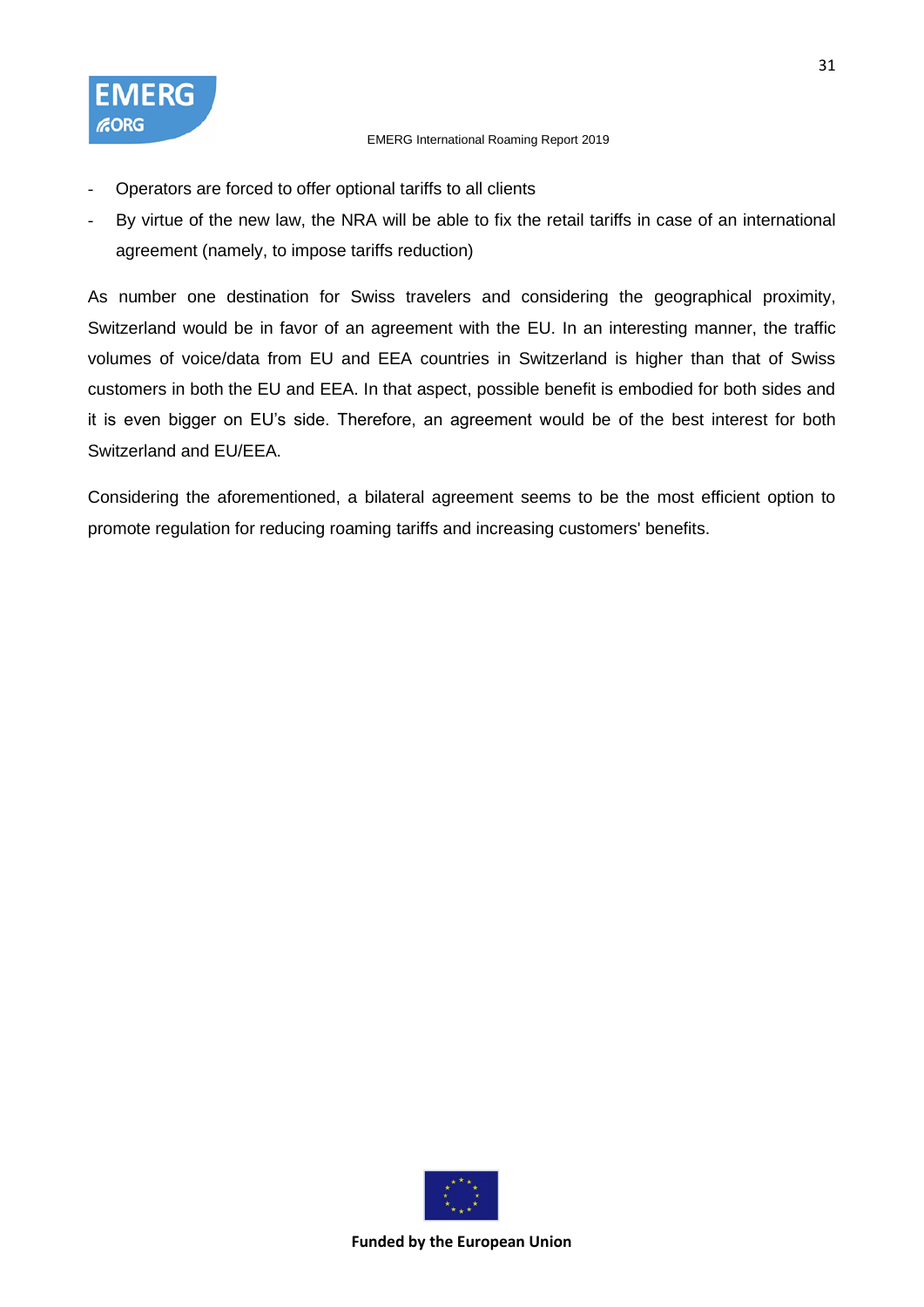

#### **DATA ANALYSIS**

The analysis of data conducted as part of this report is based on two data sources. The first and primary source is the results of the 1<sup>st</sup> round of data collection on international roaming that was undertaken by the EMERG IR-EWG among the network's members. The underlying questionnaire covers qualitative questions to develop an overview over markets and regulatory practices related to international roaming and quantitative questions on roaming volumes and prices.

A first set of results was presented to the EMERG members at the workshop on International Roaming, which was held in Biel-Bienne, Switzerland on 5-6 November 2019. Comments and additional inputs were received until 28 November 2019. A total of 12 EMERG members responded to the questionnaire and are therefore included in the analysis.

The second source for the data analysis comprises of the results of the 23<sup>rd</sup> round of data collection on European international roaming services undertaken by BEREC. This Report covers the period 1 October 2018 – 31 March 2019, i.e. the Q4-2018 and Q1-2019. The Report also includes data from previous rounds of data collection conducted by BEREC and is a well-established tool for the assessment of the international roaming markets. The findings of the International Roaming BEREC Benchmark Data Report cover all mobile network operators in the European Economic Area (EEA), but do not include EMERG Non-EU members: MENA countries, Switzerland and Bosnia and Herzegovina. Consequently, the results of the report are only used as benchmarks and to identify important trends in the EEA international roaming markets.

During the assessment of the first round of the EMERG international roaming questionnaire results it has become apparent that the measurement of indicators and data around roaming is largely heterogeneous in the Non-EU EMERG member countries. Many of the requested indicators could not be provided as requested and thus lack comparability. In the coming assessments and data collection the data request will be reworked and adopted to match the reporting capabilities of many EMERG countries.

### FINDINGS

In all participating EMERG countries, multiple operators provide international roaming services to the users and in most of the countries, all of the operators offer such services to their users. This situation suggests that in EMERG countries operators compete for international roaming customers.

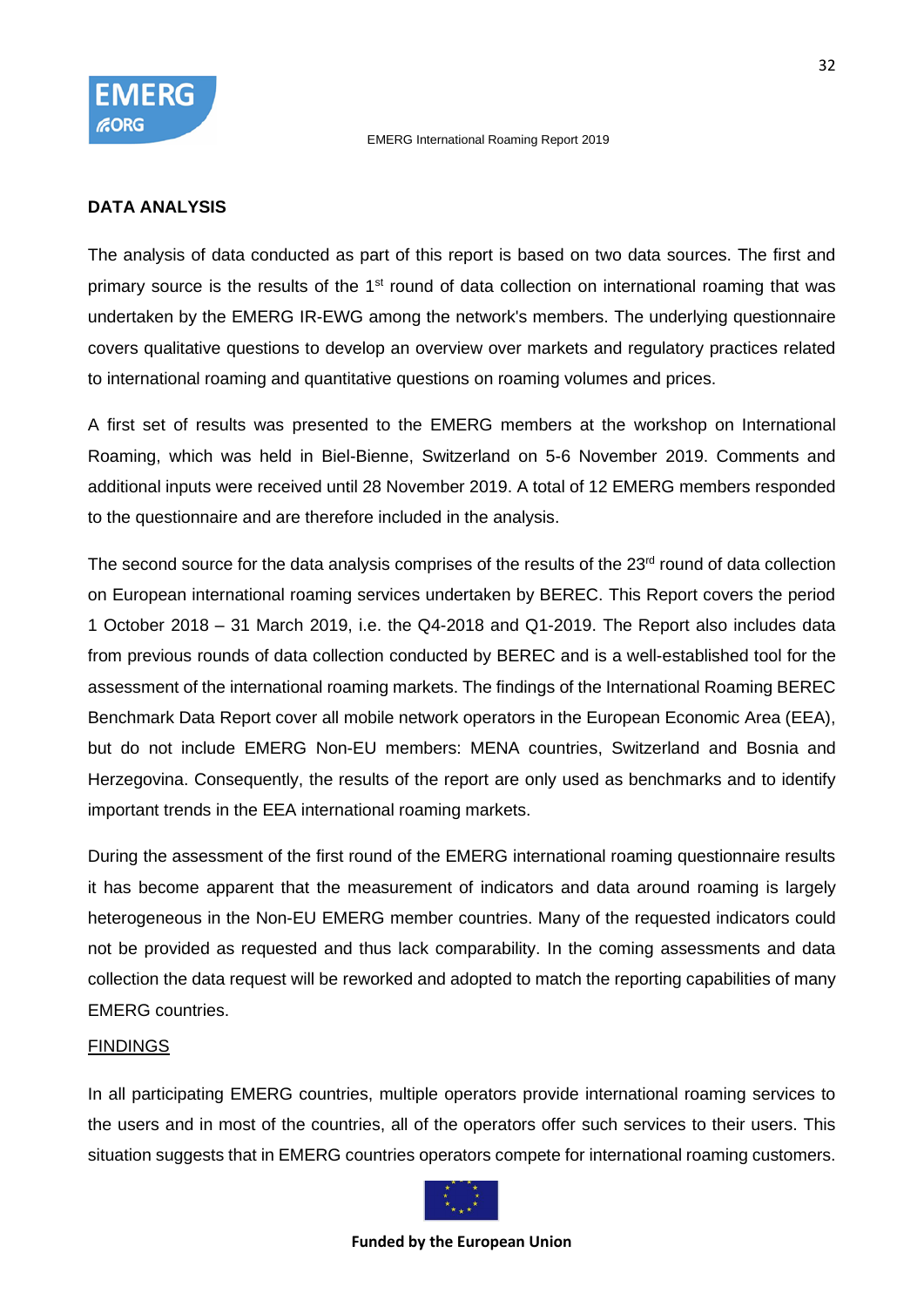The EU neighboring countries Israel, Switzerland and Palestine see a further need to regulate international roaming services, particularly when looking at the collaboration with the EU.

There is a growing number of tourists throughout the countries that took part in the questionnaire and thus the market potential for international roaming services is increasing in EU and Non-EU countries. It is worthwhile to point out that the number of European tourists in MENA countries is showing above average growth rates for several countries. Considering the evident increase of average data consumption, it is important to further investigating this pattern.

In the EMERG's EU member countries, unit prices for data roaming services have decreased in all but one country from Q1-2018 to Q1-2019. A general increase in the average consumption of data, VOICE and SMS roaming services can be observed throughout the EU member states. It can be concluded that users and operators in EU member states benefit from the RLAH regulation in that regard.

Average inbound data roaming from EU travelers is increasing in the MENA countries that participated in the survey. In addition, European users show notable demand for IRS in MENA countries, the development of these markets may need facilitation to increase welfare.

Jordanian users on average consume more roaming data when traveling to MENA countries, than they do when traveling to the EU. This behavior may point to towards inefficient roaming arrangement between European and MENA countries and should be further investigated.

The Swiss inbound and outbound total usage of data roaming to EU countries show substantial growth rates, with a CAGR of up to 79% in the regarded two years. These growth rates indicate that further agreements on roaming may be needed to protect consumer rights when it comes to IRS.

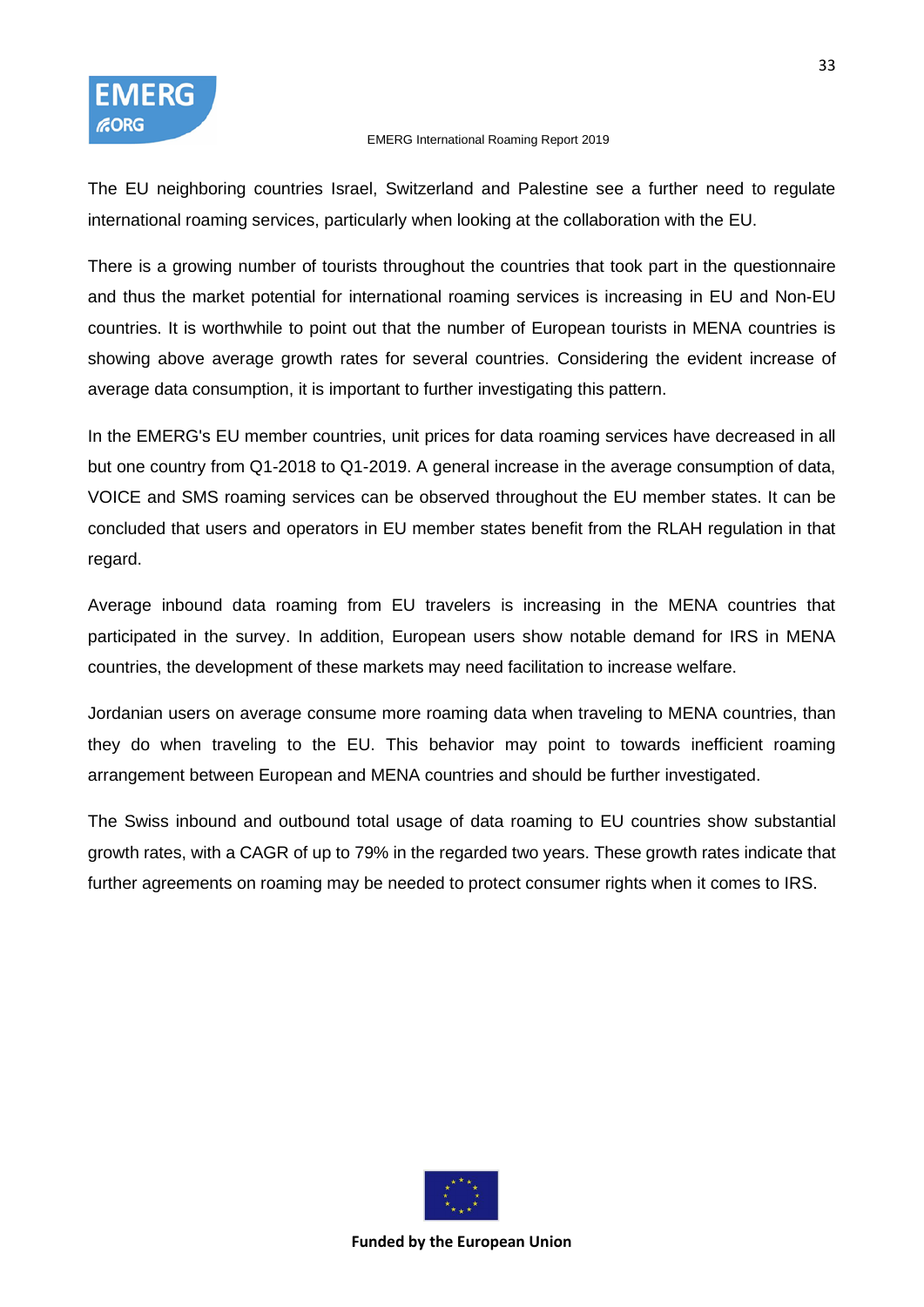# RESULTS OF THE QUESTIONNAIRE

# **Question 1: How many operators supply international roaming services in your country?**

| <b>Country</b> | Provision of international roaming services (IRS)                                |
|----------------|----------------------------------------------------------------------------------|
| Croatia        | All 3 operators provide IRS.                                                     |
| Cyprus         | All 4 operators provide IRS.                                                     |
| Jordan         | All 3 operators provide IRS.                                                     |
| <b>Morocco</b> | 13 licenced operators. 7 operators provide IRS.                                  |
|                | All 6 operators provide retail roaming services. 3 of them provide wholesale     |
| Portugal       | roaming services                                                                 |
|                | No official data on the exact no. of operators. Not aware, that any operators do |
| Spain          | NOT offer such services. No. of operators in Spain: 30 (MNOs, MVNOs, etc.)       |
| Switzerland    | All 3 MNOs and about 20 MVNOs enable IRS. Some to very high prices               |
| <b>Turkey</b>  | All 3 operators provide IRS.                                                     |
| Palestine      | All 2 operators provide IRS.                                                     |
| Italy          | 14 operators provide IRS.                                                        |
| <b>Israel</b>  | 4 MNOs and 4 MVNOs provide IRS                                                   |
| Tunisia        | All 3 MNOs and 1 MVNO provide IRS.                                               |

*Figure 2: Roaming operator, Source: EMERG questionnaire*

In all the countries that responded the questionnaire, multiple operators provide international roaming services to their customers and in a majority of them (eight out of twelve countries), all operators do. Both of these observations suggest that users of telecommunication services can chose between several providers of IRS in their markets, when travelling outside of their countries. Roaming services are generally available throughout the EMERG member countries.

Spain, Switzerland, Israel and Tunisia specifically mention that MVNOs are offering IRS in their markets. The service is thus not limited to network operators and is available as a reselling service.

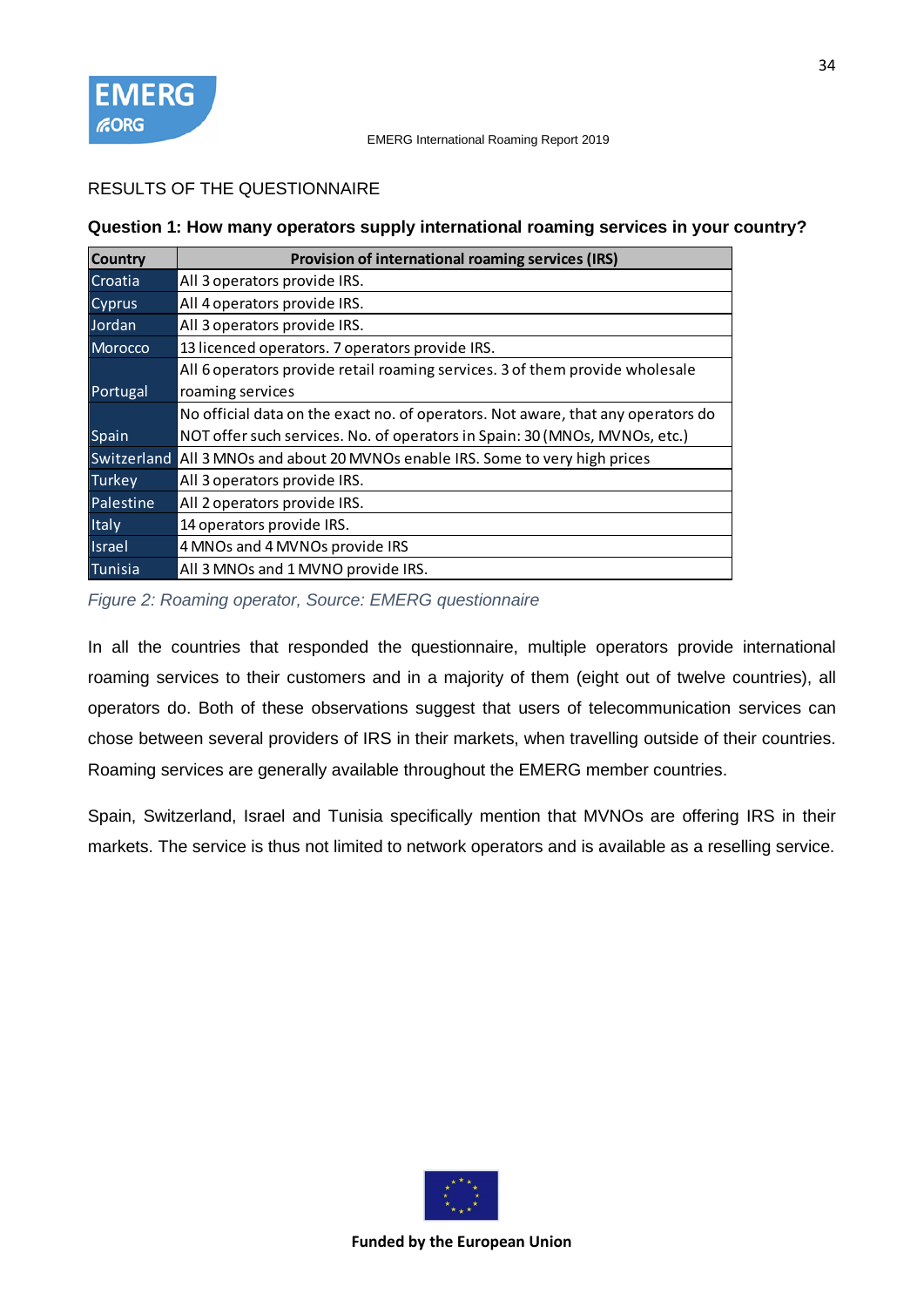

# **Question 2: Does the NRA have the authority to impose tariffs reduction on his domestic operators? If not, is its power limited by internal regulation or by legislation?**

|                    | NRA can impose tariff | NRA has signed a bilateral  | NRA sees a need to         |
|--------------------|-----------------------|-----------------------------|----------------------------|
|                    | reduction on domestic | agreement or MuO related to | regulate the international |
|                    | operator              | international roaming       | roaming market             |
|                    |                       |                             |                            |
| <b>Croatia</b>     | N                     | N                           | N                          |
|                    |                       |                             |                            |
| <b>Cyprus</b>      | Υ                     | N                           | N                          |
|                    |                       |                             |                            |
| Jordan             | N                     | N                           | N                          |
|                    |                       |                             |                            |
| <b>Morocco</b>     | N                     | ${\sf N}$                   | N                          |
|                    |                       |                             |                            |
| Portugal           | N                     | N                           | N                          |
|                    |                       |                             |                            |
| Spain              | N                     | N                           | N                          |
|                    |                       |                             |                            |
| <b>Switzerland</b> | Υ                     | N                           | Υ                          |
|                    |                       |                             |                            |
| <b>Turkey</b>      | N                     | Υ                           | N                          |
|                    |                       |                             |                            |
| <b>Palestine</b>   | Υ                     | N                           | Υ                          |
|                    |                       |                             |                            |
| Italy              | N                     | ${\sf N}$                   | N                          |
|                    |                       |                             |                            |
| <b>Israel</b>      | N                     | Υ                           | Υ                          |
|                    |                       |                             |                            |
| Tunisia            | N                     | N                           | N                          |

*Figure 3: Roaming legislative framework, Source: EMERG Questionnaire*

The majority (nine out of twelve) of regulators do not have the legislative power to impose tariff reduction on domestic operators. In the case of Switzerland, tariff reduction can only be imposed as part of an international agreement. In Cyprus, the Commissioner of telecommunications and postal regulation has the power to prescribe and regulate by Decision the framework of charges, including the minimum and/or maximum price levels, in case the undertaking is designated as holding a position of SMP in the relevant market. Similarly, the MTIT in Palestine has the authority to impose tariff reductions on its domestic operators for markets that found to be non-competitive.

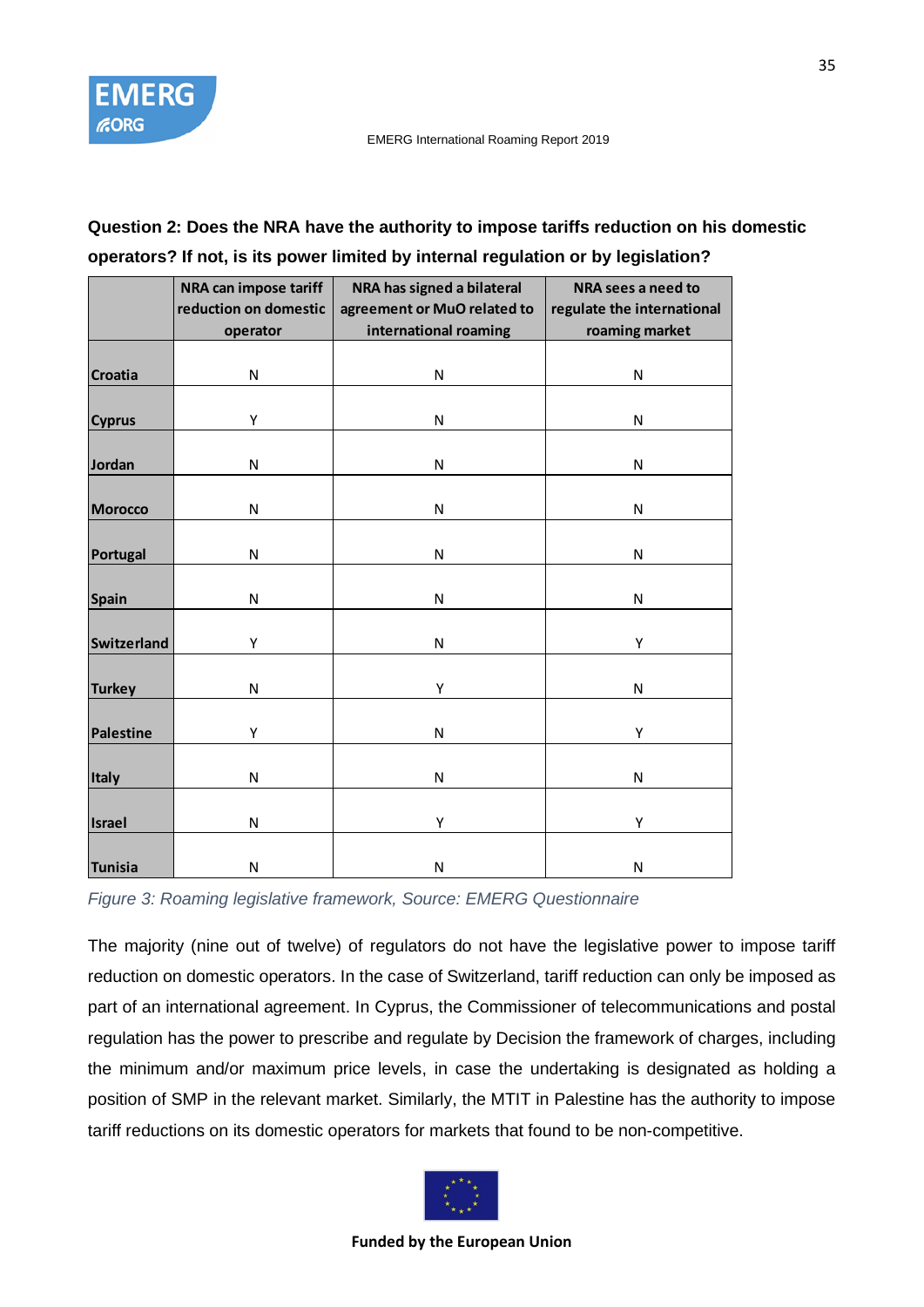

Bilateral agreements or MoUs are not common within the group of countries responding to the questionnaire. Only Turkey and Israel have been engaged in such agreements. Turkey signed several MoUs in the past, some of which include agreements on facilitating IP Multimedia Subssystem (IMS). An IMS is an addition to the Packet-Switched (PS) domain. IMS supports new, IP-based multimedia services as well as interoperability with traditional telephony services. IMS is not a service per se, but a framework for enabling advanced IP services and applications on top of a packet bearer IRS.<sup>27</sup> The mobile operators set prices for IRS on commercial means. The Ministry of Communications of Israel has signed several bilateral agreements and reports varying success. As some of the agreements are not effective due to the lack of legislative power of the signees. It can be concluded that the lack of legislative power to regulate roaming markets is hindering the efficacy of bilateral agreements and therefore is one of the reasons for which only two of the aforementioned regulators have signed a bilateral agreement.

Prior to the workshop in Biel-Bienne, the regulators in Switzerland, Israel and Palestine declared that they see further needs to regulate international roaming markets. Switzerland is surrounded by EUmember states which leads to a lack of tolerance for the comparatively high roaming- prices for Swiss people and mobile users from Switzerland. Therefore, the political pressure is latently high. Both Israel and Palestine see a need to improve user experience and affordability of mobile services related to international roaming.

# **Question 3: Number of inbound tourism for each of the years 2016-2018 for Non-EU EMERG members and EU member states in the EMERG.**

Eight out of twelve countries were able to provide data on inbound tourism numbers. The requested breakdown of on MENA, EU and Non-EU member states could not be provided by any of the respondents.

In Croatia, the reported numbers for inbound tourism have increased from 2016 to 2018. The number of tourists from EU countries grew by 8,2% each year to 12,8 million visitors in 2018. The number of tourists from Bosnia and Herzegovina and Switzerland grew with similar rates. No data for tourists from MENA countries was provided.

In Morocco, the number of tourists has increased from 2016 to 2018 as well, from 5,1 million tourists in 2016 to 6,7 million tourists in 2018. A significant part of the arrivals are residents of the EU

<sup>27</sup> See: GSMA, IMS Roaming, Interconnection and Interworking Guidelines, Version 29.0, 16 November 2018

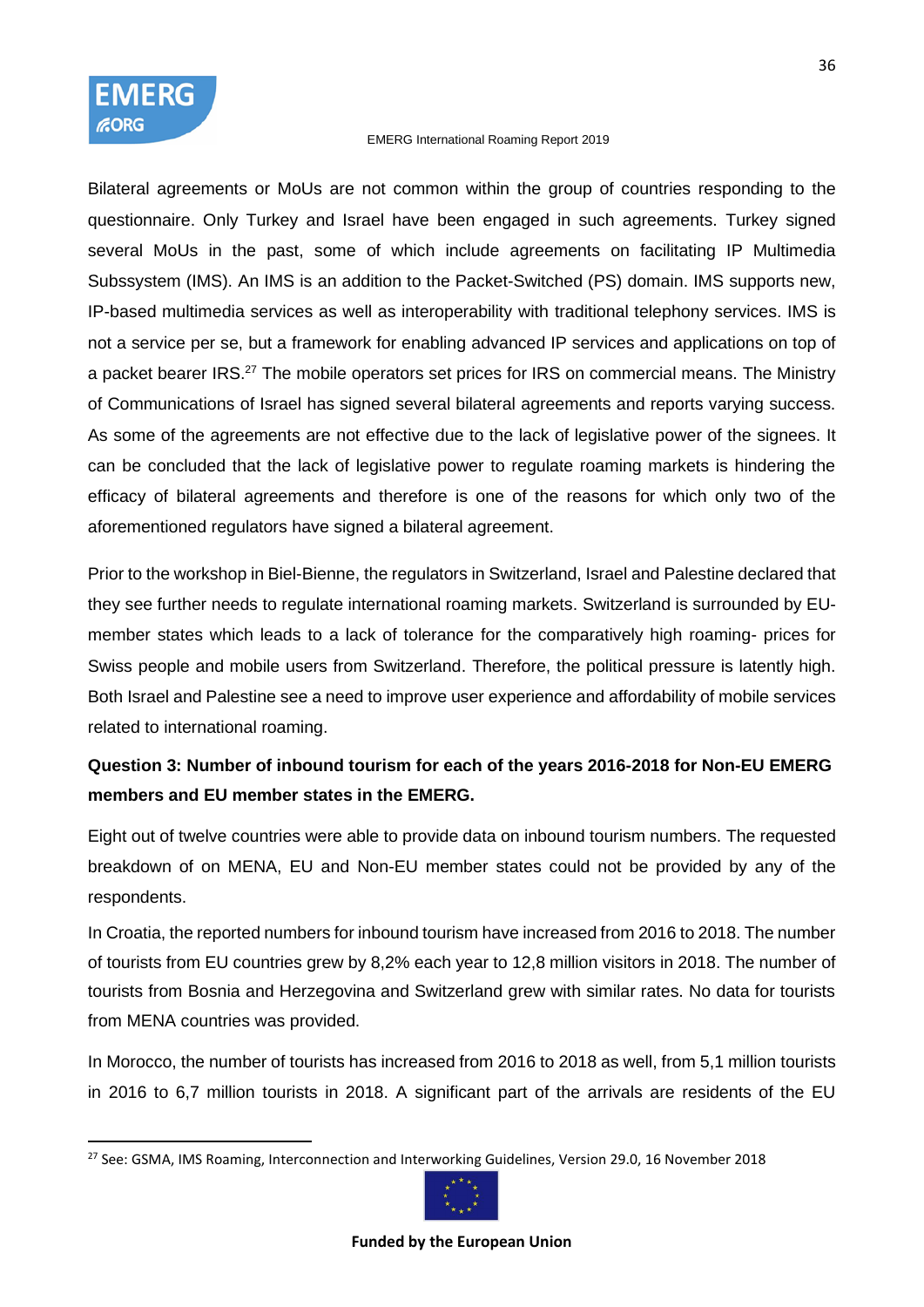

countries France and Spain, these two countries make up 53% of arrivals in 2016 and 51% of arrivals in 2018.

With 75,2 million tourists in 2018 Spain has the largest number of tourists within this sample. The total number of tourists grew by 3,8% yearly from 2016 to 2018. In the same timeframe the number of visitors from the EU grew by 3,4% yearly, while the number of visitors from the rest of the world increased by 9,3% yearly. Although tourists from the Non-EU countries make up only 6,8% of the total number of tourists per year in Spain, the percentage is increasing, giving this group an increasing importance.

In Jordan, large parts of the foreign arrivals are from Arabic Nations, the largest group being the Saudi Arabians. Nonetheless, from 2016 to 2018 the share of arrivals from Non-Arabic countries has steadily increased from 31% in 2016 to 35,9% percent in 2018. Important groups with-in the Non-Arabic visitors are Germans (5,4%), British (5,3%) and US Americans (14%). Overall foreign arrivals in Jordan have increased from 3,7 million in 2016 to 4,5 million in 2018.

In 2018 Cyprus had 2,5 million tourists from EU countries, while approximately 360.000 tourists came from MENA countries. Within the group of MENA countries Israeli tourists make up a large share of 64,7% or approximately 233.000 visitors in 2018. Among the countries provided in the data sample, Israeli tourists are the second largest group of visitors to Cyprus after the visitors from the UK.

Palestine has seen a substantial increase in tourists from EU countries. In 2016 approximately 248.000 tourists from EU countries was reported, that number increased to approximately 550.000 in 2018, a CAGR of 49%. The number of tourists from the EU is 11 times higher than the number of tourists from MENA countries in 2018.

The number of tourists from EU countries to Israel has also significantly increased in the regarded period. From 2016 to 2018 the number of tourists grew from 1,2 million to 1,8 million, a CAGR of 24%. Tourism from Jordan and Egypt decreased during that period.

In Tunisia, an increase in the number of tourists from MENA countries, EU states and Non-EU EMERG member countries can be observed from 2016 to 2017. In 2017 the largest group of visitors was the one from MENA countries with 3,9 million visitors. The largest increase in the number of tourists comes from the EU countries, the number increased by 50,6% in one year to 1,1 million in 2017.

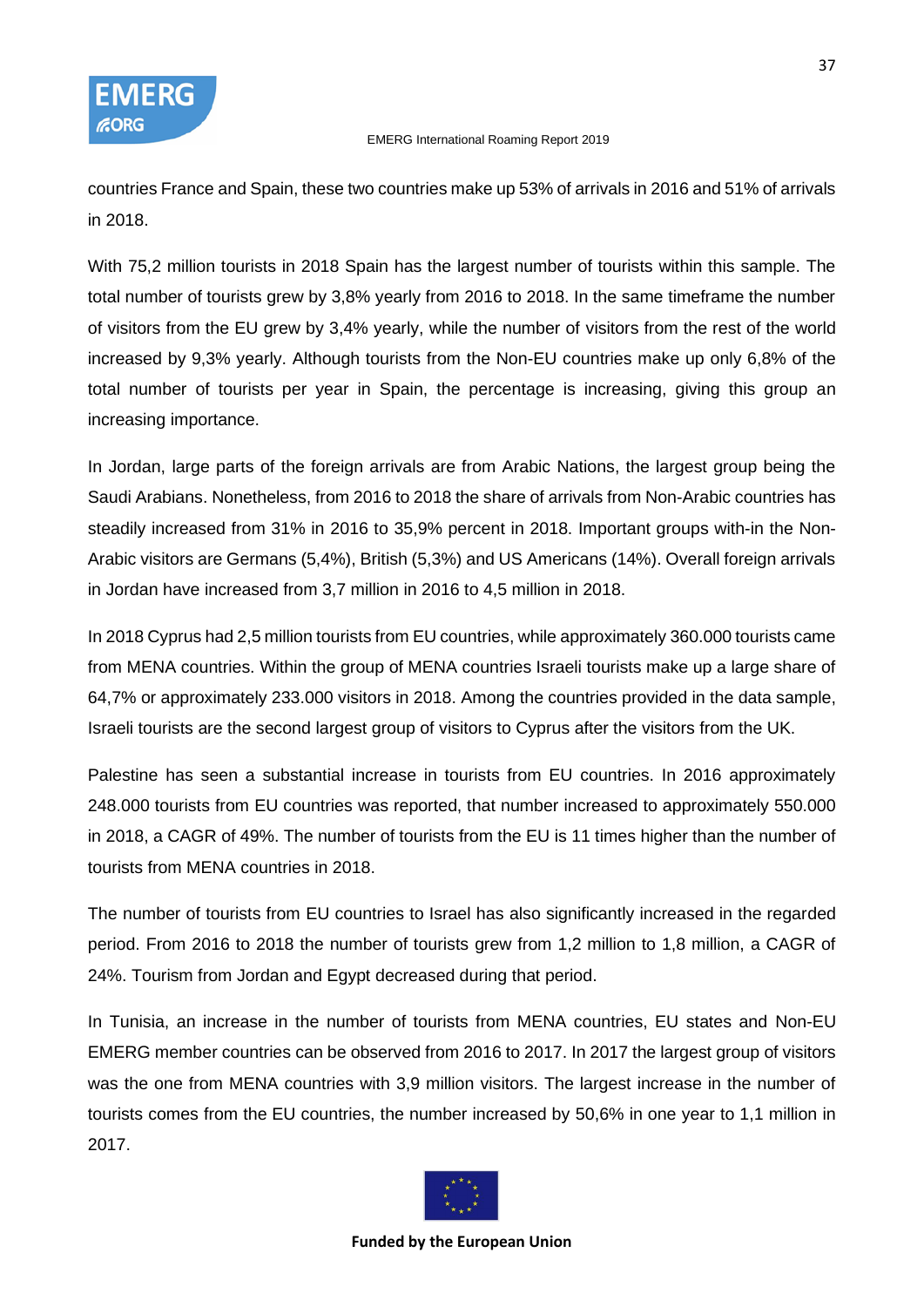Overall, the countries responding to the questionnaire show a couple of common developments. The total number of tourists is increasing in all countries. In all responding MENA countries, the total number of tourists from EU countries is increasing. In addition, there are interdependencies between the EMERG members from different regions. Israeli tourists are among the largest tourist groups in Cyprus, Palestine shows significant growth rates of European tourists and the number of tourists from Switzerland to EU-countries as well as to Israel and Tunisia is increasing. These findings suggest a growing user potential for international roaming markets, in particular in the regarded MENA countries.

# **Question 4: Information regarding average usage (per user) of incoming roaming services by EU travelers (inbound roaming**)

The evaluation of the responses on question regarding roaming data found that for most countries the requested information was not available, or available in divergent terms. The following figures group together countries that reported data using a similar metric. Direct input for question 4 was received from the regulators of Jordan, Israel, Switzerland, Croatia and Spain.

| Average Usage figures                     | Jordan |       |       |       | Spain |       |
|-------------------------------------------|--------|-------|-------|-------|-------|-------|
|                                           | 2016   | 2017  | 2018  | 2016  | 2017  | 2018  |
| Incoming voice (min/user)                 | 6,70   | 6,30  | 5,80  | n/a   | n/a   | n/a   |
| incoming SMS (SMS/user)                   | 2,30   | 2,10  | 2,00  | n/a   | n/a   | n/a   |
| Incoming data (MB/user)                   | 9,00   | 20,00 | 41,00 | n/a   | n/a   | n/a   |
| Roaming revenues voice (in $E/m$ in)      | 0,230  | 0,160 | 0,140 | 0,030 | 0,026 | 0,021 |
| Roaming revenues SMS (in $E/$ SMS)        | 0,11   | 0,09  | 0,06  | 0.008 | 0,005 | 0,003 |
| Roaming revenues Data (in $\epsilon$ /MB) | 0,010  | 0,033 | 0,016 | 0,009 | 0,004 | 0,002 |

*Figure 4: Inbound roaming by EU travelers Jordan/Spain, Source: EMERG Questionnaire*

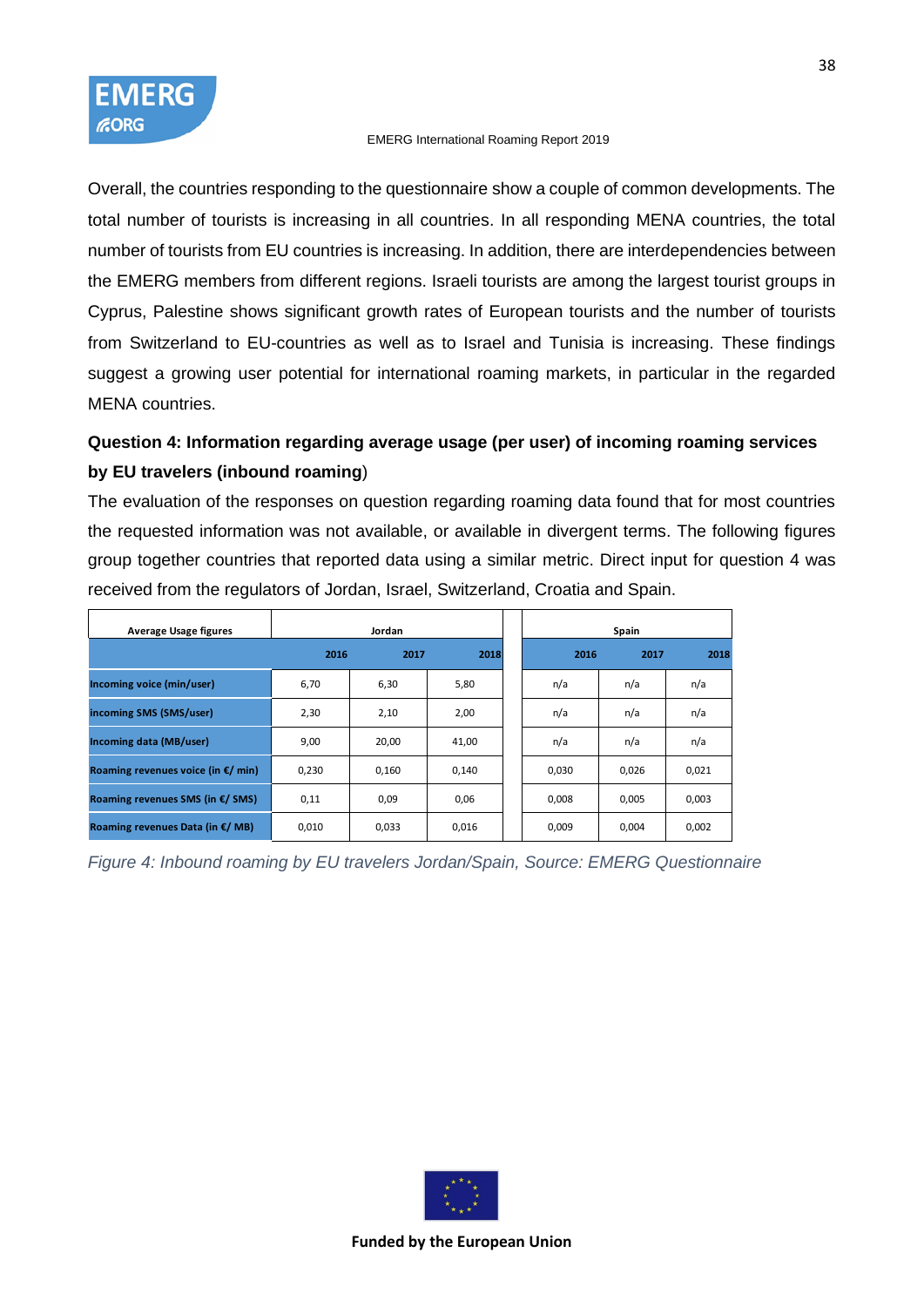| <b>Average Usage figures</b>         | Croatia    |            |            |  | Israel |        |        |  |
|--------------------------------------|------------|------------|------------|--|--------|--------|--------|--|
|                                      | 2016       | 2017       | 2018       |  | 2016   | 2017   | 2018   |  |
| Incoming voice (min/user)            | 16,86      | 28,53      | 30,16      |  | 32,01  | 22,41  | 22,59  |  |
| <b>Incoming SMS (SMS/user)</b>       | 10,81      | 13,15      | 11,64      |  | 9,01   | 5,80   | 5,07   |  |
| Incoming data (Mbyte)/user)          | 504,39     | 609,99     | 9.809,38   |  | 110,75 | 163,87 | 237,71 |  |
| Roaming revenues voice (total)       | 6.583.151  | 10.221.418 | 7.724.860  |  | n/a    | n/a    | n/a    |  |
| <b>Roaming revenues SMS (total)</b>  | 1.670.560  | 1.190.636  | 576.891    |  | n/a    | n/a    | n/a    |  |
| <b>Roaming revenues Data (total)</b> | 15.469.877 | 35.133.990 | 27.278.219 |  | n/a    | n/a    | n/a    |  |

*Figure 5: Inbound roaming by EU travelers Croatia/Israel, Source: EMERG Questionnaire<sup>28</sup>*

Croatia, Jordan and Israel report average roaming usage figures for users from the EU. In these three countries, average data usage is significantly increasing from 2016 to 2018. In the same period, the average roamed voice service consumption has increased in Croatia, while in Jordan and Israel the usage of the services has decreased. In 2018, the average consumption of inbound roaming voice, data and SMS services was highest in Croatia, an EU Country part of RLAH area. Jordan and Spain also provided information on roaming revenues per unit of voice, SMS and data services. In both countries, the average revenues for voice and SMS are decreasing from 2016 to 2018. For roaming data revenues per megabyte, Jordan reports an increase for that period. In Croatia, the total revenues of roaming services for EU users increased for voice and data from 2016 to 2017. After the implementation of RLAH policy in June 2017 both values significantly decreased in the following period.

| <b>Total wholesale Usage figures</b> |               | Switzerland   |                |
|--------------------------------------|---------------|---------------|----------------|
|                                      | 2016          | 2017          | 2018           |
| Incoming voice (min)                 | 462.000.000   | 533.000.000   | 588.000.000    |
| incoming SMS                         | 198.000.000   | 201.000.000   | 189.000.000    |
| Incoming data (MB)                   | 2.581.000.000 | 6.140.000.000 | 12.093.000.000 |
| Roaming revenues voice (in CHF)      | 53.802.096    | 51.471.295    | 46.590.617     |
| Roaming revenues SMS (in CHF)        | 11.716.837    | 5.846.915     | 2.633.953      |
| Roaming revenues Data (in CHF)       | 118.264.015   | 231.177.728   | 181.151.812    |

*Figure 6: Inbound roaming by EU travelers Switzerland: EMERG Questionnaire*



<sup>&</sup>lt;sup>28</sup> The number of roaming users for Israel is an estimate by the MoC, figures for average usage may be inaccurate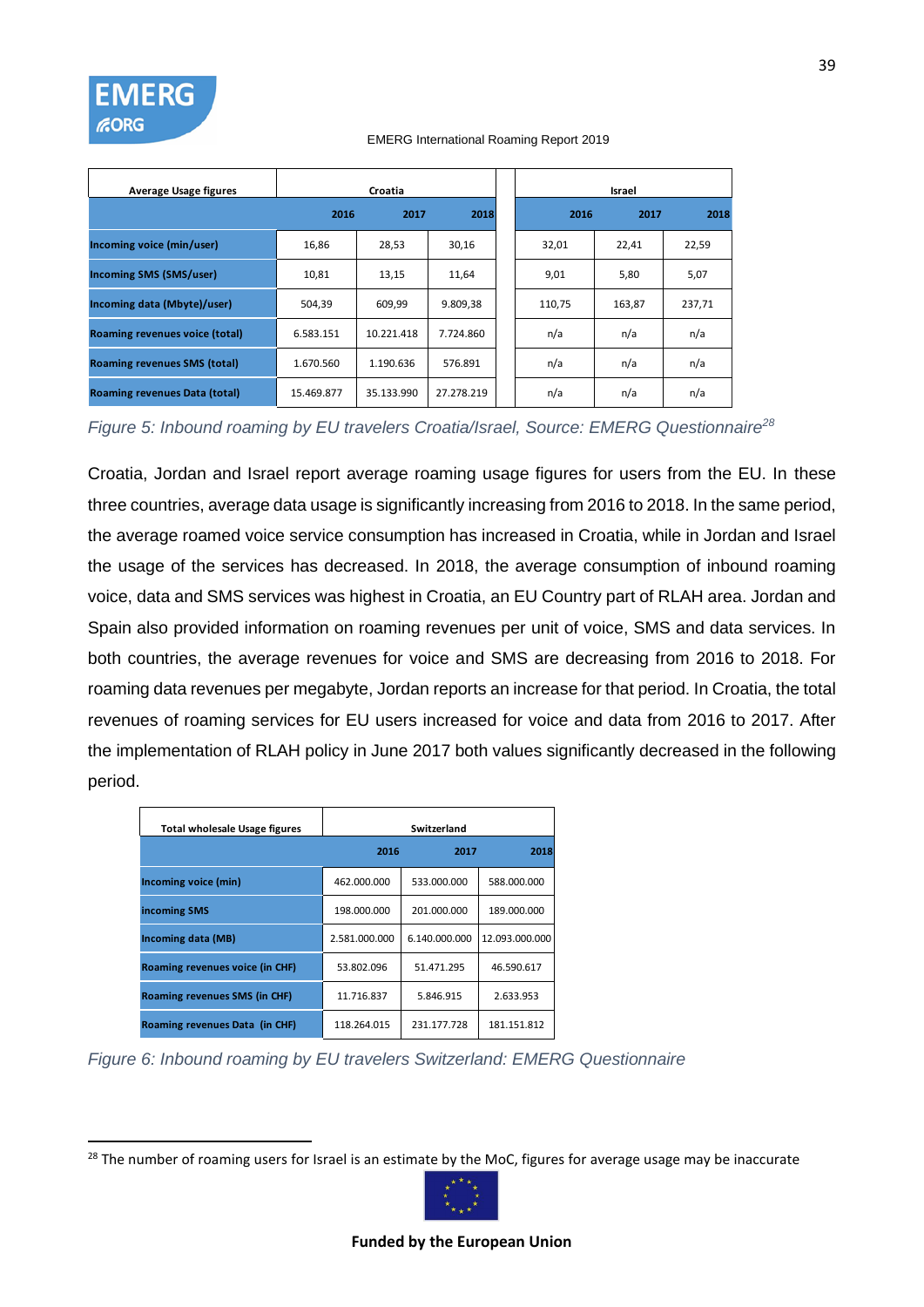BAKOM from Switzerland has provided information on the total wholesale usage and revenue figures for roaming services. Data roaming by EU citizens in Switzerland has more than quadrupled from 2016 to 2018. The increase in volumes is not reflected in the increase in total roaming data revenues. Roaming data revenues increased by 50% over two years. The total roamed voice minutes are also increasing in Switzerland from 2016 to 2018, while the total revenues decreased.

For Tunisia, a set of information on average revenues per user for inbound roaming services was provided. The information is not limited to EU travelers but gives an indication of the market development. ARPUs are decreasing for voice, data and SMS service. Most significantly, average data revenues have decreased from 300,5 TND per user per month in 2016 to 35,1 TND per user per month in 2018.

Adding to data inputs from EMERG member countries the inbound roaming usage of EU travelers can be assessed using the data collection on European international roaming services conducted by BEREC from October 2019.

|                 | incoming voice            |         |                                 |         |  |  |  |  |
|-----------------|---------------------------|---------|---------------------------------|---------|--|--|--|--|
|                 | minutes/month/subscribers |         | average wholesale price per min |         |  |  |  |  |
|                 | Q1 2018                   | Q1 2019 | Q1 2018                         | Q1 2019 |  |  |  |  |
| Croatia         | 19,891                    | 43,732  | 2,632                           | 1,935   |  |  |  |  |
| <b>Cyprus</b>   | 6,433                     | 17,509  | 3,041                           | 2,857   |  |  |  |  |
| <b>France</b>   | 12,308                    | 30,180  | 2,162                           | 2,277   |  |  |  |  |
| Germany         | 5,007                     | 13,201  | 2,014                           | 2,033   |  |  |  |  |
| <b>Greece</b>   | 25,036                    | 28,012  | 2,286                           | 2,156   |  |  |  |  |
| <b>Italy</b>    | 9,784                     | 51,671  | 2,407                           | 2,110   |  |  |  |  |
| <b>Malta</b>    | 6,351                     | 8,140   | 2,326                           | 2,101   |  |  |  |  |
| <b>Portugal</b> | 26,148                    | 29,683  | 2,006                           | 1,888   |  |  |  |  |
| <b>Spain</b>    | 10,458                    | 15,759  | 2,190                           | 1,992   |  |  |  |  |

*Figure 7: Inbound voice roaming by EU travelers, Source: BEREC data collection*

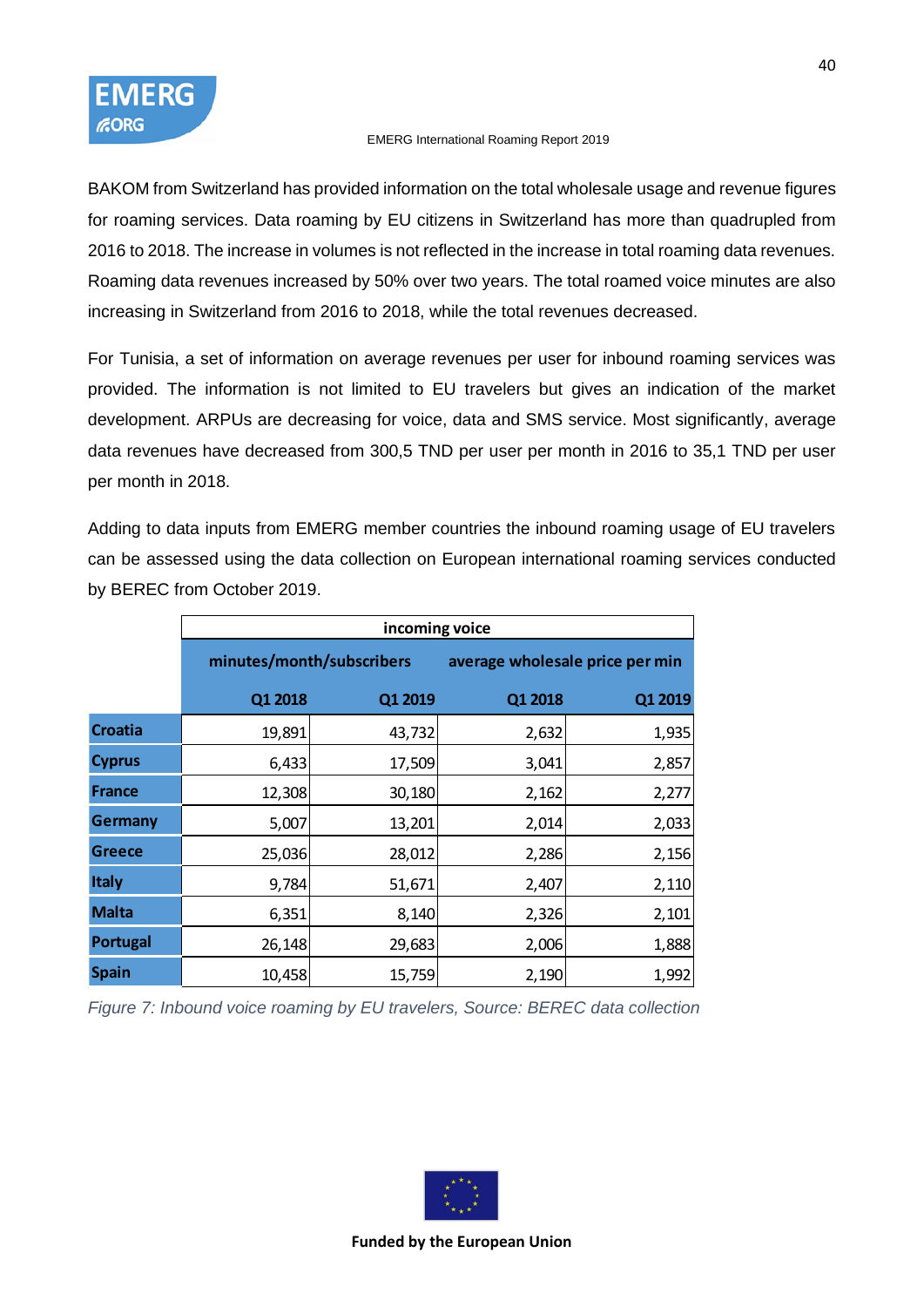|                | incoming SMS                 |         |                                 |         |  |  |  |  |
|----------------|------------------------------|---------|---------------------------------|---------|--|--|--|--|
|                | <b>SMS/month/subscribers</b> |         | average wholesale price per SMS |         |  |  |  |  |
|                | Q1 2018                      | Q1 2019 | Q1 2018                         | Q1 2019 |  |  |  |  |
| <b>Croatia</b> | 3,190                        | 12,231  | 0,494                           | 0,380   |  |  |  |  |
| <b>Cyprus</b>  | 9,371                        | 17,758  | 0,757                           | 0,563   |  |  |  |  |
| <b>France</b>  | 14,964                       | 37,635  | 0,472                           | 0,486   |  |  |  |  |
| Germany        | 0,537                        | 1,226   | 0,303                           | 0,290   |  |  |  |  |
| <b>Greece</b>  | 1,598                        | 1,865   | 0,488                           | 0,409   |  |  |  |  |
| <b>Italy</b>   | 0,677                        | 2,336   | 0,372                           | 0,271   |  |  |  |  |
| <b>Malta</b>   | 3,191                        | 3,613   | 0,370                           | 0,244   |  |  |  |  |
| Portugal       | 7,296                        | 7,232   | 0,445                           | 0,431   |  |  |  |  |
| <b>Spain</b>   | 0,189                        | 0,258   | 0,392                           | 0,251   |  |  |  |  |

**EMERG** 

**EORG** 

*Figure 8: Inbound SMS roaming by EU travelers, Source: BEREC data collection*

|                | incoming data        |         |                                |         |  |  |  |  |
|----------------|----------------------|---------|--------------------------------|---------|--|--|--|--|
|                | GB/month/subscribers |         | average wholesale price per GB |         |  |  |  |  |
|                | Q1 2018              | Q1 2019 | Q1 2018                        | Q1 2019 |  |  |  |  |
| <b>Croatia</b> | 0,245                | 0,859   | 3,439                          | 1,643   |  |  |  |  |
| <b>Cyprus</b>  | 0,639                | 0,191   | 5,570                          | 6,427   |  |  |  |  |
| <b>France</b>  | 0,439                | 1,751   | 2,835                          | 2,391   |  |  |  |  |
| <b>Germany</b> | 0,124                | 0,435   | 2,543                          | 1,696   |  |  |  |  |
| <b>Greece</b>  | 0,148                | 0,308   | 3,021                          | 2,033   |  |  |  |  |
| <b>Italy</b>   | 0,188                | 1,259   | 3,577                          | 1,617   |  |  |  |  |
| <b>Malta</b>   | 0,153                | 0,347   | 2,378                          | 1,278   |  |  |  |  |
| Portugal       | 0,170                | 0,301   | 2,294                          | 1,328   |  |  |  |  |
| <b>Spain</b>   | 0,269                | 0,512   | 2,546                          | 1,577   |  |  |  |  |

*Figure 9: Inbound data roaming by EU travelers, Source: BEREC data collection*

Under the RLAH regime, roaming voice minutes per subscriber have increased in all regarded EU countries from 2018 to 2019. The wholesale prices for the roaming voice service have decreased in 7 out of 9 of the countries in the same timeframe. The usage of voice services with the group of EU EMERG members appears to be high in southern European countries like Croatia, Italy and Portugal in Q1 2019.

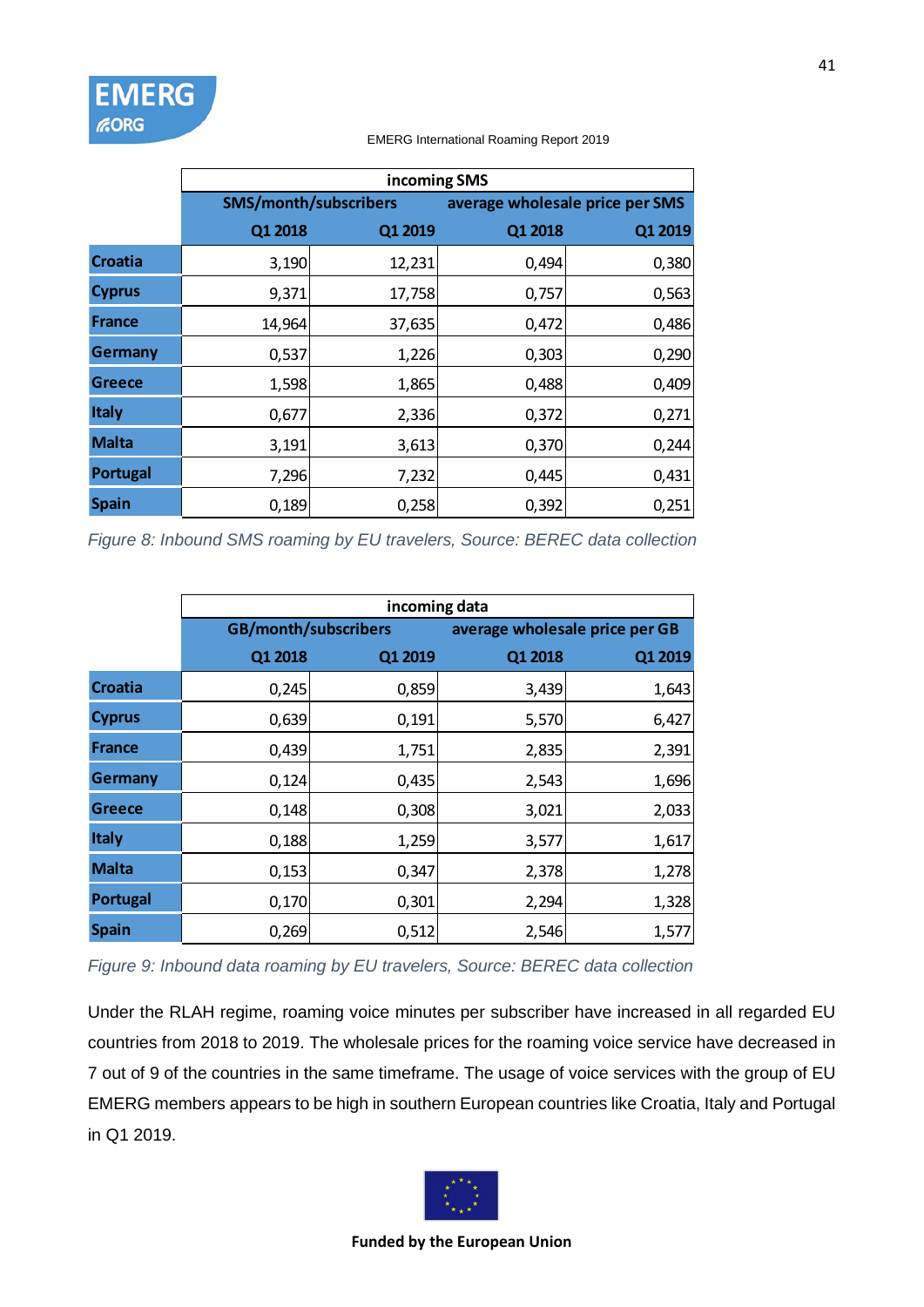The usage of SMS has increased in all countries, but Portugal. The differences in usage of SMS are far more significant than the differences in voices usage when comparing the countries. While in France and Cyprus the SMS is used comparably often (37 and 17 times per subscriber per month) in Q1 2019, in Germany and Greece subscriber send between 1 and 2 SMSs per month and even just 0,3 SMSs in Spain. Wholesale prices per SMS decreased in 8 out of 9 countries. A slight increase is seen in France.

A similar development can be observed when looking at the usage of data roaming services. The usage of data increased in all presented countries, but Cyprus. Interestingly wholesale prices in Cyprus are also the highest prices within the sample, while most countries report whole prices between 1.2 and 2 cents; the price in Cyprus is at 6,4 cents in Q1 2019.

The table below gives an overview on which information from the 23<sup>rd</sup> round of data collection on European roaming services was used in the data table (figure 6-8) above.

| incoming voice                                                                                                                                                  |                                                                                                                                           |                                                                                                                                                    | incoming SMS                                                                      | incoming data                                                                                                                                                |                                                                                |  |
|-----------------------------------------------------------------------------------------------------------------------------------------------------------------|-------------------------------------------------------------------------------------------------------------------------------------------|----------------------------------------------------------------------------------------------------------------------------------------------------|-----------------------------------------------------------------------------------|--------------------------------------------------------------------------------------------------------------------------------------------------------------|--------------------------------------------------------------------------------|--|
| minutes/month/<br>subscribers                                                                                                                                   | average wholesale<br>price                                                                                                                | SMS/month/<br>subscribers                                                                                                                          | average wholesale<br>price                                                        | GB/month/<br>subscribers                                                                                                                                     | average wholesale<br>price                                                     |  |
| Figure 8: RLAH, calls<br>received: average<br>number of RLAH<br>minutes per month<br>per total number of<br>roaming subscribers<br>with active RLAH<br>services | Figure 18 and 19:<br>Total traffic<br>(wholesale roaming<br>inbound): Average<br>wholesale price per<br>minute for roaming<br>voice calls | Figure 10: RLAH, SMS<br>services: average<br>number of SMS per<br>month per total<br>number of roaming<br>subscribers with<br>active RLAH services | Figure 43 and 44:<br>Total traffic: average<br>wholesale price per<br>roaming SMS | Figure 12: RLAH, data<br>services: average<br>consumption per<br>month per total<br>number of roaming<br>subscribers with<br>active RLAH services<br>(in GB) | Figures 60 and 61:<br>Total traffic: average<br>wholesale data price<br>per GB |  |

*Figure 10: Figures used from BEREC data collection*

# **Question 5: Information regarding average usage (per user) of incoming roaming services by travelers from MENA countries (inbound roaming)**

Only Jordan and Israel could provide information on inbound roaming by travelers from MENA countries.

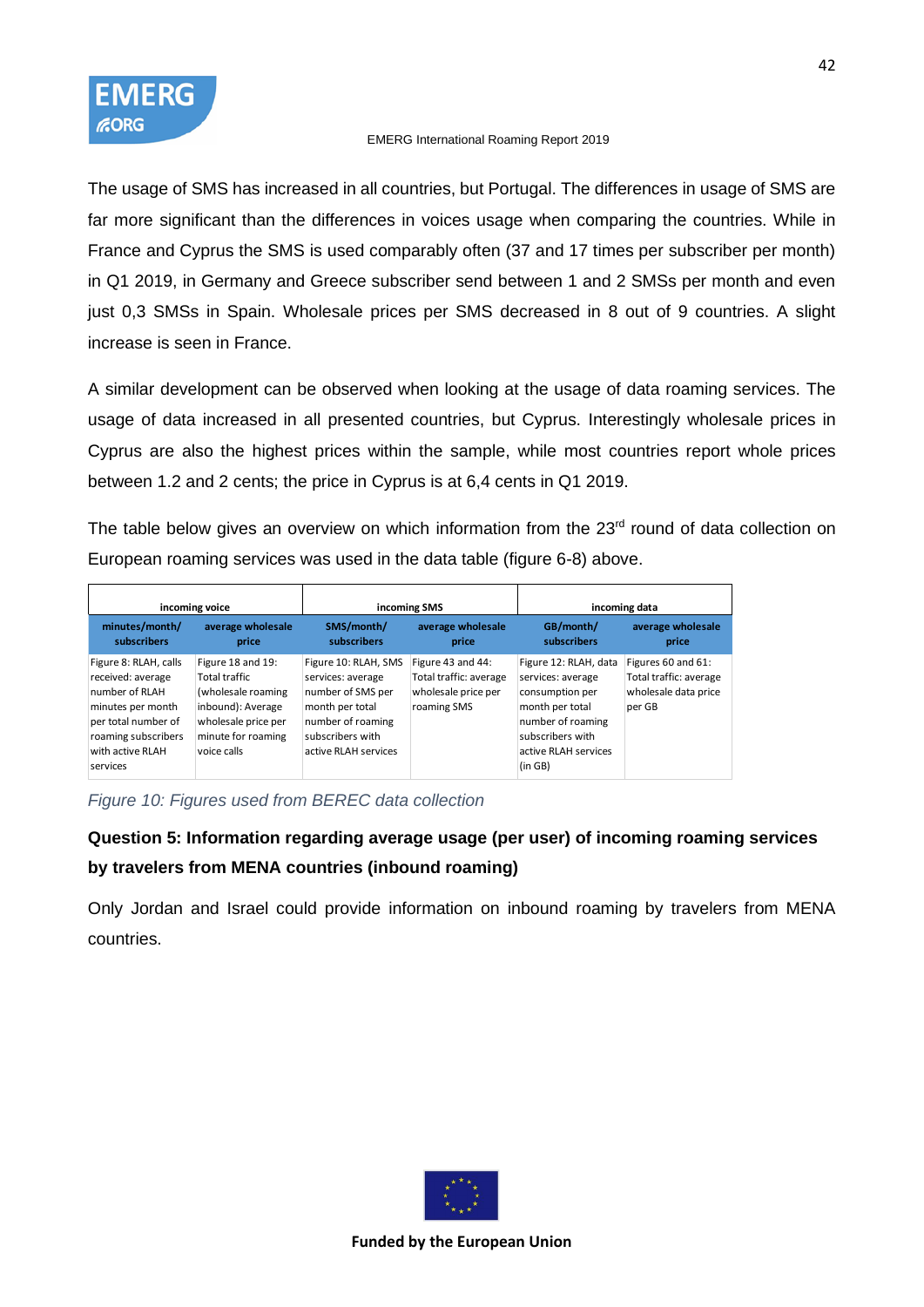| <b>Total wholesale Usage figures</b>         | Jordan |       |       | Israel |        |        |  |
|----------------------------------------------|--------|-------|-------|--------|--------|--------|--|
|                                              | 2016   | 2017  | 2018  | 2016   | 2017   | 2018   |  |
| Incoming voice (min/user)                    | 9,08   | 6,20  | 5,80  | 2,83   | 2,40   | 3,54   |  |
| incoming SMS (SMS/user)                      | 1,20   | 1,00  | 0,90  | 0,31   | 0,26   | 0,27   |  |
| Incoming data (MB/user)                      | 16,00  | 31,00 | 66,00 | 89,04  | 213,64 | 431,61 |  |
| Roaming revenues voice (in $\epsilon$ / min) | 0,23   | 0,16  | 0,14  | n/a    | n/a    | n/a    |  |
| Roaming revenues SMS (in $E/$ SMS)           | 0,11   | 0,09  | 0,06  | n/a    | n/a    | n/a    |  |
| Roaming revenues Data (in $\epsilon$ /MB)    | 0,01   | 0,03  | 0,02  | n/a    | n/a    | n/a    |  |

*Figure 11: Inbound roaming by MENA travelers Jordan/Israel, Source: EMERG Questionnaire<sup>29</sup>*

The roaming revenues reported by Jordan for travelers from MENA countries are the same as the revenues for travelers from EU countries. The usage of data roaming services in Jordan is higher for EU travelers than it is for MENA travelers. Comparing the usage international roaming services between Israel and Jordan shows that the consumption of voice and SMS service are in comparable levels. The usage of data services is significantly higher in Israel.

# **Question 6: Information regarding average usage (per user) of outgoing roaming services by domestic consumers travelling to EU countries (outbound roaming)**

| Average usage figures                                                               | Portugal   |            |            | Jordan         |                |      |
|-------------------------------------------------------------------------------------|------------|------------|------------|----------------|----------------|------|
|                                                                                     | 2016       | 2017       | 2018       | 2016           | 2017           | 2018 |
| <b>Outgoing voice calls made</b><br>(min/user)                                      | 16         | 23         | 39         | 12             | 10             | 8    |
| <b>Outgoing voice calls received</b><br>(min/user)                                  | 20         | 27         | 41         | n/a            | n/a            | n/a  |
| <b>Outgoing SMS</b><br>(SMS/user)                                                   | 5          | 8          | 13         | 3              | $\overline{2}$ | 10   |
| <b>Outgoing data</b><br>(Mbyte)/user)                                               | 37         | 126        | 364        | $\overline{2}$ | 10             | 36   |
| No. of subscribers(total number of<br>active EU/EEA roaming enabled<br>subscribers) | 63.357.425 | 54.966.785 | 58.443.012 | n/a            | n/a            | n/a  |

*Figure 12: Outbound roaming by domestic traveler to EU Portugal/Jordan, Source: EMERG Questionnaire*

<sup>&</sup>lt;sup>29</sup> The number of roaming users for Israel is an estimate by the MoC, figures for average usage may be inaccurate. MENA countries analyzed are Egypt, Jordan, Morocco and Palestine

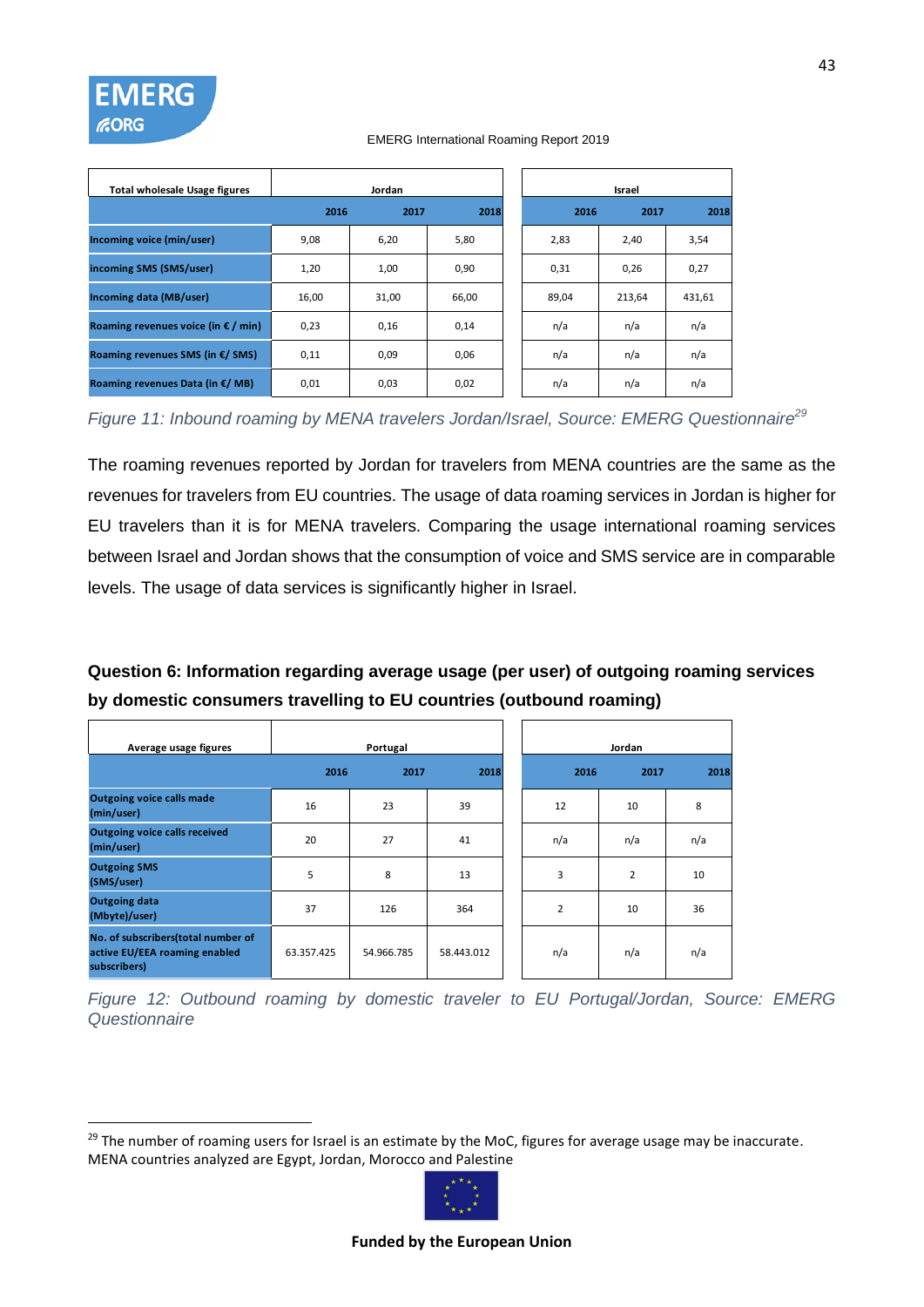|                                                                                      |      | Croatia |         |      | Israel |      |
|--------------------------------------------------------------------------------------|------|---------|---------|------|--------|------|
|                                                                                      | 2016 | 2017    | 2018    | 2016 | 2017   | 2018 |
| <b>Outgoing voice (min/user)</b>                                                     | n/a  | 20      | 97      | 28   | 25     | 24   |
| <b>Outgoing SMS (SMS/user)</b>                                                       | n/a  | 5       | 15      | 5    | 4      | 3    |
| <b>Outgoing data (MB/user)</b>                                                       | n/a  | 3.577   | 1.234   | 293  | 459    | 485  |
| No. of subscribers (total number of<br>active EU/EEA roaming enabled<br>subscribers) | n/a  | 984.582 | 949.598 | n/a  | n/a    | n/a  |

*Figure 13: Outbound roaming by domestic traveler to EU Croatia/Israel, Source: EMERG Questionnaire*

For outbound voice roaming services used by EU traveler similar observations as for the inbound services can be made. The average usage of voice services has increased in Portugal and Spain, while the average volumes in Jordan and Israel have decreased. Outbound data roaming services are becoming more popular in most countries; Croatia is an exception with fluctuating data usages. In general, the usage of outbound data roaming is higher in Portugal and Croatia, the EU countries, than it is in Jordan.

| Total usage figures                                                                  |               | Switzerland   |               |
|--------------------------------------------------------------------------------------|---------------|---------------|---------------|
|                                                                                      | 2016          | 2017          | 2018          |
| <b>Outgoing voice</b>                                                                | 268.000.000   | 301.000.000   | 326.000.000   |
| <b>Outgoing SMS</b>                                                                  | 149.000.000   | 132.000.000   | 102.000.000   |
| <b>Outgoing data</b>                                                                 | 2.394.000.000 | 4.343.000.000 | 7.677.000.000 |
| No. of subscribers (total number of<br>active EU/EEA roaming enabled<br>subscribers) | 11.240.971    | 11.088.598    | n/a           |

*Figure 14: Outbound roaming by domestic traveler to EU Switzerland, Source: EMERG Questionnaire*

Total usage figures from Switzerland show that outbound voice and data service have increased from 2016 to 2018. Domestic users have increased their data usage in the EU by 79% yearly from 2016 to 2018.

**Question 7: Information regarding average usage (per user) of outgoing roaming services by domestic consumers travelling to MENA countries (outbound roaming)**

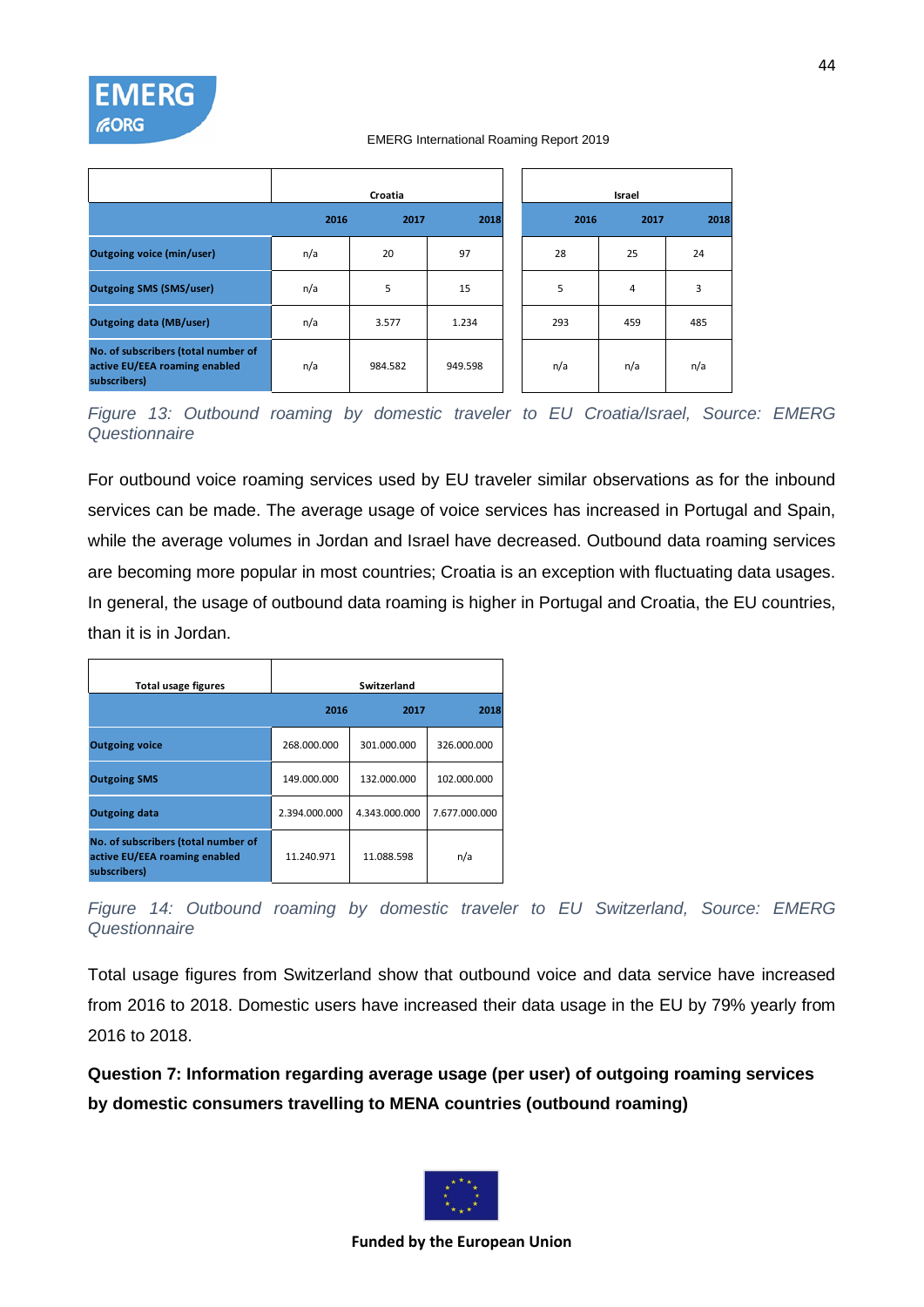

| average user figures             | Jordan |        |        |       | Israel |       |
|----------------------------------|--------|--------|--------|-------|--------|-------|
|                                  | 2016   | 2017   | 2018   | 2016  | 2017   | 2018  |
| <b>Outgoing voice (min/user)</b> | 10,00  | 9,00   | 6,00   | 23,96 | 15,24  | 4,63  |
| <b>Outgoing SMS (SMS/user)</b>   | 3,00   | 2,00   | 8,00   | 3,96  | 1,92   | 0,46  |
| <b>Outgoing data (MB/user)</b>   | 43,00  | 115,00 | 184,00 | 0,46  | 102,40 | 73,25 |

# *Figure 15: Outbound roaming by domestic traveler to MENA, Source: EMERG Questionnaire*

The voice usage of Jordanian and Israeli mobile users traveling to MENA countries has decreased from 2016 to 2018.The data usage of users from both countries shows no clear trends and is fluctuating.

Comparing the outbound roaming figures of Israeli and Jordanian users traveling to MENA countries to figures of them traveling to the EU shows that the consumption of data of Israelis is significantly higher when using roaming services in Europe. Jordanians use higher volumes of data, voice and SMS services when traveling to MENA countries.

|                | Do operators offering<br>global M2M offerings? | Do MNOs have special<br>conditions for M2M<br>traffic? | Roaming revenues per data<br>(MB) |
|----------------|------------------------------------------------|--------------------------------------------------------|-----------------------------------|
| Portugal       | N/A                                            | N/A                                                    | N/A                               |
| <b>Spain</b>   | N/A                                            | N/A                                                    | N/A                               |
| Jordan         | N                                              | N                                                      | N/A                               |
| <b>Morocco</b> | Υ                                              | Y                                                      | N                                 |
| <b>Croatia</b> | Υ                                              | N/A                                                    | N/A                               |
| <b>Turkey</b>  | N/A                                            | N/A                                                    | N/A                               |
| Switzerland    | N/A                                            | N/A                                                    | N/A                               |
| <b>Cyprus</b>  | N/A                                            | N/A                                                    | N/A                               |
| Palestine      | N/A                                            | N/A                                                    | N/A                               |
| <b>Italy</b>   | Y                                              | Y                                                      | N/A                               |
| <b>Israel</b>  | N                                              | N                                                      | N/A                               |
| <b>Tunisia</b> | N/A                                            | N/A                                                    | N/A                               |

### **Question 8: Information regarding M2M traffic and roaming**

### *Figure 16: Information regarding M2M Traffic, EMERG Questionnaire*

Five of the responses to the questionnaire included information on the topic of global or multinational M2M offerings in their markets. According to the regulators, global M2M offerings have been launched in three of the countries. In Croatia, two of the largest mobile operators, Hrvatski Telekom

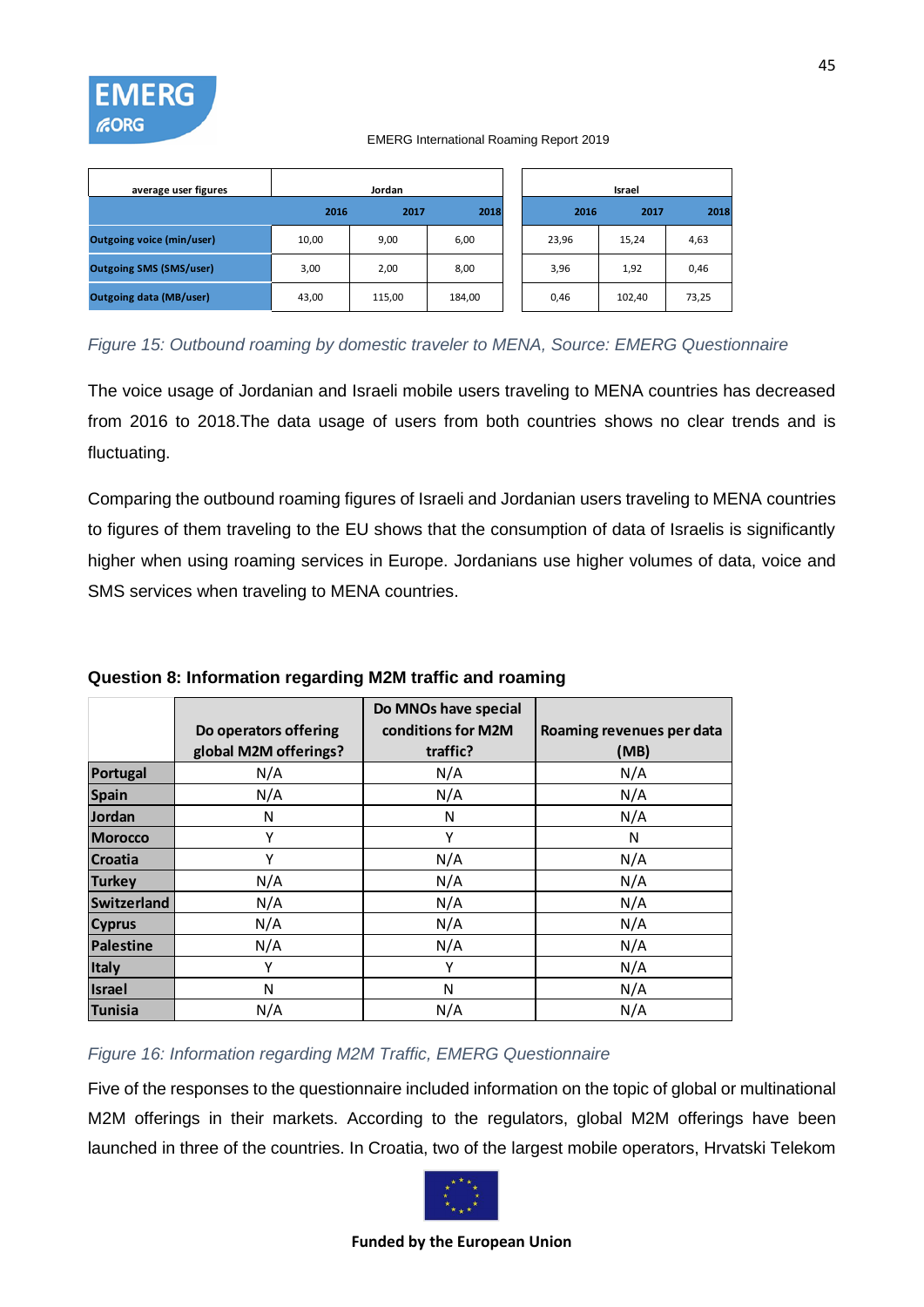

and A1, are offering M2M service to their business customers. Morocco and Italy have confirmed the presence of such services in the market. Morocco and Italy also report that MNOs in the respective countries have special conditions for M2M traffic, but do not provide further details on the topic.

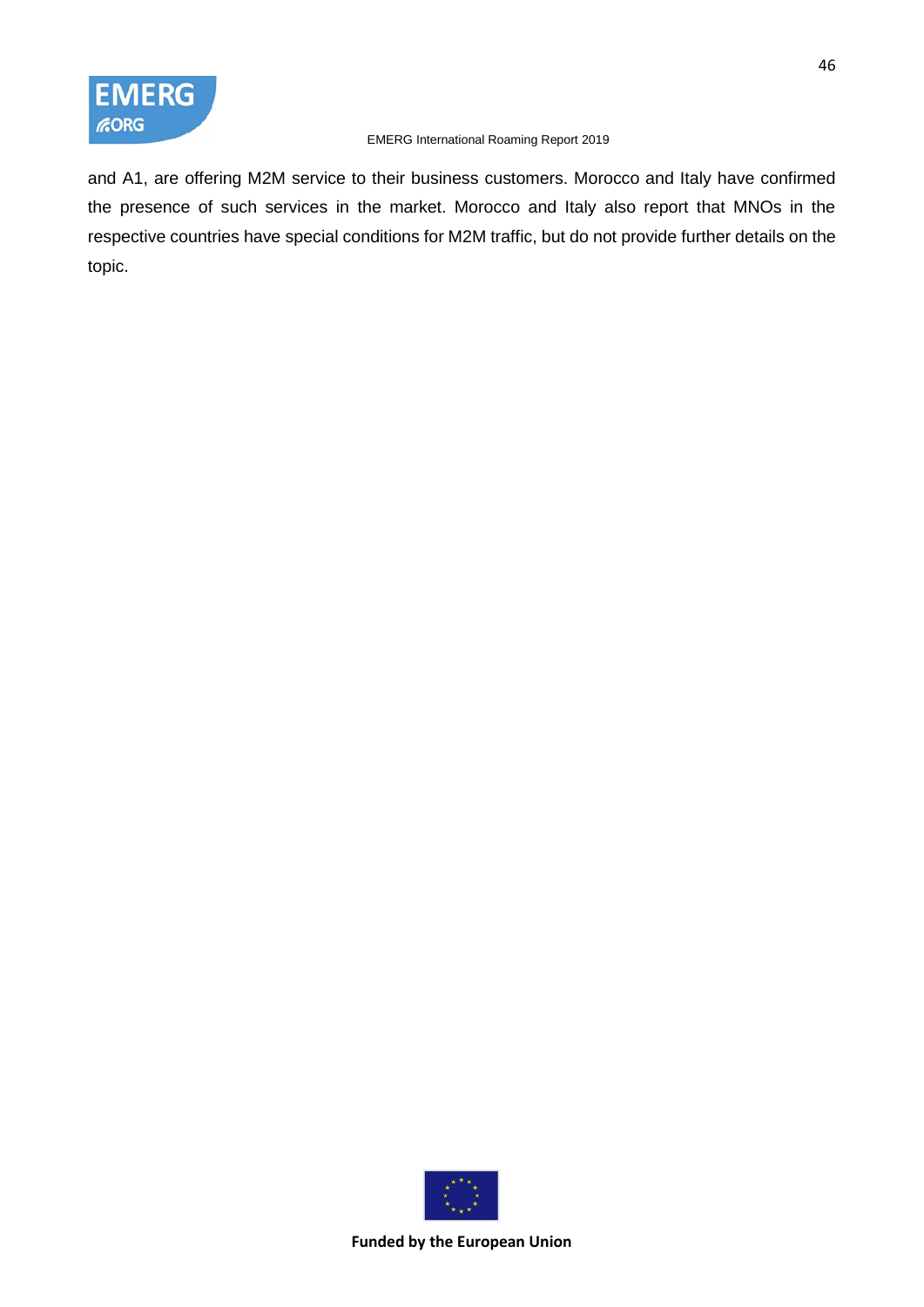### <span id="page-46-0"></span>**EXAMPLES OF INTERNATIONAL ROAMING PRICING IN THE EMERG REGION**

The data collected from the Mobile Operators in the EMERG region have been incomplete in most of the countries. In particular, the traffic data for incoming and outgoing roaming services combined with the corresponding revenue figures have not been delivered in most of the cases. This would have been necessary, however, to calculate the average country roaming charges of all operators.

For the time being, we therefore have to rely on examples. In the following figures, we show an example of retail pricing from one German operator to all EU and Non-EU member states of EMERG.

### International Voice Roaming Prices

Deutsche Telekom has clustered its roaming tariffs into three country groups, which differ significantly. The classification of countries into country groups and the difference between the groups cannot necessarily be explained by cost drivers like distance or traffic volume.



*Figure 17: Deutsche Telekom AG voice roaming prices (retail) to EMERG countries Source: Website of DTAG (2019)*

EU countries are in Group 1. In the displayed standard tariff, all mobile services are charged with the same rate as in Germany. This is due to the RLAH regulation adopted by the EU in 2017.

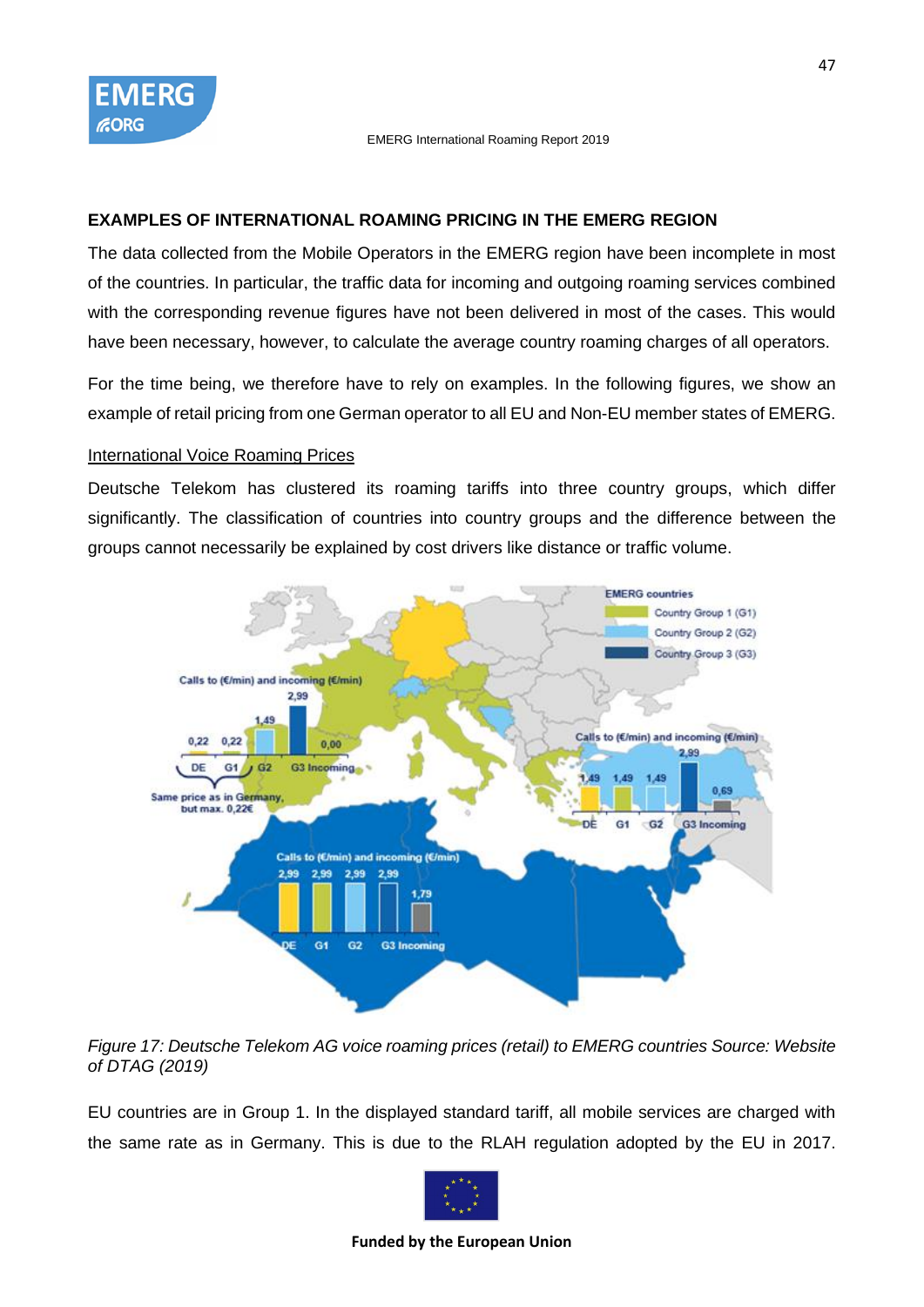

Incoming roaming calls are not charged. In addition, the EU has defined a maximum price. Even when domestic mobile services charges are higher, the regulated maximum charges apply:

| Per min fixed/moblie voice  Per SMS  Per MMS  Per MB |                                                     |  |
|------------------------------------------------------|-----------------------------------------------------|--|
| 0,22 EUR                                             | $\vert$ 0,007 EUR $\vert$ 0,23 EUR $\vert$ 0,23 EUR |  |

# *Figure 18: EU maximum roaming charges (2019)*

For all countries in Groups 2 and 3, the incoming voice charge is a minimum charge. For some operators the charges may be higher. An example is the Jordanian operator Umniah Mobile, that charges 0,93€ on top of the displayed price per minute. Deutsche Telekom customers travelling in these countries also have to pay charges for incoming calls.

It may be interesting to compare these charges with the national MTR for German MNOs in 2019. This termination rate is based on a LRIC model used by the German regulator BNetzA. The LRIC model based national MTR for all German Operators has been set by BNetzA at 0,0095€. If costs for origination are assumed to be the same, total cost of a call are about 0,02€.

As shown in figure 18 the capped maximum international roaming retail price in the EU countries is 0,22€, which is already 10 times the cost.

International roaming prices of 1,49€ or 2,99€ in other EMERG countries are exorbitantly expensive and set at 75 and 150 times the cost and 6,8 and 13,6 times the maximum per minute EU internal roaming price.

# International Data Roaming Prices

Data roaming often comes in different packages. In addition, Deutsche Telekom is offering several packages with very different prices. For this example, we are using the option "All inclusive", which is part of the large majority of DT's mobile contracts.

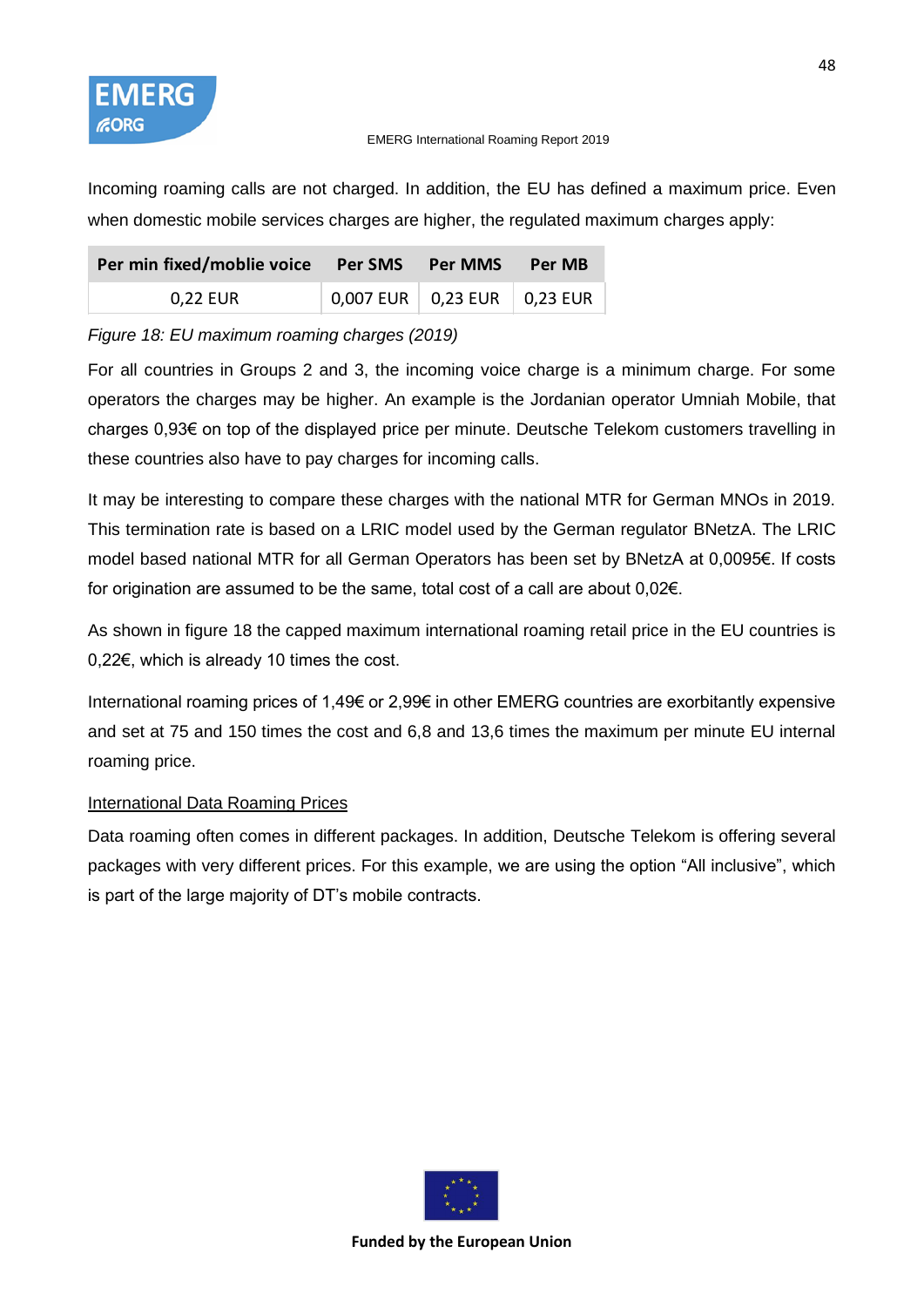

*Figure 19: Deutsche Telekom AG data roaming prices (retail) to EMERG countries Source: Website of DTAG (2019)*

Besides the displayed "All inclusive" charges per MB, customers can buy set volumes of data that are valid for a predefined period of time (DayPass, WeekPass). Charges for these packages do not differ substantially between the country groups but are much cheaper per 50 KB. In figure 19, the price of a "DayPass" is apparent.

For the displayed tariff options, country Group 1 conditions apply for Switzerland. In Libya and Tunisia, the price per 50 KB is at  $0.496$  and thus below the other countries in group 3.

Within EU countries the International mobile roaming data prices are capped at 0,023€ per 50Kbyte. Usually, the prices are much lower and packed in "All inclusive" tariff packages. A daily usage charge does not apply between EU countries.

Roaming charges in other EMERG countries is 21 or even 34 times higher than the maximum allowed EU price. Moreover, daily usage charges are applied. A German Deutsche Telekom traveler roaming in Non-EU EMERG countries may easily pay 9,80€ or even 15,80€ for downloading just one photo with 1MB data volume. When buying a day pass this price is reduced to 0,059€.

According to the above-mentioned price example, it can be concluded that:

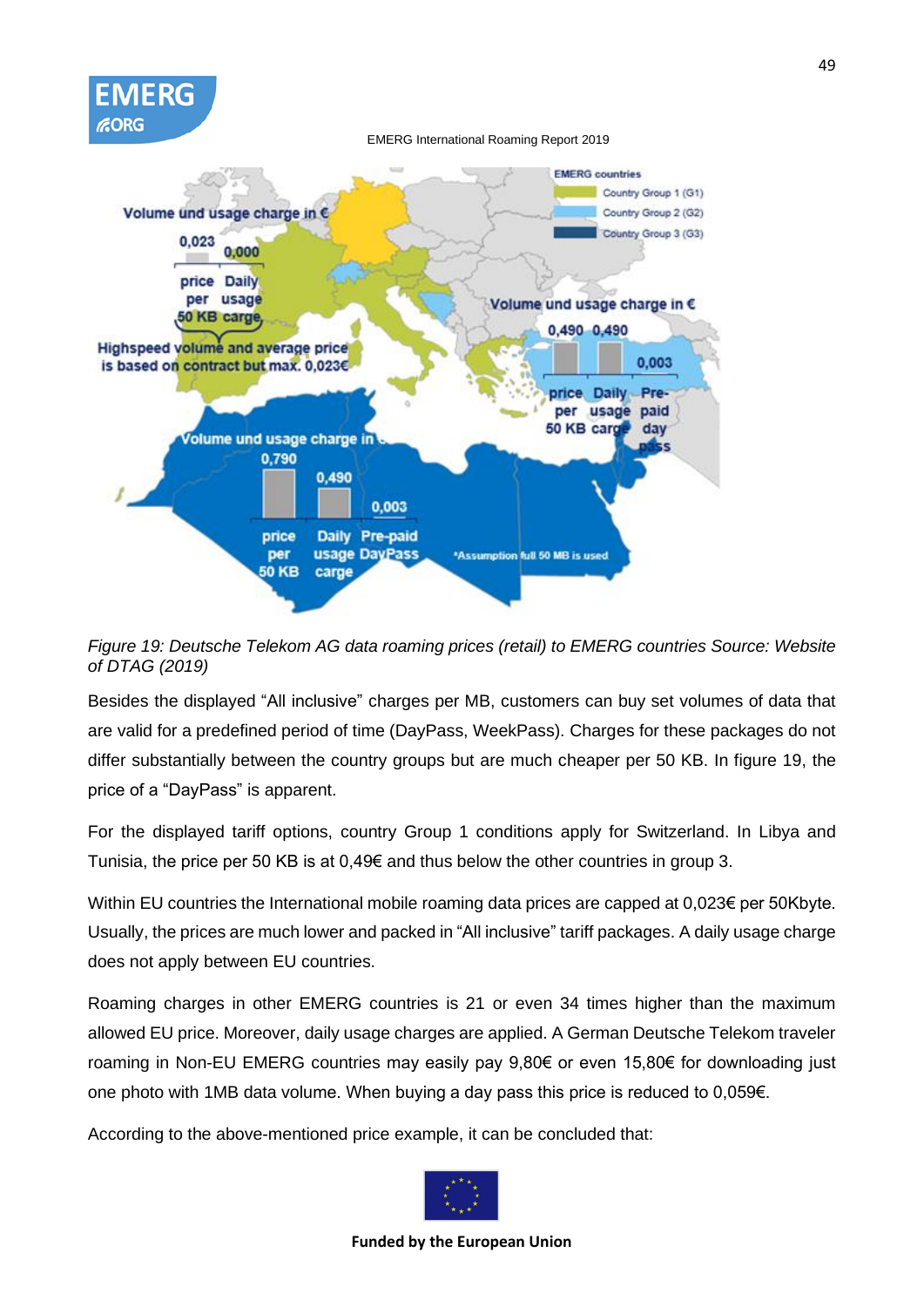- Mobile voice and data roaming prices are varying extremely between EMERG's EU and Non-EU members. This may result in a barrier to international mobile data usage.
- The spread between different retail roaming prices is extreme and obviously not related to costs.
- The difference between national cost-based termination fees and international roaming fees is extremely high. Voice and data roaming in Non-EU EMERG countries is by far more expensive than the maximum allowed prices regulated between EU countries.



50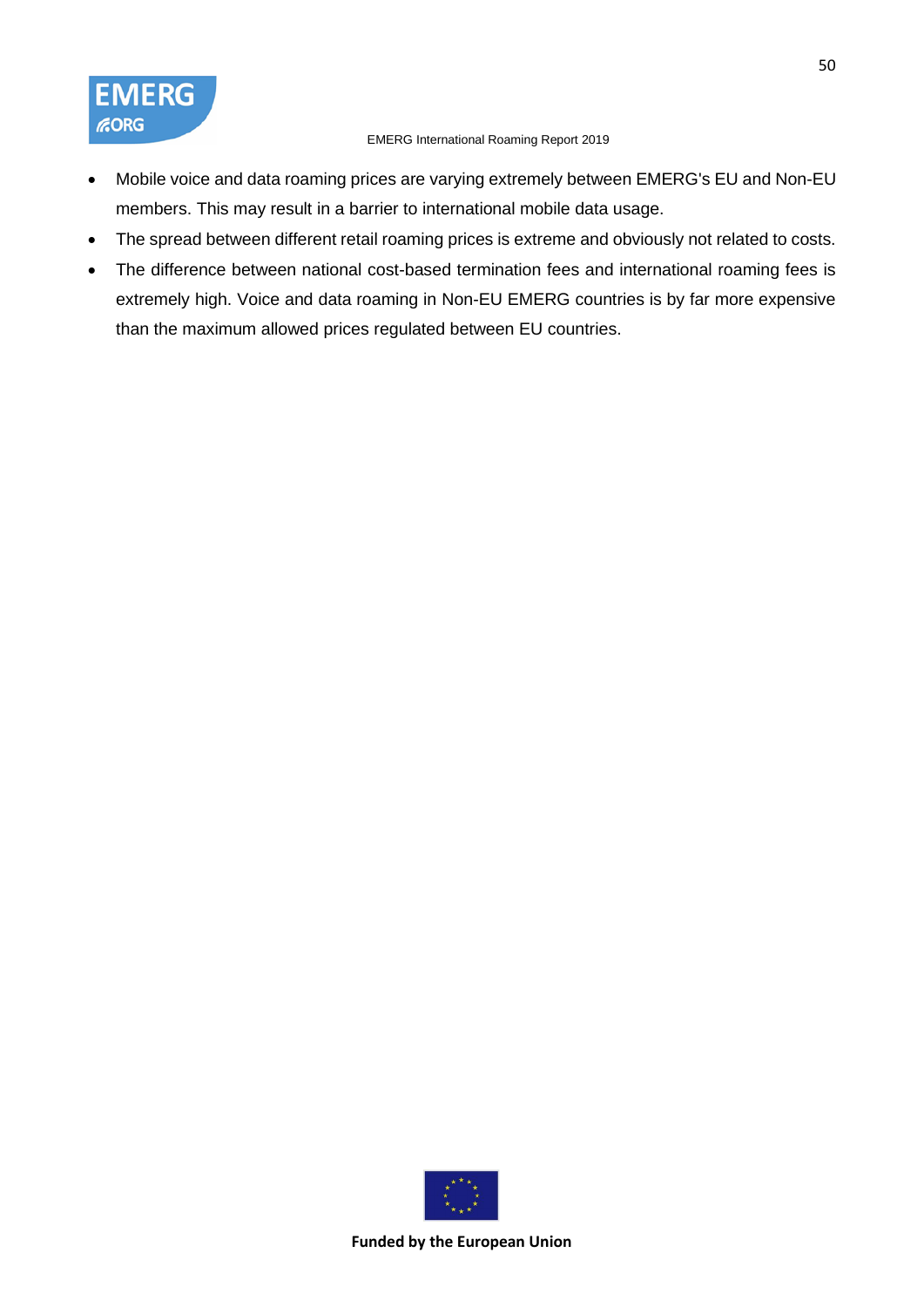#### **CONCLUSIONS**

Currently, exorbitant regional roaming tariffs hamper the ability of consumers in the EMERG region to enjoy roaming services on an affordable, accessible and reliable basis. Given the cross-border nature of roaming services, it is evident that the ability of individual regulator to encourage the reduction of roaming prices is limited. Therefore, EMERG members strive to encourage the reduction of roaming tariffs in both retail and wholesale levels through multilateral cooperation between them.

Following the successful initiatives that were taken and still being taken by the EU, WB6 and EaP, EMERG member countries acknowledge the significant value of regional cooperation for maximizing consumer benefits, removing obstacles and harmonizing roaming prices among them. In accordance, this report aims to promote the endeavors of EMERG members to develop a common view on international roaming regulation.

It is expected that a well-based cooperation through EMERG network will give its member countries the ability to harmonise their national policies and to examine the possibility of developing a regional agreement between them for the reduction of roaming prices. Moreover, it will enable them to further collaborate and negotiate with other regions, including with the EU through treaties and agreements.

As seen in the WB6, regional groups can develop an agreement in the field of roaming regardless of intricate political relations, when the benefits of consumers and businesses are obvious. EMERG performs a unique framework for regional cooperation and harmonization between Non-EU countries (in particular between its MENA member countries) in the field of Electronic Communications. Thus, the creation of common roaming space among EMERG member countries could strengthen the ties between them and serve as an accelerator for further harmonization in multiple sectors.

Due to the differences in the legislative frameworks of EMERG members, their approaches to roaming regulation are not homogeneous. Although, several regulators have already implemented measures to facilitate the reduction of international roaming tariffs in their respective countries and empowering themselves with the competence to sign bilateral and multilateral agreements. In this context, the Swiss national study case should be regarded with utmost consideration when developing a roadmap for the development of a regional common view. The empowerment of BAKOM with the power to impose the reduction of roaming tariffs on domestic operators in Switzerland derived from the considerable political pressure. Therefore, it highlights the importance of ubiquitous connectivity for a growing number of tourists between Switzerland and the EU.

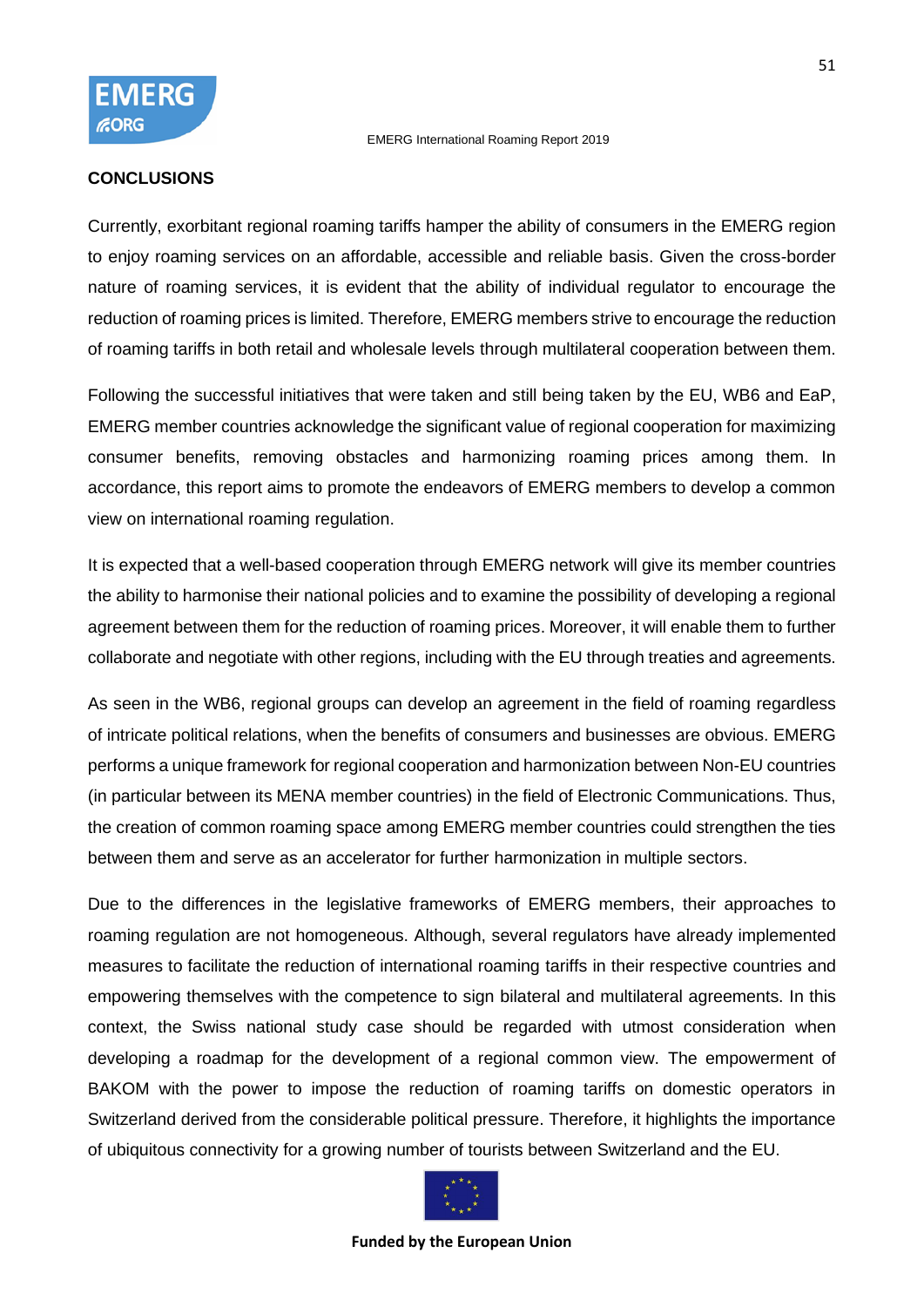

In total, there is a considerable growth in the number of tourists in EMERG member countries. Tourist exchange between MENA and EU countries is substantially increasing, for instance from Spain and France to Morocco and from Israel to Cyprus. Although these findings suggest a growing user potential for international roaming markets, it is evident that the average consumption rates of customers from MENA countries are failing to catch up with the average consumption rates of customers from EU countries.

It can be concluded that users and operators in EU member states benefit from the RLAH regulation in that regard. Meanwhile, an analysis of the retail pricing from one German operator to all EU and Non-EU member states of EMERG suggests that the difference between national cost based termination fees and international roaming fees is extremely high. Also, there is no proven justification for the classification of countries into country groups in terms of operational cost in the investigated business model. While the spread between different retail roaming prices is not related to costs, the exorbitant pricing may result a barrier to international mobile data and voice usage, affecting both EU and Non-EU consumers.

Nevertheless, the data collected from the mobile operators in the EMERG region have been incomplete in most of the countries. That fact makes it difficult to draw unequivocal conclusions and propose an alternative business model for the creation of a common roaming space among EMERG member countries. Hence, a further analysis of the domestic legal and institutional framework for roaming policies in Non-EU countries should be taken, along with an analysis of the characteristics of the roaming markets of EMERG members.

For that purpose, the IR-EWG should follow a well-defined methodology, relying on homogenous research method and measurement of indicators in relation to international roaming, as defined by BEREC and followed by both the WB6 and the EaP. As agreed by EMERG members during the workshop on international roaming (5-6 November 2019, Biel-Bienne, Switzerland), the member regulators from each country will collect data in relation to Roaming traffic, Operators revenues from roaming services, Wholesale and retail prices, Total number of roaming users and any other information that will be requested during the next phase of data collection.

Considering the diverse capacities of EMERG member regulators to collect data from their domestic operators referring to international roaming, the conclusions laid down in this report should be used for justifying the need for empowering regulators with such competence.

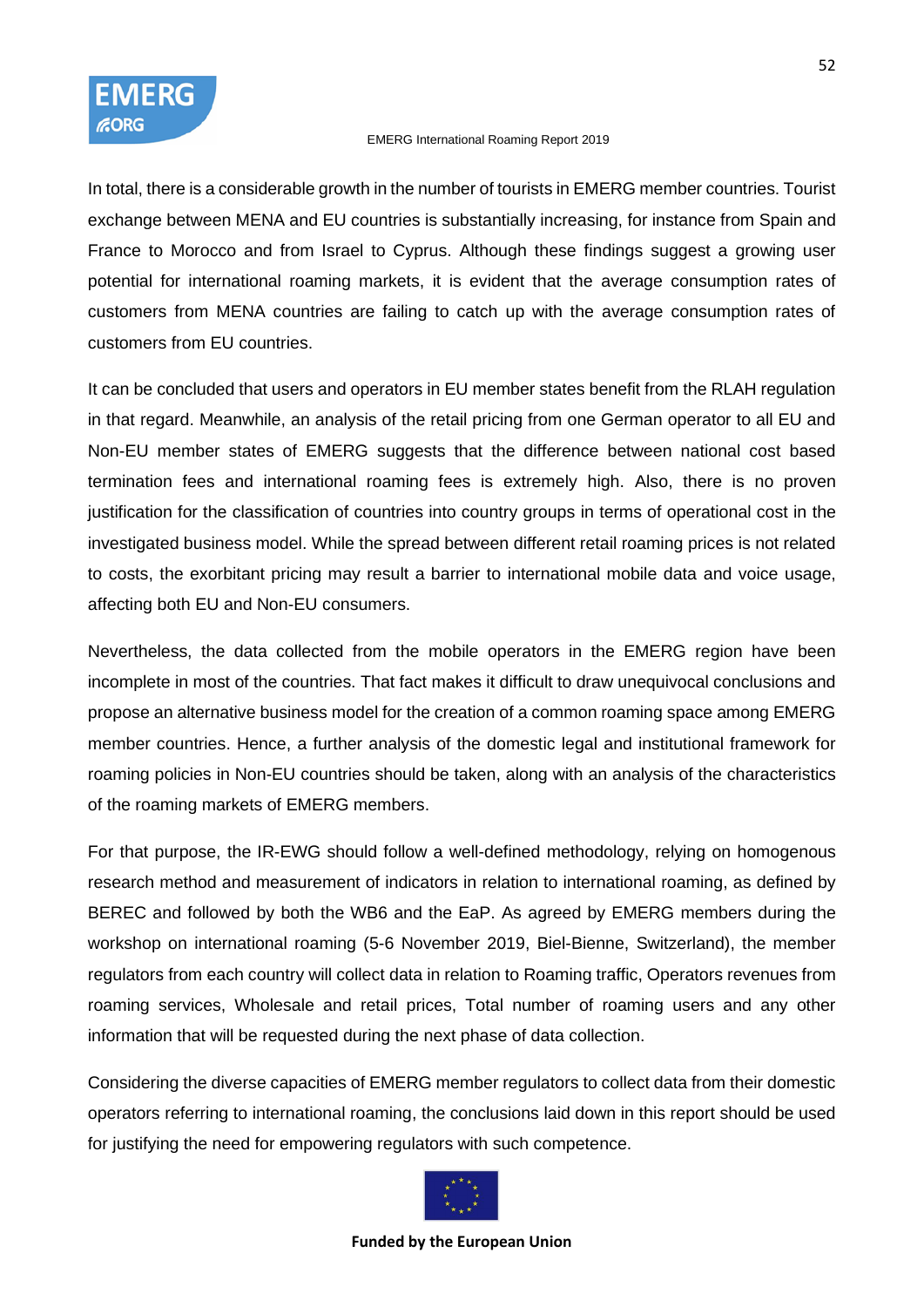

In that respect, the main objective of the future study will be to base the need for regulation of and developing a regional approach to be implemented in the roaming markets of EMERG member countries. The report will include a profound market analysis and evaluation of several intervention schemes, considering the assessment of the possible impact of the suggested regulation on both consumers and operators.

The chosen model for cooperation will have to take into consideration the expected impact of reducing roaming prices on the adoption of new business models (i.e. permanent roaming), as it is agreed that regulators should create a supportive environment to push forward digitalization and smart solutions. EMERG members expressed such an approach during the "Workshop on IOT/M2M Regulations Focusing on Autonomous Driving" (26-27 September 2018, Rome) and they are committed to continue along this path. High roaming prices can perform as a major obstacle for the vast rollout of IoT/M2M applications, and therefore any future model that will be developed by the IR-EWG should refer to permanent roaming as a stimulator of IoT/M2M solutions.

By acknowledging the evident importance of the EU support to the success of the initiatives of both the WB6 and EaP, the support of the EC to the conduction of a valuable study is of utmost importance. Moreover, it is highly suggested that EMERG will follow the processes being made by the WB6 and EaP and develop a cooperation between the regional networks in order to exchange information and experience and promote the possibility to create a common roaming space among the EU and its neighbors.

To conclude, this report summarizes the work done by EMERG members and lays down recommendations on how affordable, accessible and reliable roaming services can be provided. Apart of the clear benefit for consumers, the implementation of regional regulation could yield a considerable increase in roaming services usage and therefore could turn out as substantial for the operators as well. Moreover, it can be inferred that the implementation of a regional common view will support the adoption of new business models and drive the development and implementation of innovations and technologies.

This report also supports the sustainability of EMERG and will serve the purpose of enhancing the approximation and harmonization of EMERG member countries with the EU. The joint work through EMERG network in the field of international roaming has the potential to stimulate a greater regional

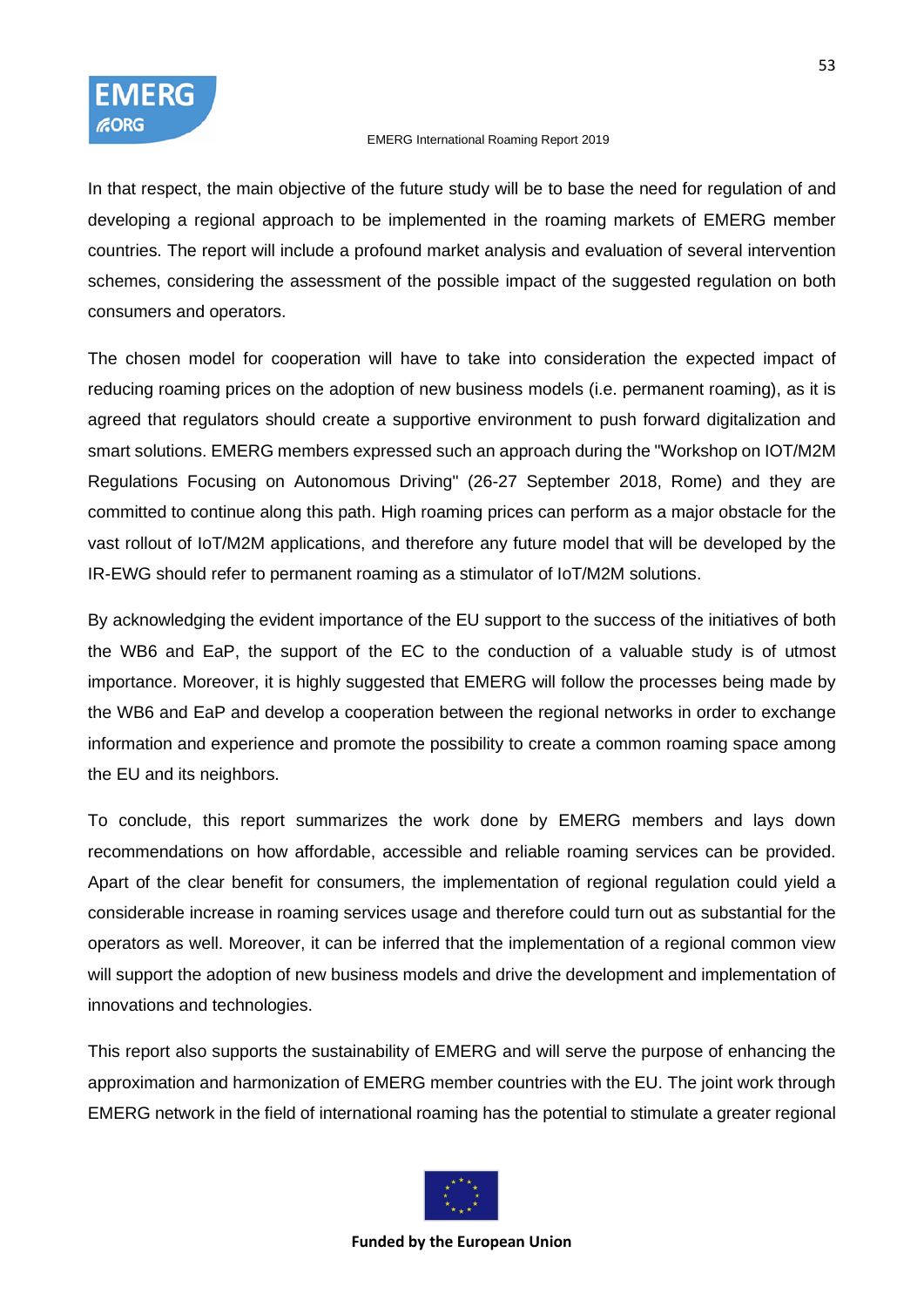

harmonization by ensuring the capacity of EMERG network to hold multi-regional negotiations with other regional networks as the WB6 and the EaP, in accordance with EU norms and best practices.

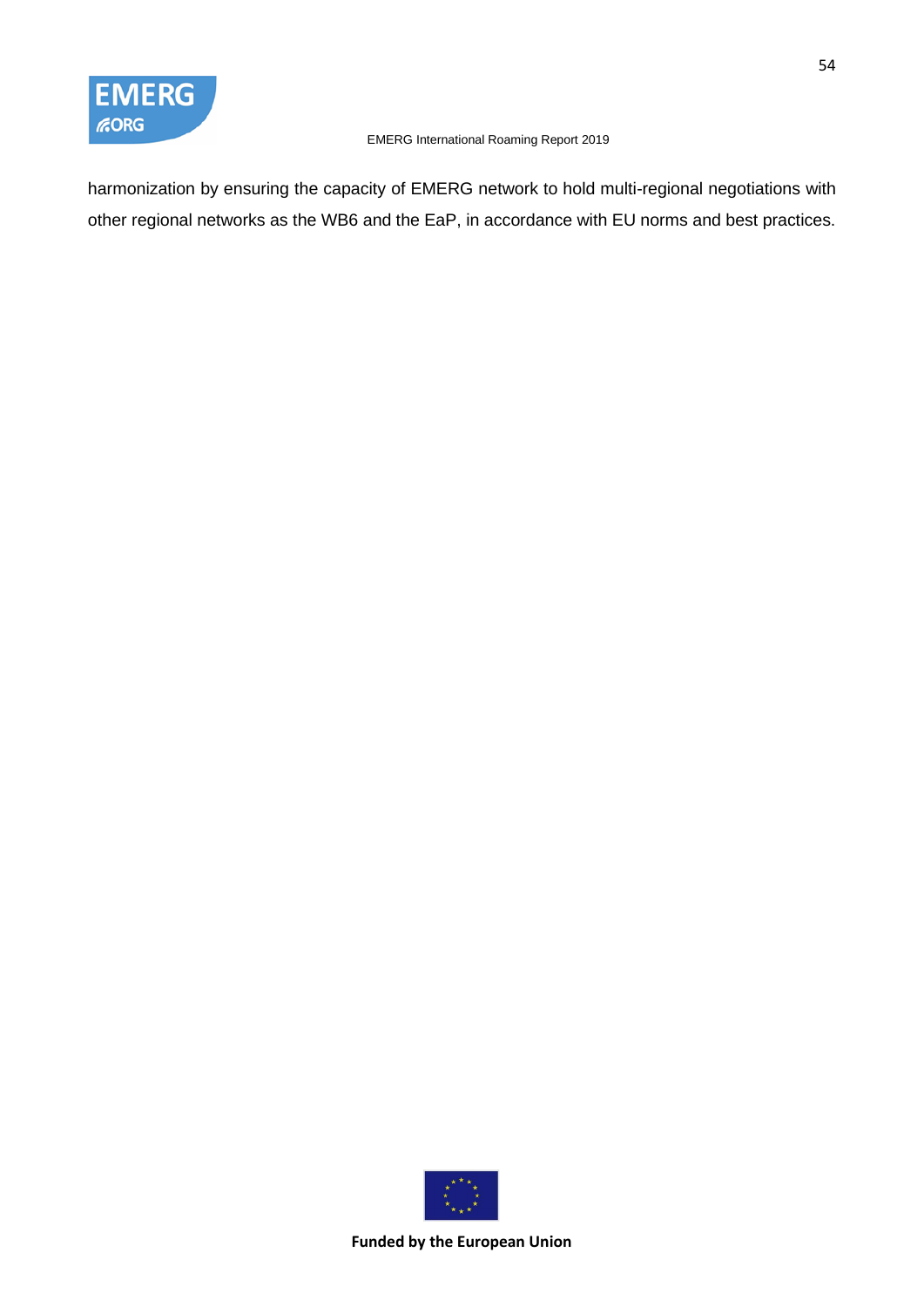

#### **ANNEXES**

### ANNEX 1 – EMERG QUESTTIONARE

According to the aforementioned, we would like to ask you to convey the following data:

- 1. How many operators supply international roaming services in your country? What is their percentage of all operators?
- 2. Legislative framework:
	- a. Does the NRA have the authority to impose tariffs reduction on his domestic operator? If not, is its power limited by internal regulation or by legislation?
	- b. Has the NRA signed any bilateral agreement or MoU related to international roaming in the past? If yes, did it help to lower the roaming prices for end users (final consumer)?
	- c. Does the NRA see a need to regulate the international roaming market in his country?
- 3. Tourism: Number of inbound tourism for each of the years 2016-2018 according to the following distribution:
	- a. Inbound tourism between your state and each MENA state.
	- b. Inbound tourism and outbound tourism between your state and each European Non-EU EMERG member state.
	- c. Inbound tourism between your state and EU states.
- 4. The following information regarding average usage (per user) of Incoming roaming services by EU travelers (inbound roaming):
	- a. Incoming voice (per minute)
	- b. Incoming SMS
	- c. Incoming data
	- d. Roaming revenues per voice (min.), SMS and Data (Mbyte)
- 5. The following information regarding average usage (per user) of Incoming roaming services by travellers from MENA countries (inbound roaming):
	- a. Incoming voice (per minute)
	- b. Incoming SMS
	- c. Incoming data (Mbyte)
	- d. Roaming revenues per voice (min.), SMS and Data (Mbyte)

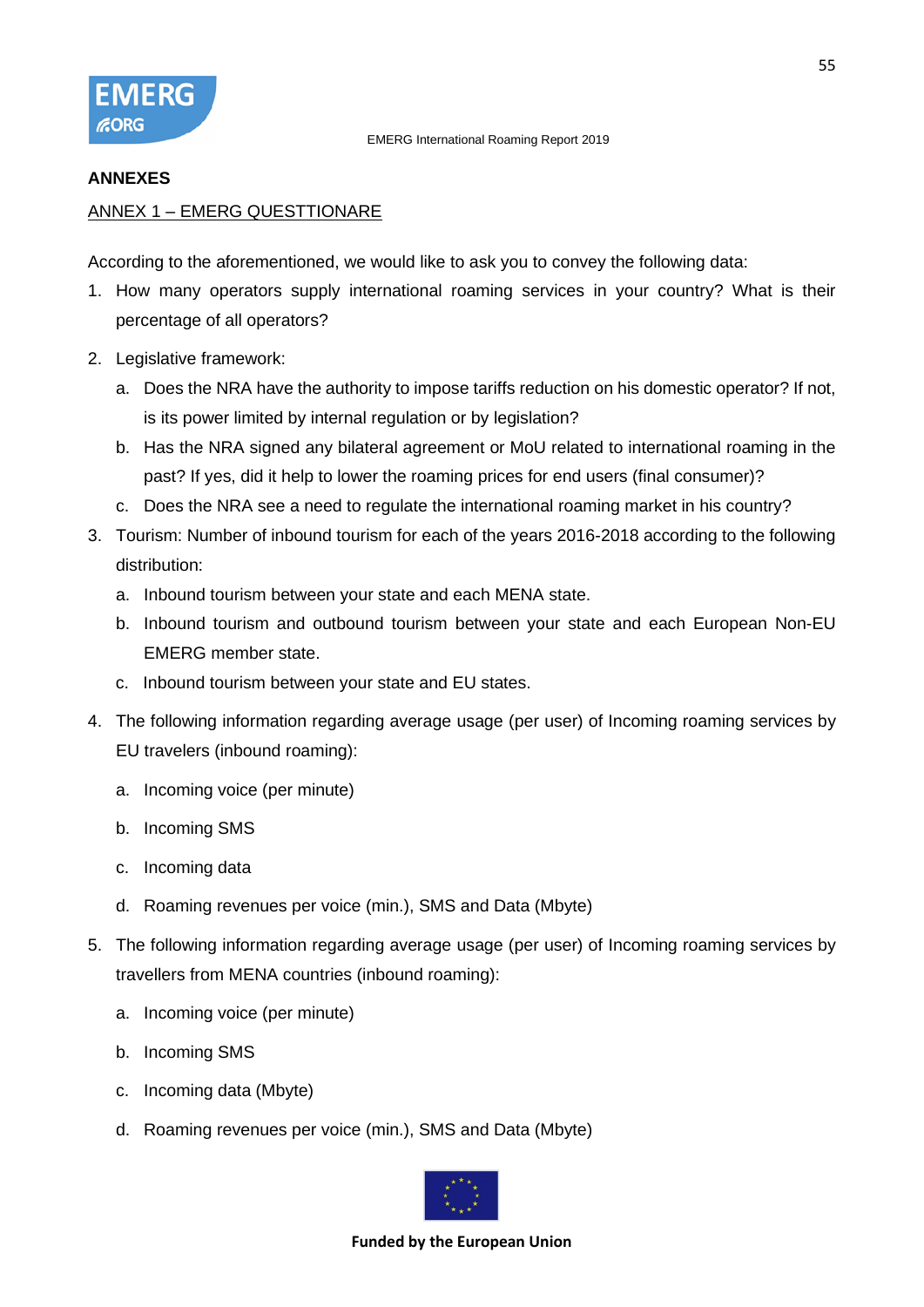

- 6. The following information regarding average usage (per user) of outgoing roaming services, by domestic consumers travelling to EU countries (outbound roaming):
	- a. Outgoing voice (per minute)
	- b. Outgoing SMS
	- c. Outgoing data (Mbyte)
	- d. Number of subscribers (Should you have this kind of information)
	- e. Roaming revenues per voice (min.), SMS and Data (Mbyte)
- 7. The following information regarding average usage (per user) of outgoing roaming services, by domestic consumers travelling to MENA countries (outbound roaming):
	- a. Outgoing voice (per minute)
	- b. Outgoing SMS
	- c. Outgoing data (Mbyte)
	- d. Number of subscribers (Should you have this kind of information)
	- e. Roaming revenues per voice (min.), SMS and Data (Mbyte)
- 8. The following information regarding M2M traffic:
	- a. Are the domestic operators launching or have previously offered global M2M offerings?
	- b. Do MNOs have special conditions and rates for M2M traffic?
	- c. Roaming revenues per Data (Mbyte)
- The report must contain data for each of the years 2016-2018 (in order to being able to show the connection between the tariffs aggravation and the "RLAH" regulation).

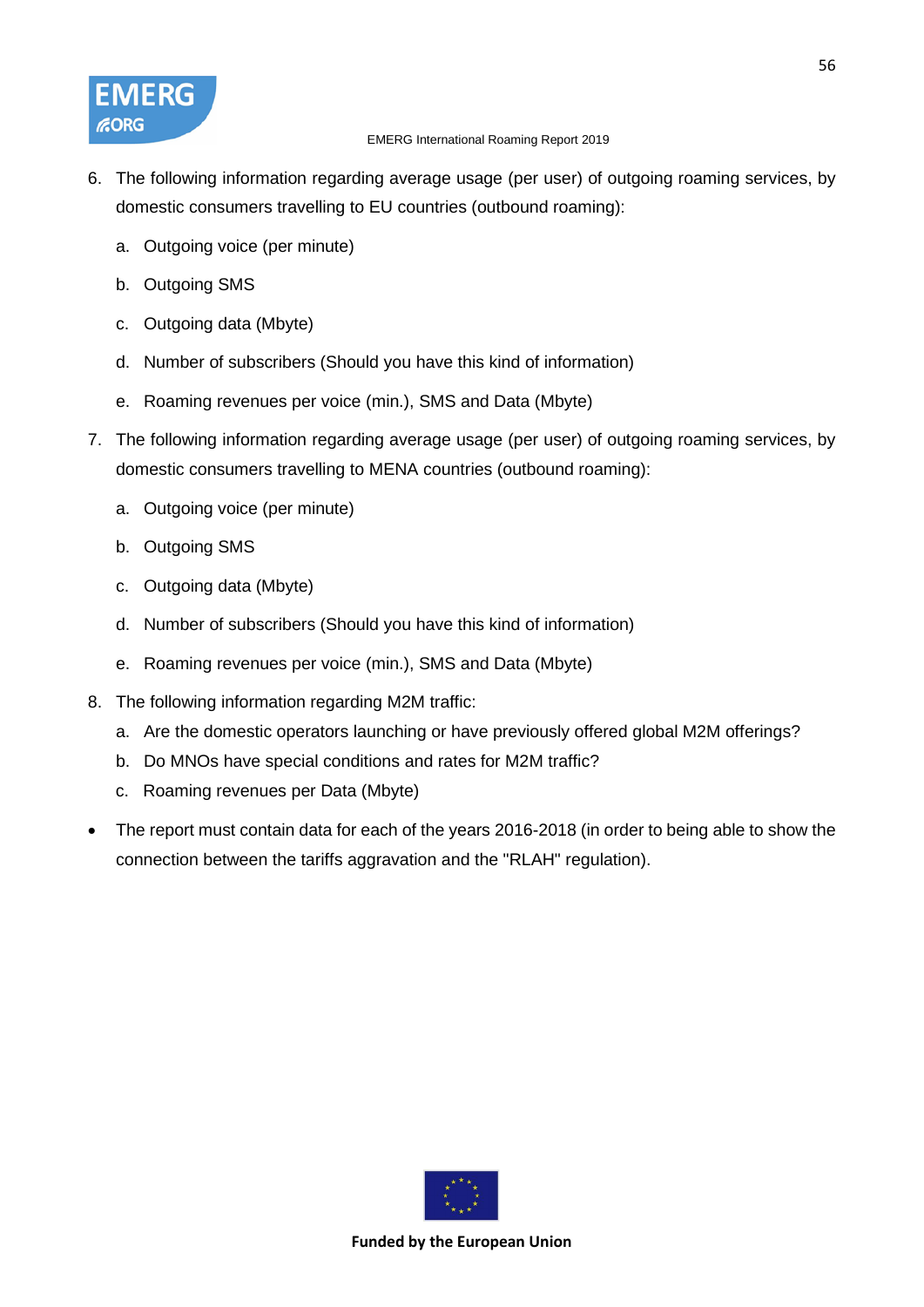

### ANNEX 2 – SUMMARY OF EMERG IR-EWG MEETINGS

The process of determining EMERG IR-EWG terms of reference started already in 2018, with the goal of defining its scope of work and assessing its possible contribution. During the year of 2019, the work of the IR-EWG, conducted through virtual meetings and consultations. Although, the efficacy of its work has dramatically improved since the IR-EWG's members convened together to discuss the main issues related to the topic of international roaming. The summaries of the meetings, which were held in Israel and Switzerland, can be find below:

### a. Summary EMERG IR-EWG meeting – 2-5 September 2019, Israel

### **1. Introduction**

As a preparation to the workshop on international roaming that will be held in Biel-Bienne, Switzerland, on November 5-6 a meeting of EMERG Working Group on International roaming (IR-EWG), was held on September 2-5, 2019 in Israel. The meeting, hosted by MOC, as the chair of the IR-EWG.

### **2. Participants:**

DETECON – Dr. Arnulf Heuermann;

AGCOM – Ms. Paola Calestani and Mr. Davide Gallino;

CRA – Ms. Natasa Kuzmanovic;

BAKOM – Ms. Christine Rohn;

Israeli Ministry of Communications – Ms. Naama Henig, Ms. Michal Vizan, Mr. Elad Ben David, Ms. Nitzan Livne and Mr. Ariel Steiner.

### **3. Objectives:**

- a) Discussing the key regulatory aspects of international roaming regulation and presenting the regional developments made in the WB6 and EaP.
- b) Preparation to the EMEREG workshop on international roaming that will be held in Biel-Bienne, Switzerland.
- c) Formulization of a draft final report to be presented during the IR workshop.

# **4. Main topics**:

a) The first meeting day (3.9), hosted at the premises of the EU Delegation to Israel in Ramat-Gan.

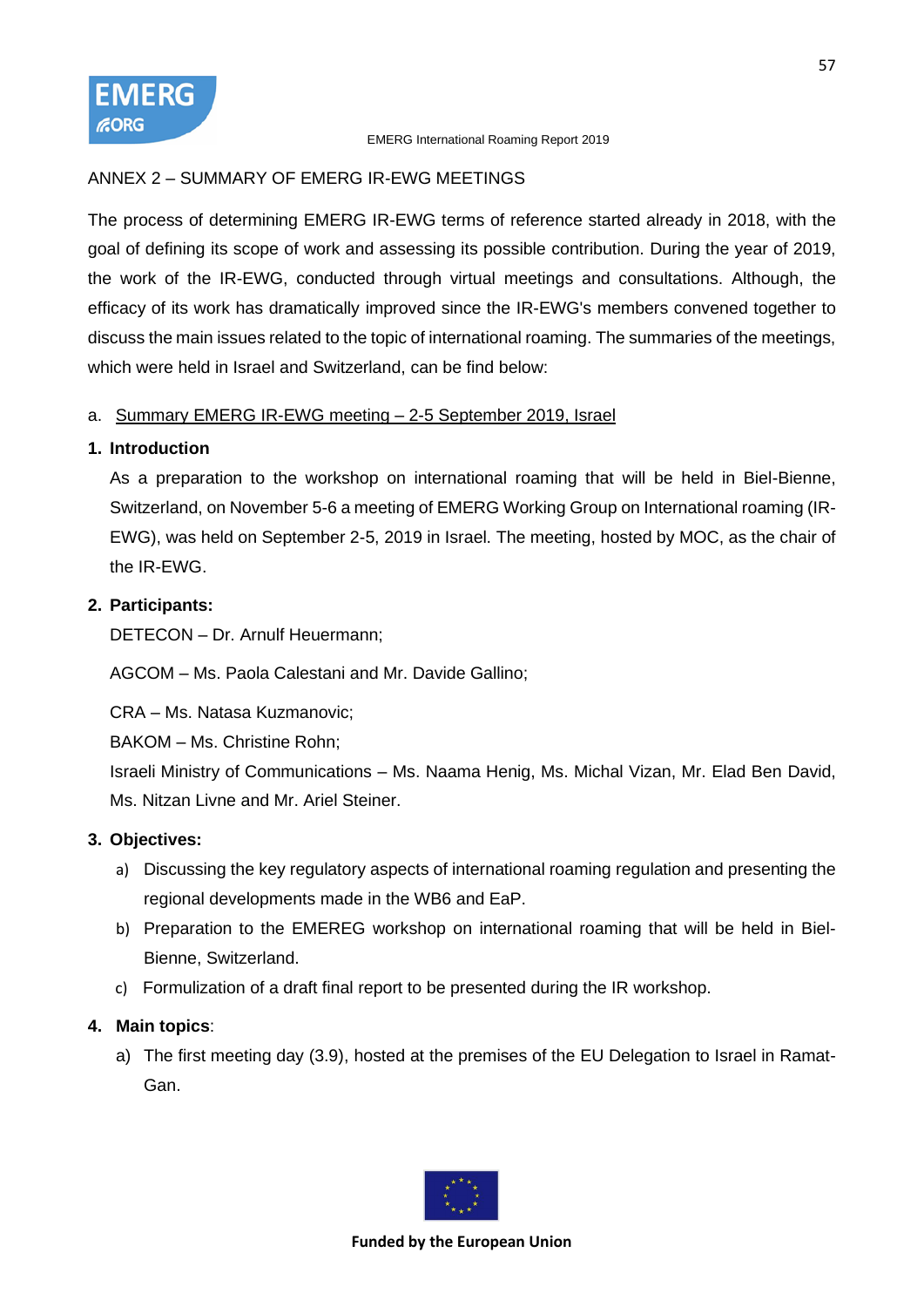**CORG** 

- Ms. Naama Henig (MoC) opened the meetings day by welcoming the participants and presenting the objectives of the preparatory meeting to the international roaming workshop.
- Ms. Chrystelle Lucas (EU Delegation to Israel) commended the strong collaboration between EMERG members and highlighted the importance that the EU finds in EMERG success.
- MoC Director General expressed his appreciation to the work made by the IR-EWG. Furthermore, he stated that EMERG is a valuable framework that helps Israel to enhance the communication with its neighbors in related to ICTs and therefore its sustainability is highly important for the MoC.
- During this day, presentations were delivered by experts in the field of International Roaming on the following subjects:
- 1) **Review on the regional roaming agreement process in the Western Balkans**, presented by Mr. Aleksandar Mastilovic, Expert Advisor to the Director General, CRA (Bosnia and Herzegovina):

Aleksandar described the consultation process and the main challenges faced by the WB6 group for the development of the regional agreement (setup and implementation of a roadmap).

2) **Review on the regional roaming agreement process in the Eastern Partnership**, presented by Mr. Andrejs Dombrovskis, Deputy Director, Electronic Communications and Post Department, SPRK (Latvia):

Andrejs highlighted the support of the EU to the process made by the EaP member countries, through EU4DIGITAL program. Andrejs elaborated further regarding the best practices to choosing the right roaming model and the main challenges faced by the EaP regional group in terms of roaming agreement.

- 3) **Cost modelling and monitoring issues in international roaming**, presented by Mr. Davide Gallino, Head of Unit, Digital Services Development, AGCOM (Italy): Davide presented several initiatives to reduce roaming prices that were taken in Asia, Africa and the Arab region. Moreover, he explained the process that was taken in the EU in order to develop and implement the RLAH regulation. Davide highlighted the importance of political support for the success of the project and pointed out the main regulating and monitoring practices in terms of regional roaming agreements and roaming as a whole.
- A meeting of EMERG Secretariat was held in the premises of the EU Delegation to Israel as well. The summary was separately published by EMERG chair.

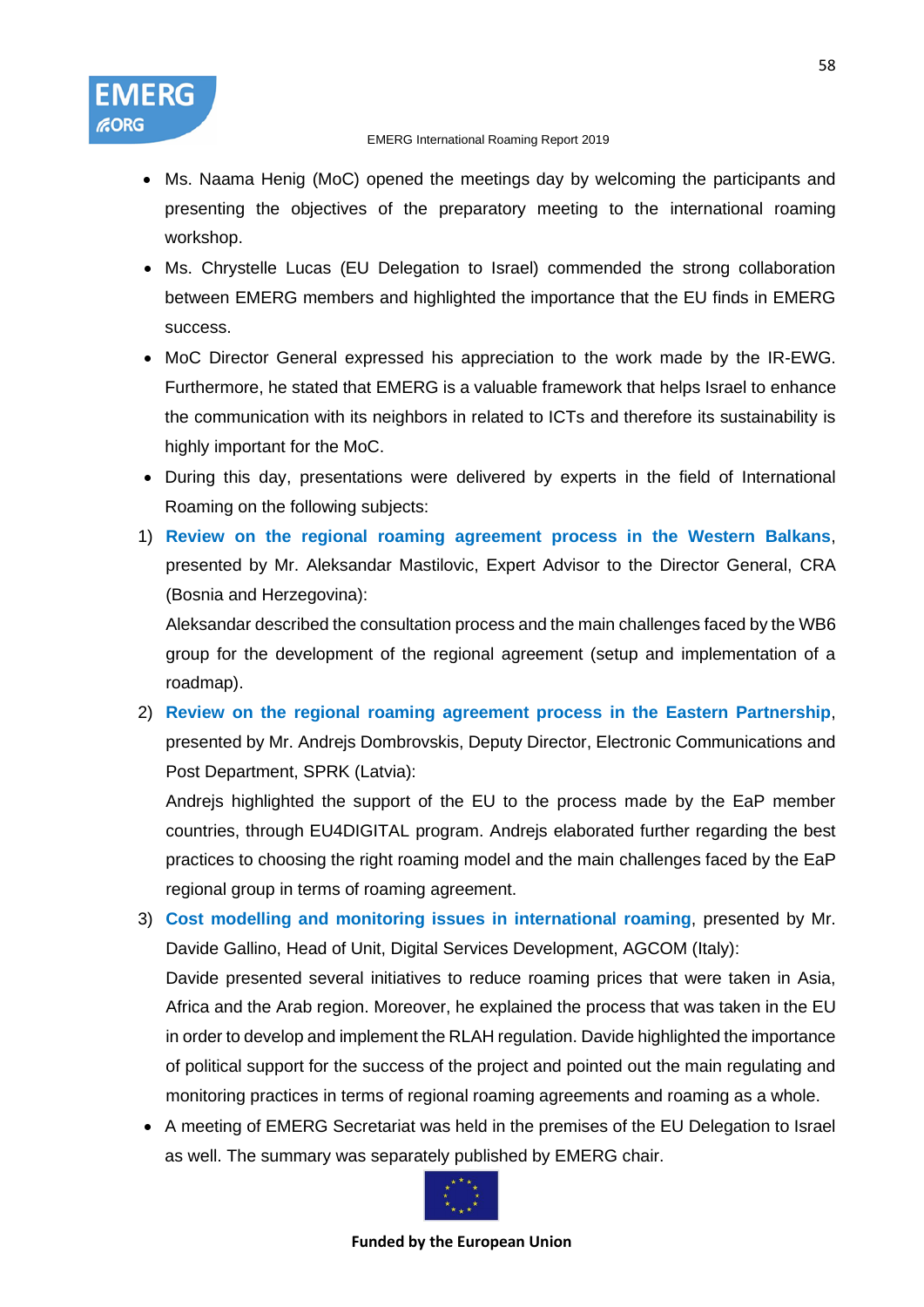- b) The second meeting day (4.9) was hosted at MoC premises in Jerusalem.
	- During this day, Dr. Arnulf Heuermann delivered presentation on the topics of **permanent roaming and the necessity of roaming regulations**. Dr. Heuermann addressed the question: should we regulate roaming? And discussed several practices that can be taken by regulators who wishes to regulate roaming.
	- Additional session was held in order to **determine the framework of the final report on international roaming** that would be submitted to the EC. During this session the following was approved:

The Israeli MoC will prepare a draft report to be presented to the participants of the workshop on international roaming. The report must contain an overview on EMERG efforts in the field of international roaming, best practices that was adopted by other regional groups, suggested roadmap towards a regional agreement and draft MoU to be signed between EMERG members. The IR-EWG members will approve other subjects that will be included in the report.

In the final meeting, the participants **approved the agenda of the international roaming workshop** that will be held in Biel-Bienne. The participants agreed on the subjects that will be discussed and suggested a preliminary schedule.

# b. Summary of the EMERG workshop on international roaming – 5-6 November, 2019, Biel-Bienne, **Switzerland**

# **1. Introduction**

EMERG workshop on international roaming was held in Biel-Bienne, Switzerland, on 5-6 November 2019 in accordance with EMERG 2019 working plan and following the work of EMERG IR-EWG. The meeting was organized and hosted by BAKOM and chaired by Israel.

# **2. Objectives:**

- a) Continuing the work of the IR-EWG in accordance with the result of the data analysis.
- b) Introducing the work of EMERG IR-EWG and the draft of the final report to EMERG members.
- c) Determining the future steps for promoting the objective of achieving a common roaming space among EMERG member countries.

# **3. Main topics**:

During the workshop, several experts in the field of international roaming delivered presentations on the following subjects:

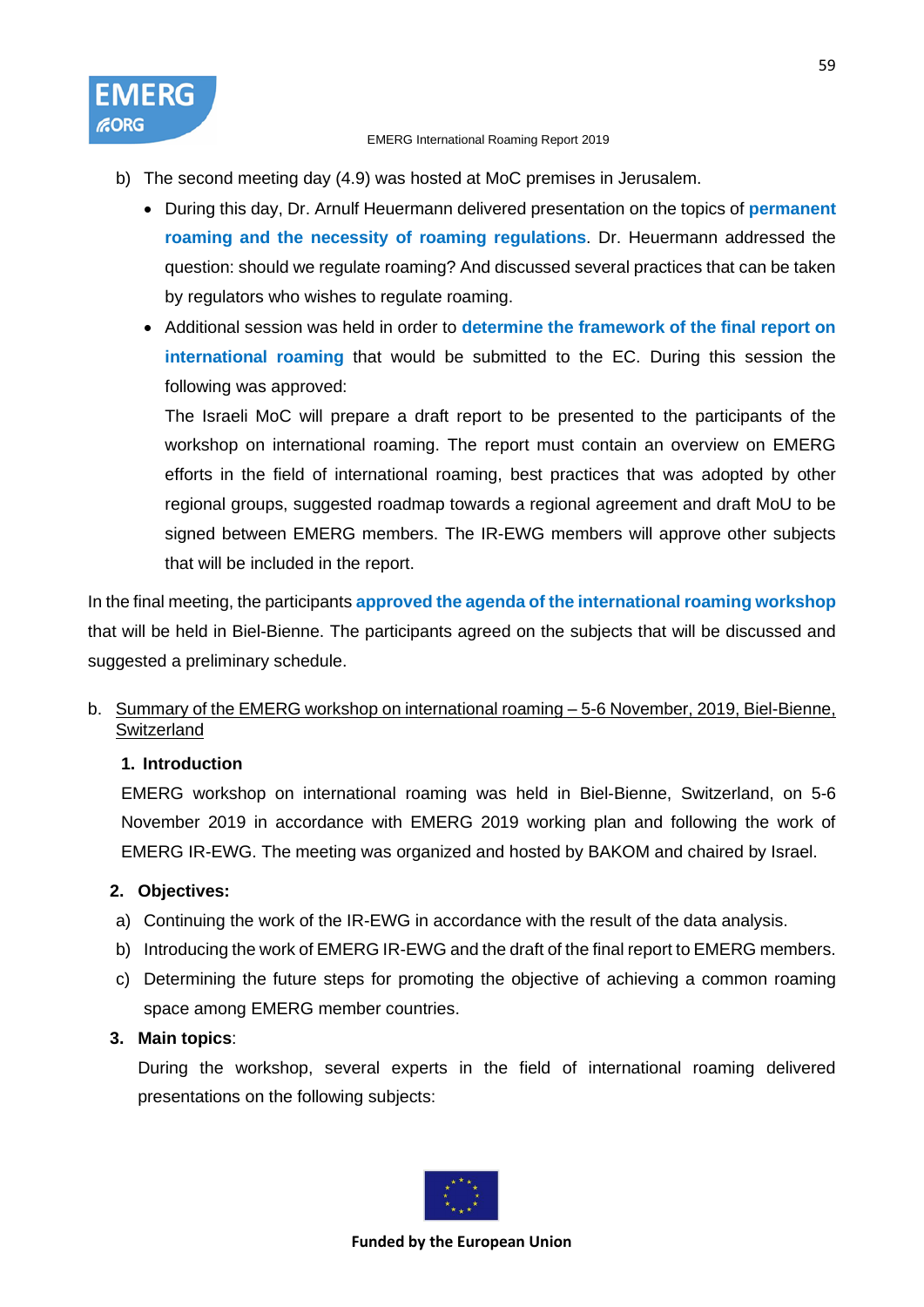FMFRG

**CORG** 

- a) Dr. Arnulf Heuermann (DETECON) delivered presentation on the topics of **A General Overview on Roaming**. Dr. Heuermann presented the technical aspects of roaming services and discussed the issue of cost modeling. Furthermore, the members discussed the future business models of international roaming, taking into consideration the increase in the demand for data and the need to support future applications as autonomous cars.
- b) **Analysis of best practices in the EaP**, presented by Mr. Andrejs Dombrovskis, Deputy Director, Electronic Communications and Post Department, SPRK (Latvia): Andrejs presented the EU4Digital project and elaborated about the best practices implemented in the EaP initiative. Dombrovskis focused on the main obstacles in developing regional cooperation such as dealing with WTO obligations and bridging the gaps between the countries involved in the process.
- c) **Analysis of best practices in the WB6**, presented by Mr. Aleksandar Mastilovic, Expert Advisor to the Director General, CRA (Bosnia and Herzegovina):

Mastilovic provided an overview on the main challenges faced by the WB6 countries and annunciated that for the common goal of enhancing consumer benefits the involved parties can overcome political disagreements. As part of this session, EMERG members discussed the importance of building a well-defined methodology and creating a managing body (e.g. expert working group) that will gather the information and lead the process. Also, Aleksandar remarked that the WB6's RRA was implemented thanks to the assistance of the EC.

d) **The Swiss study case**, presented by Ms. Mirjam Buchmann Aghayev from BAKOM (Switzerland):

Buchmann described the impact of the EU's roaming regulations on the public and political perspective on international roaming in Switzerland. In addition, the process of changing the legislative framework in Switzerland, in order to empower the regulator with the competence to regulate the roaming market was described. Likewise, Buchmann explained the main difficulties and challenges in taking a unilateral action to reduce roaming prices.

e) **EU RLAH regulation and monitoring issues in international roaming** presented by Mr. Davide Gallino, Head of Unit, Digital Services Development, AGCOM (Italy): Gallino explained the process that was taken in the EU in order to develop and implement the RLAH regulation and marked out the work done by BEREC. In addition, he reviewed several examples of business models from all over the world.